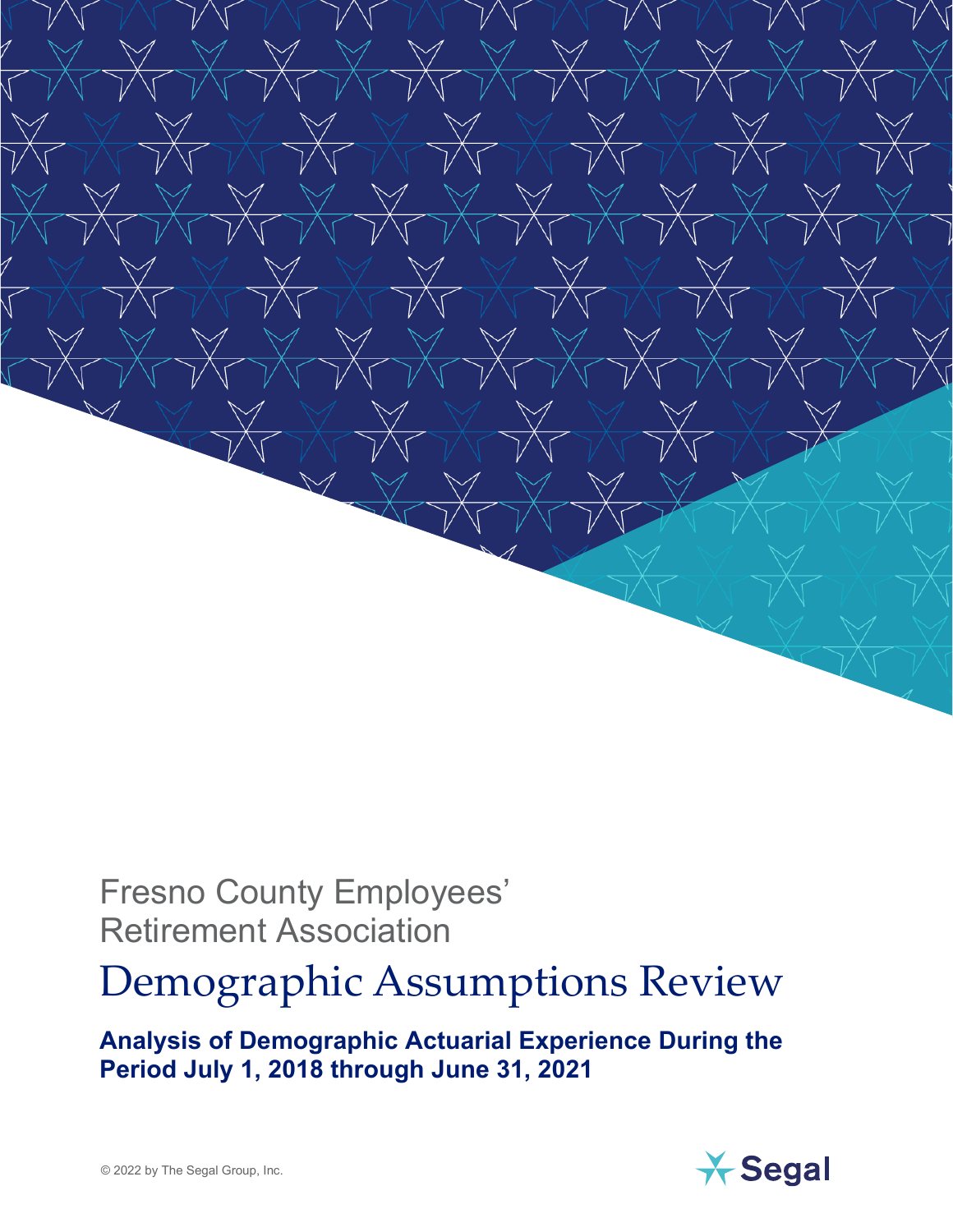

April 12, 2022

Board of Retirement Fresno County Employees' Retirement Association 7772 N Palm Ave Fresno, CA 93711

#### **Re: Review of Demographic Actuarial Assumptions for the June 30, 2022 Actuarial Valuation**

Dear Members of the Board:

We are pleased to submit this report of our review of the actuarial experience for the Fresno County Employees' Retirement Association (FCERA). This study utilizes the census data for the period July 1, 2018 to June 30, 2021 and provides the proposed demographic actuarial assumptions to be used in the June 30, 2022 valuation.

Please note that in this report, we have only reviewed the demographic assumptions. It has been the general practice of the Board of Retirement to review both the economic and demographic actuarial assumptions every three years. In early 2021, the Board requested that Segal perform an out-of-cycle review of the economic assumptions for use in the June 30, 2021 valuation. The recommended economic assumptions adopted by the Board for use in the June 30, 2021 valuation would be used again for the June 30, 2022 valuation before the next review of the economic assumptions scheduled by the Board before the June 30, 2023 valuation.

We are members of the American Academy of Actuaries and we meet the Qualification Standards of the American Academy of Actuaries to render the actuarial opinion herein.

We look forward to reviewing this report with you and answering any questions you may have.

Sincerely,

Paul Angelo, FSA, MAAA, FCA, EA Senior Vice President and Actuary

Andy Yeung, ASA, MAAA, FCA, EA Vice President and Actuary

OH/jl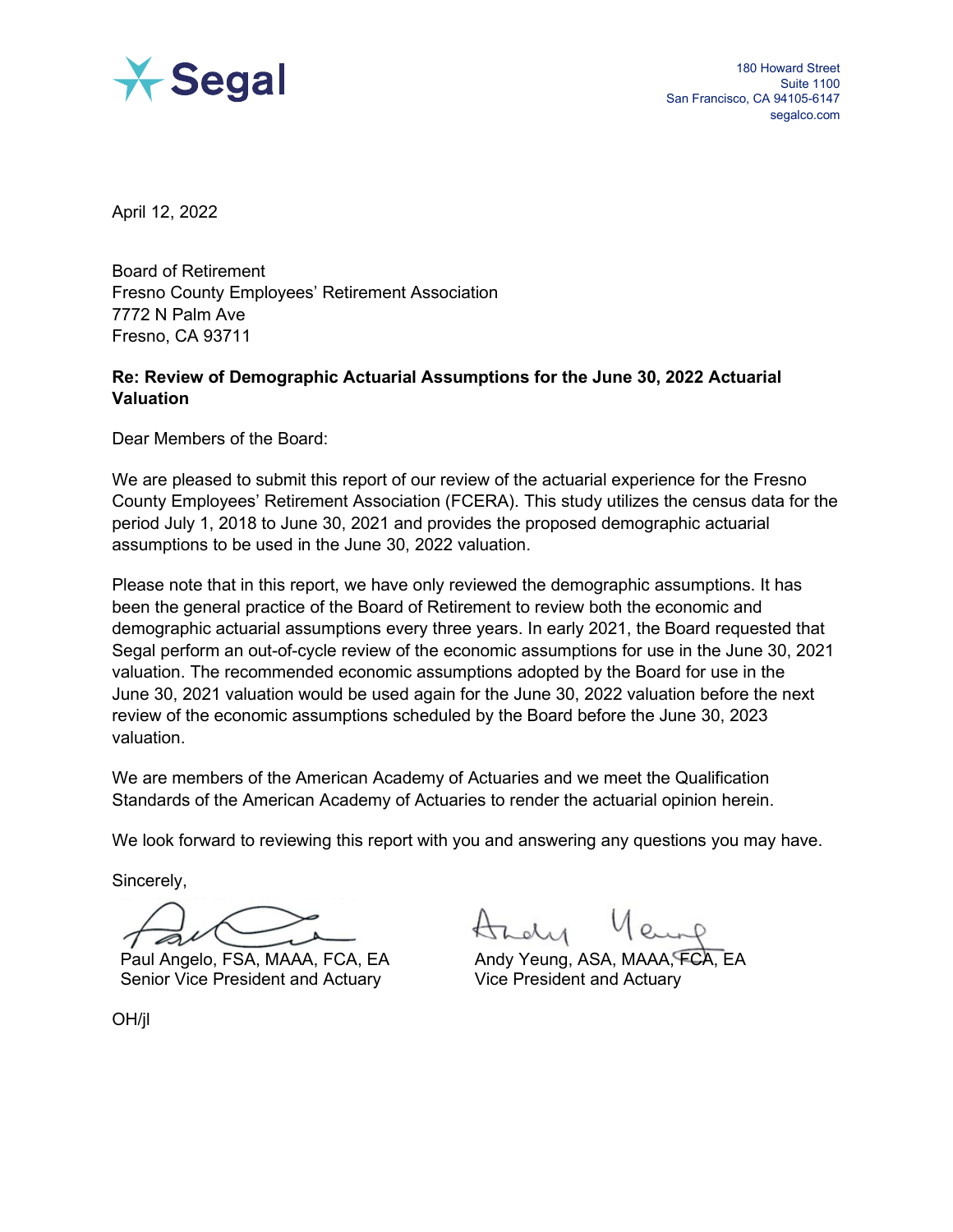# Table of Contents

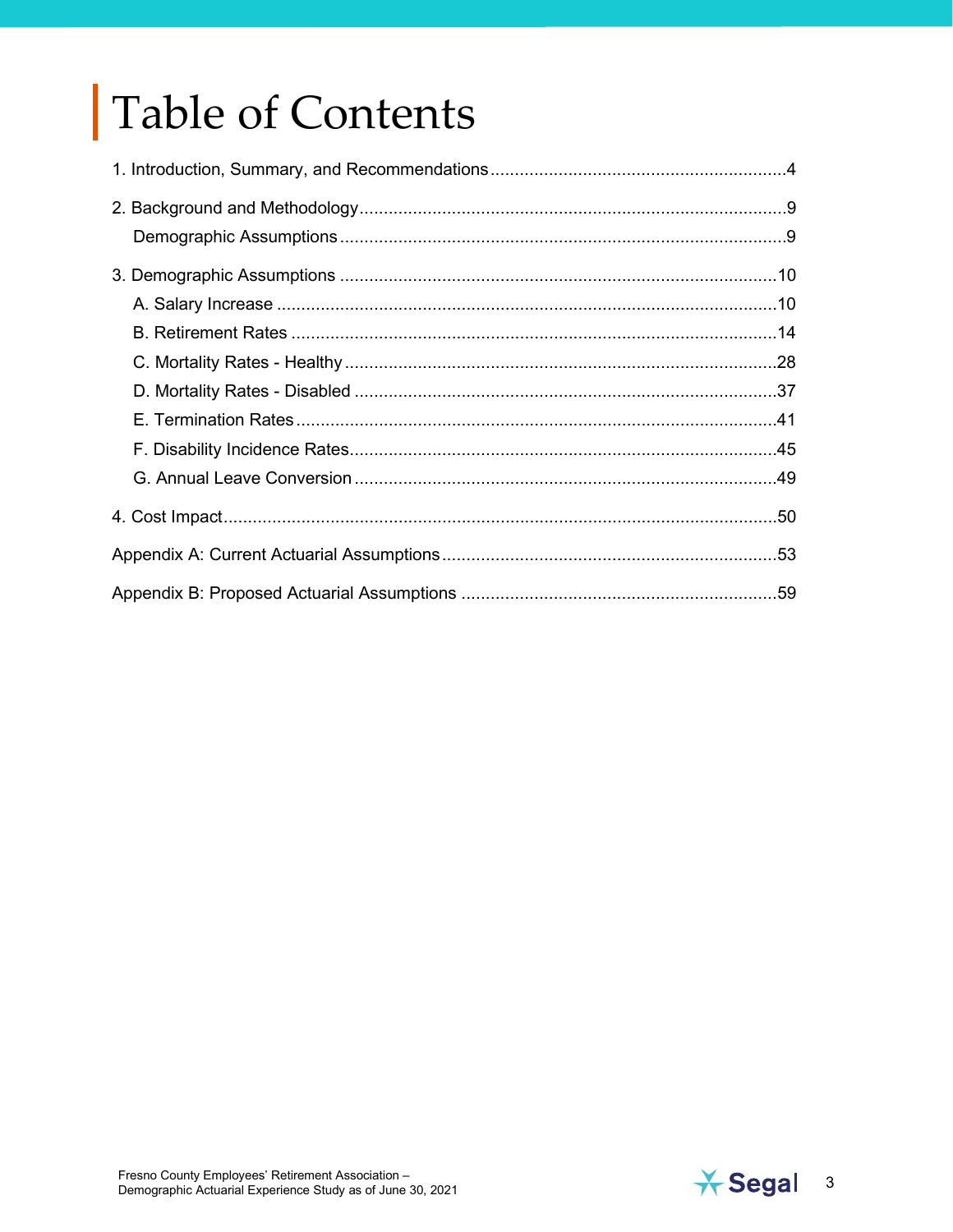## <span id="page-3-0"></span>1. Introduction, Summary, and Recommendations

To project the cost and liabilities of the pension plan, assumptions are made about all future events that could affect the amount and timing of the benefits to be paid and the assets to be accumulated. Each year actual experience is compared against the projected experience, and to the extent there are differences, the future contribution requirement is adjusted.

If assumptions are modified, contribution requirements are adjusted to take into account a change in the projected experience in all future years. There is a great difference in both philosophy and cost impact between recognizing the actuarial deviations as they occur annually and changing the actuarial assumptions. Taking into account one year's gains or losses without making a change in the assumptions means that year's experience is treated as temporary and that, over the long run, experience will return to what was originally assumed. For example, it is impossible to determine how and to what extent the economy will be affected by the COVID-19 pandemic. [1](#page-3-1) Changing assumptions reflects a basic change in thinking about the future, and has a much greater effect on the current contribution requirements than recognizing gains or losses as they occur.

The use of realistic actuarial assumptions is important in maintaining adequate funding, while paying the promised benefit amounts to participants already retired and to those near retirement. The actuarial assumptions used do not determine the "actual cost" of the plan. The actual cost is determined solely by the benefits and administrative expenses paid out, offset by investment income received. However, it is desirable to estimate as closely as possible what the actual cost will be so as to permit an orderly method for setting aside contributions today to provide benefits in the future, and to maintain equity among generations of participants and taxpayers.

This study was undertaken in order to review the demographic actuarial assumptions and to compare the actual experience with that expected under the current assumptions during the three-year experience period from July 1, 2018 through June 30, 2021. The study was performed in accordance with Actuarial Standard of Practice (ASOP) No. 35 "Selection of Demographic and Other Non-Economic Assumptions for Measuring Pension Obligations." These Standards of Practice provide guidance for the selection of the various actuarial assumptions utilized in a pension plan actuarial valuation. Based on the study's results and expected future experience, we are recommending various changes in the current actuarial assumptions.

We are recommending changes in the assumptions for merit and promotion salary increases, retirement from active employment, retirement age for deferred vested members, percent of members assumed to go on to work for a reciprocal system, percent married at retirement, preretirement mortality, post-retirement healthy and disabled life mortality, termination (refunds and deferred vested retirements), disability (non-service connected and service connected) and annual leave conversion.

<span id="page-3-1"></span>1 An analysis of the ongoing impact of the COVID-19 pandemic is beyond the scope of the current experience study.

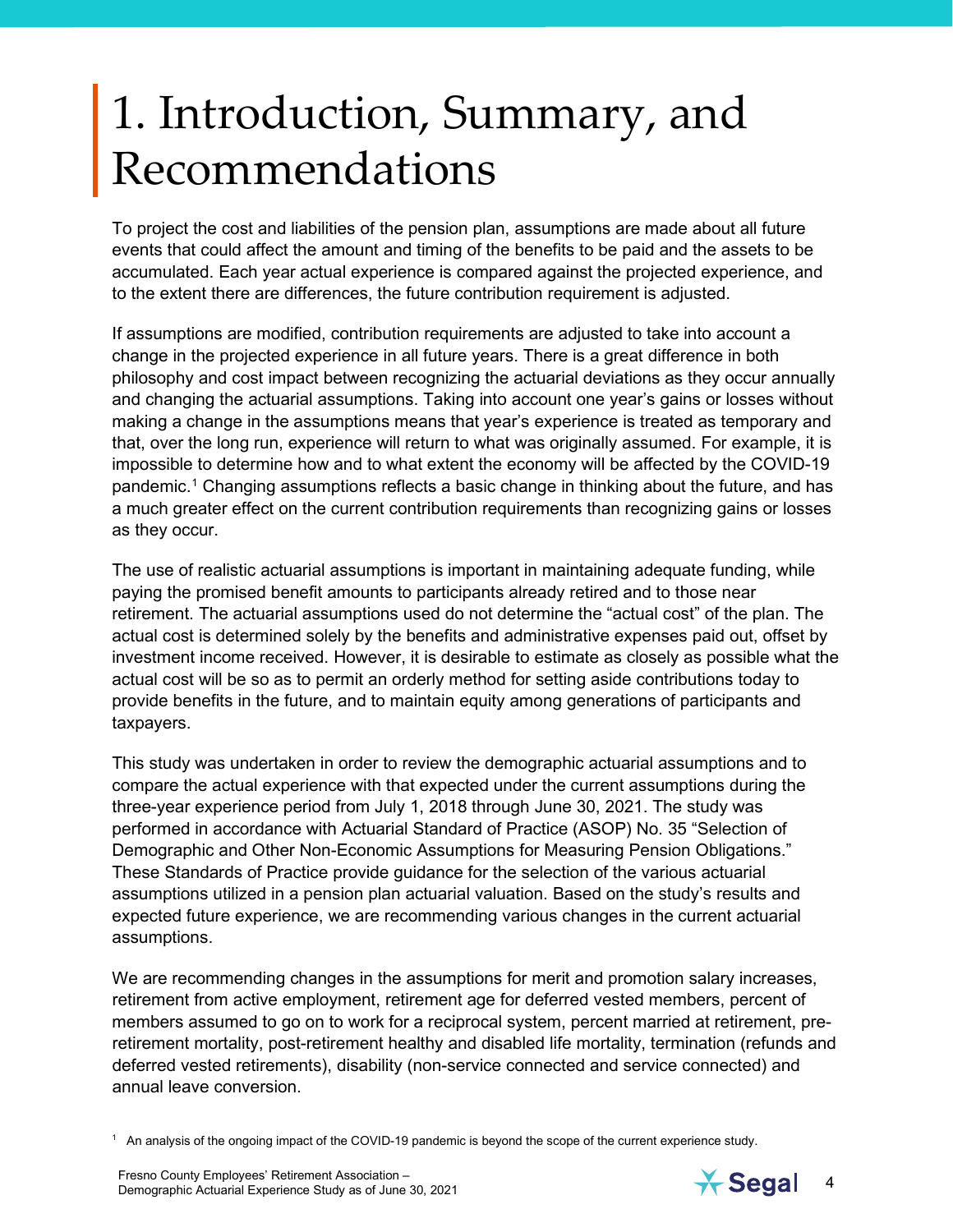Our recommendations for the demographic actuarial assumption categories for the June 30, 2022 actuarial valuation are as follows:

| Pg# | <b>Actuarial Assumption Categories</b>                                                                                                                                                                                                                                                                                                                                         | <b>Recommendation</b>                                                                                                                                                                                                                                                                                                                                                                                                                                                                                                                                                                                                                                                                                                                                                                                                                                                                                                                                                                                                                                                                                                                                                                                                                                                                                                                                                                                                                                                                                                                                                                                                                                                                                                                         |
|-----|--------------------------------------------------------------------------------------------------------------------------------------------------------------------------------------------------------------------------------------------------------------------------------------------------------------------------------------------------------------------------------|-----------------------------------------------------------------------------------------------------------------------------------------------------------------------------------------------------------------------------------------------------------------------------------------------------------------------------------------------------------------------------------------------------------------------------------------------------------------------------------------------------------------------------------------------------------------------------------------------------------------------------------------------------------------------------------------------------------------------------------------------------------------------------------------------------------------------------------------------------------------------------------------------------------------------------------------------------------------------------------------------------------------------------------------------------------------------------------------------------------------------------------------------------------------------------------------------------------------------------------------------------------------------------------------------------------------------------------------------------------------------------------------------------------------------------------------------------------------------------------------------------------------------------------------------------------------------------------------------------------------------------------------------------------------------------------------------------------------------------------------------|
| 10  | Individual Salary Increases: Increases in the<br>salary of a member between the date of the<br>valuation to the date of separation from active<br>service. This assumption has three components:<br>• Inflationary salary increases<br>Real "across the board" salary increases<br>• Merit and promotion increases                                                             | We recommend adjusting the merit and promotion rates of<br>salary increase as developed in Section (3)(A) to reflect<br>past experience. Future merit and promotion salary<br>increases are higher overall for General members and<br>remain unchanged overall for Safety members under the<br>proposed assumptions.<br>The recommended rates of salary increase anticipate<br>slightly higher increases overall than the current<br>assumptions for General and the same increases overall<br>for Safety.                                                                                                                                                                                                                                                                                                                                                                                                                                                                                                                                                                                                                                                                                                                                                                                                                                                                                                                                                                                                                                                                                                                                                                                                                                    |
| 14  | Retirement Rates: The probability of retirement<br>at each age at which participants are eligible to<br>retire.<br><b>Other Retirement Related Assumptions</b><br>including:<br>• Percent married and spousal age differences<br>for members not yet retired<br>• Retirement age for deferred vested members<br>• Future reciprocal members and reciprocal<br>salary increases | For active members, adjust the current retirement rates to<br>those developed in Section (3)(B).<br>For deferred vested members that work for a reciprocal<br>employer, increase the assumed retirement age from 59 to<br>60 for General members and from 54 to 56 for Safety<br>members.<br>For deferred vested members that do not work for a<br>reciprocal employer, decrease the assumed retirement age<br>from 59 to 56 for General members and from 54 to 52 for<br>Safety members.<br>Maintain the current assumed proportion of future deferred<br>vested members terminated with less than five years of<br>service and five or more years of service expected to be<br>covered by a reciprocal system at 20% and 30%,<br>respectively, for General members. Reduce the assumed<br>proportion of future deferred vested members terminated<br>with less than five years of service and five or more years<br>of service expected to be covered by a reciprocal system<br>from 30% to 25% and 50% to 45%, respectively, for Safety<br>members. In addition, maintain the reciprocal salary<br>increase assumption at 4.10% for General members and<br>4.50% for Safety members (based on the expected salary<br>increase assumptions for active members with 10 or more<br>years of service).<br>For active and deferred vested members, reduce the<br>percent married at retirement assumption from 70% to 65%<br>for males and increase the percent married at retirement<br>assumption from 50% to 55% for females. Maintain the<br>spouse age difference assumption for male retirees of<br>three years older than their spouses and maintain the<br>assumption that female retirees are two years younger<br>than their spouses. |

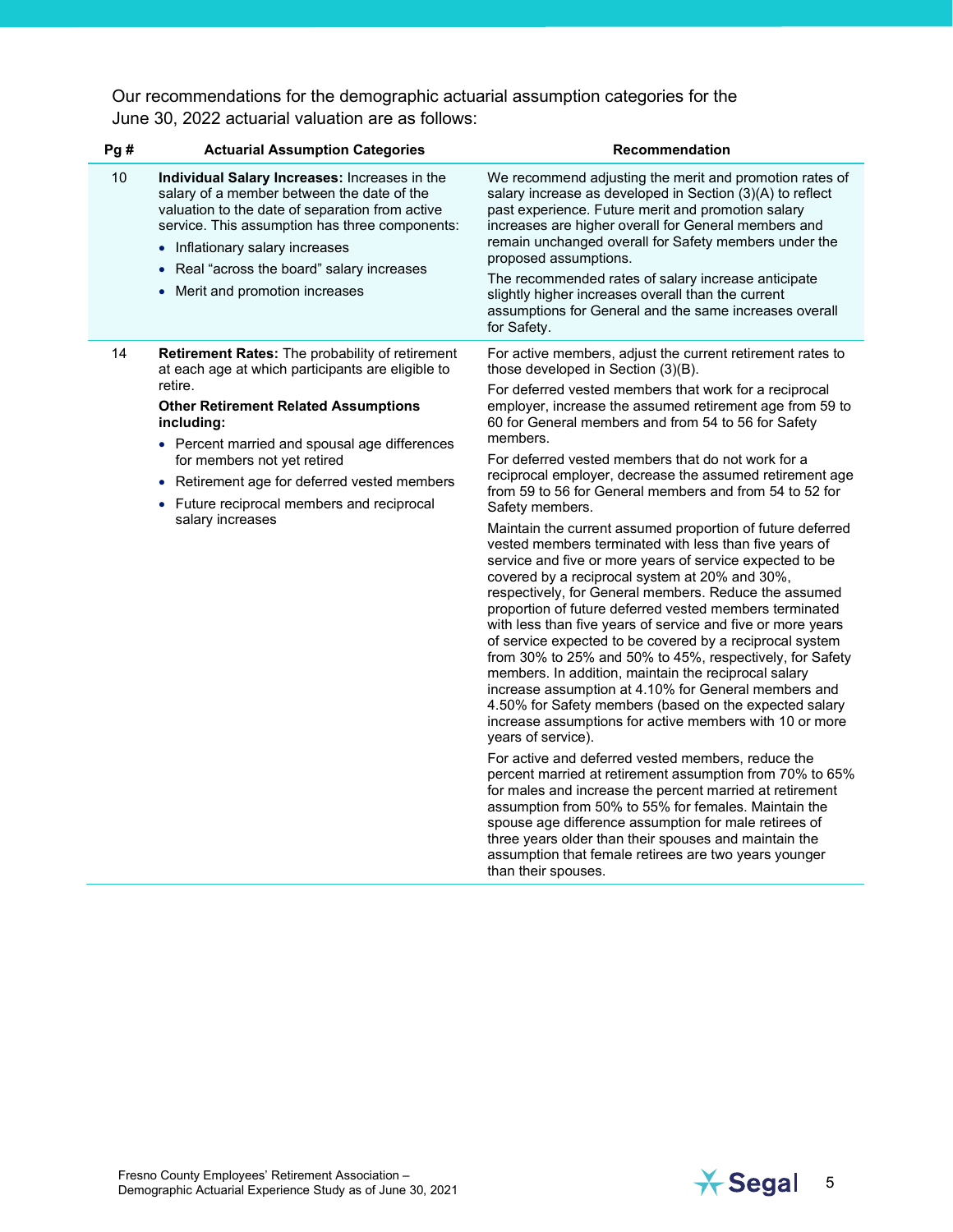| Pg# | <b>Actuarial Assumption Categories</b>                         | Recommendation                                                                                                                                                                                                                                                                                                                                                                                                                                                                                                                                                                                                                   |  |  |
|-----|----------------------------------------------------------------|----------------------------------------------------------------------------------------------------------------------------------------------------------------------------------------------------------------------------------------------------------------------------------------------------------------------------------------------------------------------------------------------------------------------------------------------------------------------------------------------------------------------------------------------------------------------------------------------------------------------------------|--|--|
| 28  | Mortality Rates: The probability of dying at each              | <b>Healthy Retirees:</b>                                                                                                                                                                                                                                                                                                                                                                                                                                                                                                                                                                                                         |  |  |
|     | age. Mortality rates are used to project life<br>expectancies. | Current base table for General Members: Pub-2010<br>General Healthy Retiree Amount-Weighted Above-Median<br>Mortality Table with rates increased by 10%.                                                                                                                                                                                                                                                                                                                                                                                                                                                                         |  |  |
|     |                                                                | Current base table for Safety Members: Pub-2010 Safety<br>Healthy Retiree Amount-Weighted Above-Median Mortality<br>Table.                                                                                                                                                                                                                                                                                                                                                                                                                                                                                                       |  |  |
|     |                                                                | Recommended base table for General Members: Pub-2010<br>General Healthy Retiree Amount-Weighted Above-Median<br>Mortality Table with rates increased by 5% for males and<br>10% for females.                                                                                                                                                                                                                                                                                                                                                                                                                                     |  |  |
|     |                                                                | Recommended base table for Safety Members: Pub-2010<br>Safety Healthy Retiree Amount-Weighted Above-Median<br>Mortality Table with rates increased by 5% for males.                                                                                                                                                                                                                                                                                                                                                                                                                                                              |  |  |
|     |                                                                | <b>All Beneficiaries:</b>                                                                                                                                                                                                                                                                                                                                                                                                                                                                                                                                                                                                        |  |  |
|     |                                                                | Current base table: Pub-2010 General Healthy Retiree<br>Amount-Weighted Above-Median Mortality Table with rates<br>increased by 10%.                                                                                                                                                                                                                                                                                                                                                                                                                                                                                             |  |  |
|     |                                                                | Recommended base table: Pub-2010 Contingent Survivor<br>Amount-Weighted Above-Median Mortality Table with rates<br>increased by 10%.                                                                                                                                                                                                                                                                                                                                                                                                                                                                                             |  |  |
|     |                                                                | For the purposes of the actuarial valuations (for funding<br>and financial reporting), when calculating the liability for the<br>continuance to a beneficiary of a surviving member we<br>recommend that the General Healthy Retiree mortality<br>tables be used for beneficiary mortality both before and<br>after the expected death of the General or Safety member.<br>Upon the actual death of the member (i.e., for all<br>beneficiaries in pay status as of the valuation date), we<br>recommend for the purposes of the actuarial valuations<br>that we use the Contingent Survivor mortality tables as<br>stated above. |  |  |
|     |                                                                | <b>Pre-Retirement Mortality:</b>                                                                                                                                                                                                                                                                                                                                                                                                                                                                                                                                                                                                 |  |  |
|     |                                                                | Current & Recommended base table for General Members:<br>Pub-2010 General Employee Amount-Weighted Above-<br>Median Mortality Table.                                                                                                                                                                                                                                                                                                                                                                                                                                                                                             |  |  |
|     |                                                                | Current & Recommended base table for Safety Members:<br>Pub-2010 Safety Employee Amount-Weighted Above-<br>Median Mortality Table.                                                                                                                                                                                                                                                                                                                                                                                                                                                                                               |  |  |
|     |                                                                | <b>Disabled Retirees:</b>                                                                                                                                                                                                                                                                                                                                                                                                                                                                                                                                                                                                        |  |  |
|     |                                                                | Current base table for General Members: Pub-2010 Non-<br>Safety Disabled Retiree Amount-Weighted Mortality Table.                                                                                                                                                                                                                                                                                                                                                                                                                                                                                                                |  |  |
|     |                                                                | Current base table for Safety Members: Pub-2010 Safety<br>Disabled Retiree Amount-Weighted Mortality Table.                                                                                                                                                                                                                                                                                                                                                                                                                                                                                                                      |  |  |
|     |                                                                | Recommended base table for General Members: Pub-2010<br>Non-Safety Disabled Retiree Amount-Weighted Mortality<br>Table with rates increased by 5% for males and decreased<br>5% for females.                                                                                                                                                                                                                                                                                                                                                                                                                                     |  |  |
|     |                                                                | Recommended base table for Safety Members: Pub-2010<br>Safety Disabled Retiree Amount-Weighted Mortality Table<br>with rates increased by 10% for females.                                                                                                                                                                                                                                                                                                                                                                                                                                                                       |  |  |
|     |                                                                | All current tables are projected generationally with the<br>two-dimensional mortality improvement scale MP-2018.                                                                                                                                                                                                                                                                                                                                                                                                                                                                                                                 |  |  |
|     |                                                                | All recommended tables are projected generationally with<br>the two-dimensional mortality improvement scale MP-2021.                                                                                                                                                                                                                                                                                                                                                                                                                                                                                                             |  |  |
|     |                                                                | For member contribution rates and optional forms:<br>change the mortality rates to those developed in<br>Section $(3)(C)$ .                                                                                                                                                                                                                                                                                                                                                                                                                                                                                                      |  |  |

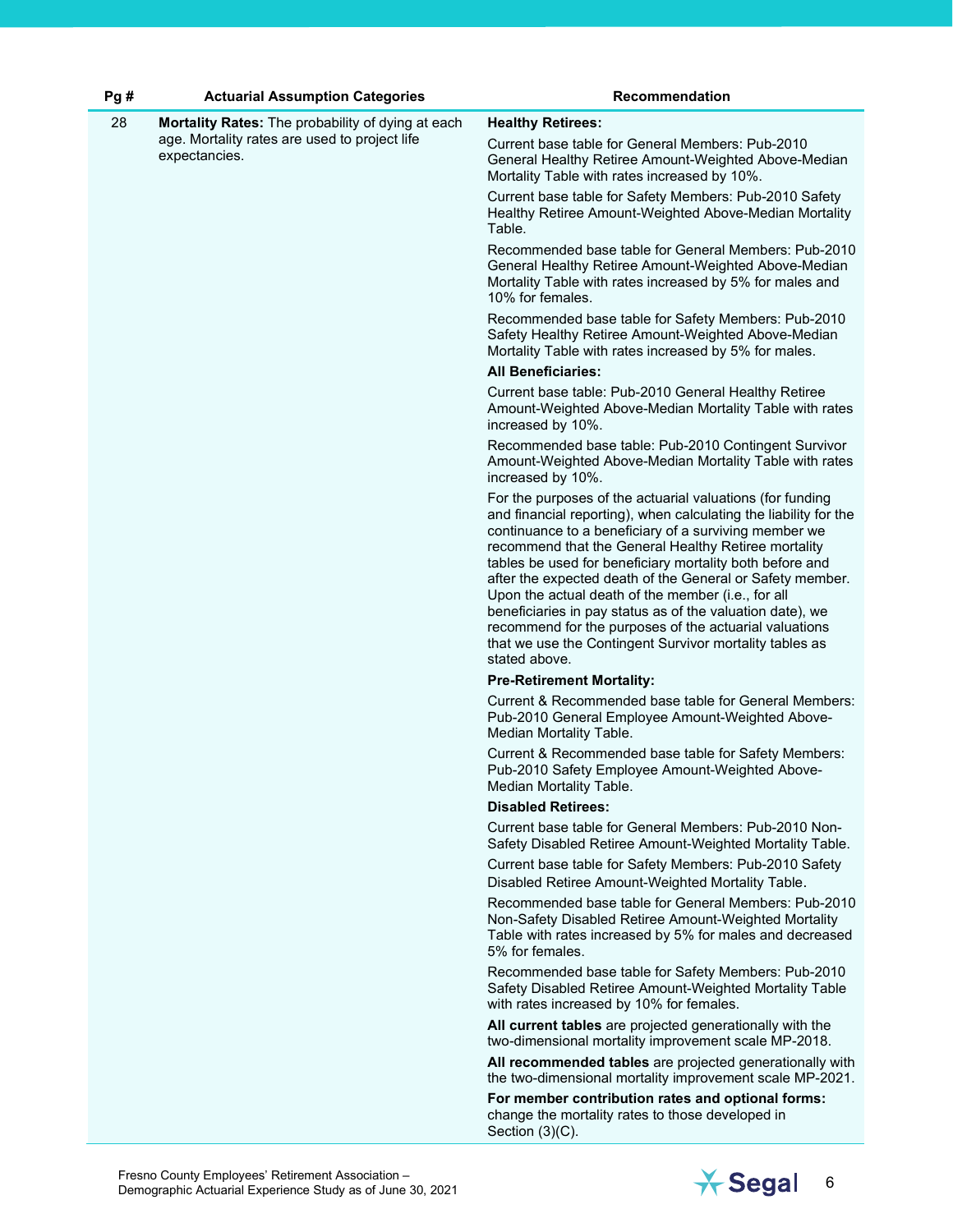| Pg# | <b>Actuarial Assumption Categories</b>                                                                                                                                              | Recommendation                                                                                                                                                                                                                                           |
|-----|-------------------------------------------------------------------------------------------------------------------------------------------------------------------------------------|----------------------------------------------------------------------------------------------------------------------------------------------------------------------------------------------------------------------------------------------------------|
| 41  | <b>Termination Rates:</b> The probability of leaving<br>employment at each age and receiving either a<br>refund of member contributions or a deferred<br>vested retirement benefit. | Adjust the current termination rates to those developed in<br>Section (3)(E). The recommended assumptions will<br>anticipate slightly more terminations for General members<br>and maintain about the same number of terminations for<br>Safety members. |
|     |                                                                                                                                                                                     | In addition, a lower proportion of members is expected to<br>elect a refund of member contributions with a higher<br>proportion receiving a deferred vested benefit under the<br>recommended assumptions.                                                |
| 45  | <b>Disability Incidence Rates:</b> The probability of<br>becoming disabled at each age.                                                                                             | We recommend adjusting the disability rates to those<br>developed in Section (3)(F) to reflect a slightly lower<br>incidence of disability overall for General and reflect a<br>slightly higher incidence of disability for Safety members.              |
| 49  | <b>Annual Leave Conversion: Additional service</b><br>that is expected to be received when the member<br>retires due to conversion of unused annual leave.                          | Adjust the current annual leave conversion assumptions for<br>each annual leave plan to those developed in Section<br>(3)(G).                                                                                                                            |

We have estimated the impact of all the recommended demographic assumptions as if they were applied to the June 30, 2021 actuarial valuation. The table below shows the changes in the employer and member contribution rates as well as the change in the Unfunded Actuarial Accrued Liability (UAAL) due to the recommended demographic assumption changes (as recommended in Section 3 of this report).

#### <span id="page-6-0"></span>Cost Impact of the Recommended Assumptions Based on June 30, 2021 Actuarial Valuation

|                                                                  | Impact on<br><b>Average Employer</b><br><b>Contribution Rates</b>        |
|------------------------------------------------------------------|--------------------------------------------------------------------------|
| Increase in Normal Cost rate                                     | 0.16%                                                                    |
| Decrease in UAAL rate                                            | (0.65%)                                                                  |
| Total decrease in average employer rate                          | $(0.49\%)$                                                               |
| Estimated decrease in annual dollar amount (\$000s) <sup>1</sup> | \$(2,188)                                                                |
|                                                                  | Impact on Weighted<br><b>Average Member</b><br><b>Contribution Rates</b> |
| Increase in average member rate                                  | 0.05%                                                                    |
| Estimated increase in annual dollar amount (\$000s) <sup>2</sup> | \$288                                                                    |
|                                                                  | <b>Impact on UAAL and</b><br><b>Funded Percentage</b>                    |
| Decrease in UAAL (\$000s)                                        |                                                                          |
|                                                                  | \$(33,612)                                                               |

<span id="page-6-1"></span><sup>1</sup> Based on June 30, 2021 projected annual payroll as determined under each set of assumptions.

Fresno County Employees' Retirement Association – Fresno County Employees' Retirement Association –<br>Demographic Actuarial Experience Study as of June 30, 2021 7

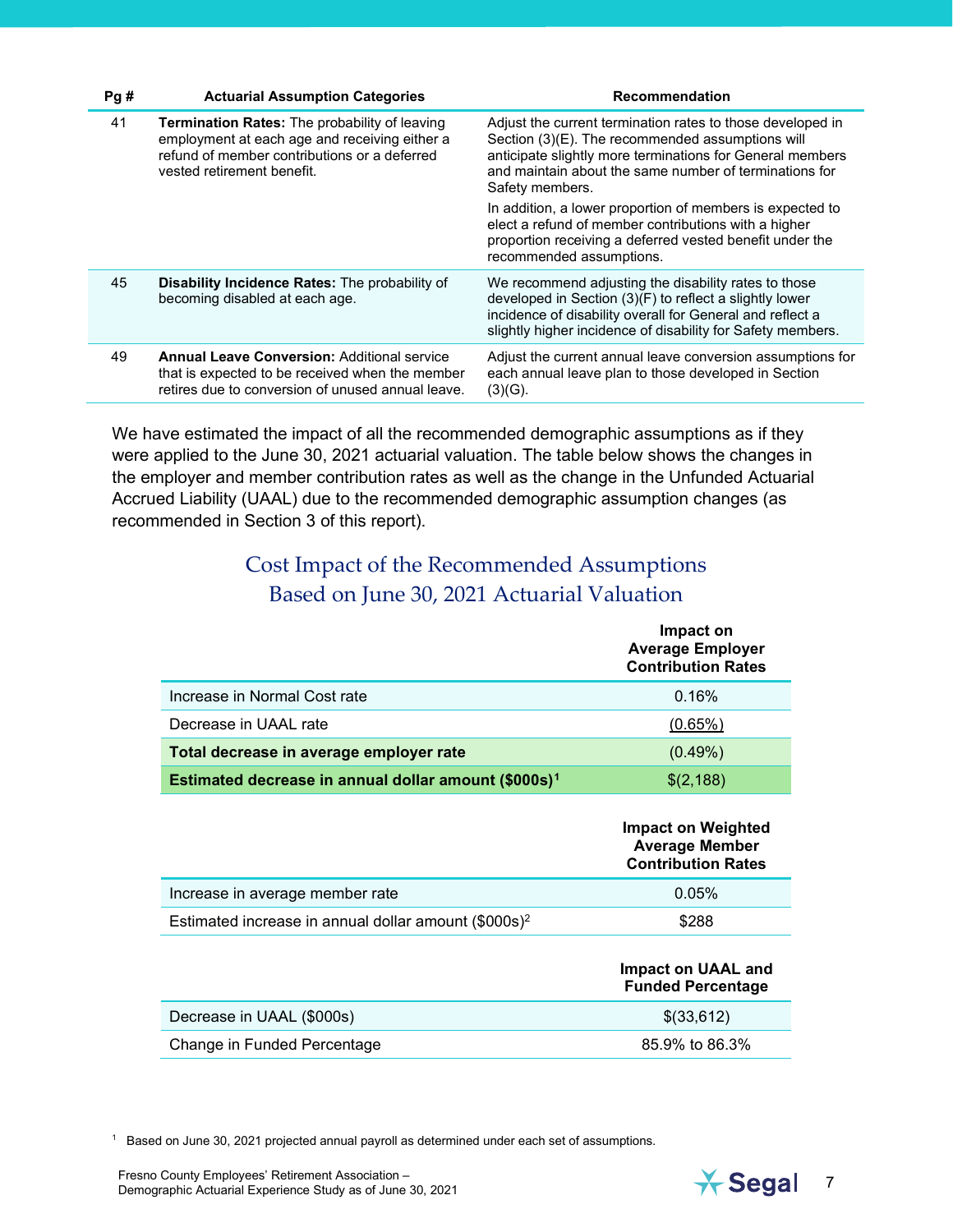Section 2 provides some background on the basic principles and methodology used for the experience study and for the review of the demographic actuarial assumptions. A detailed discussion of each assumption and reasons for the proposed changes are found in Section 3. The cost impact of the proposed changes is detailed in Section 4.

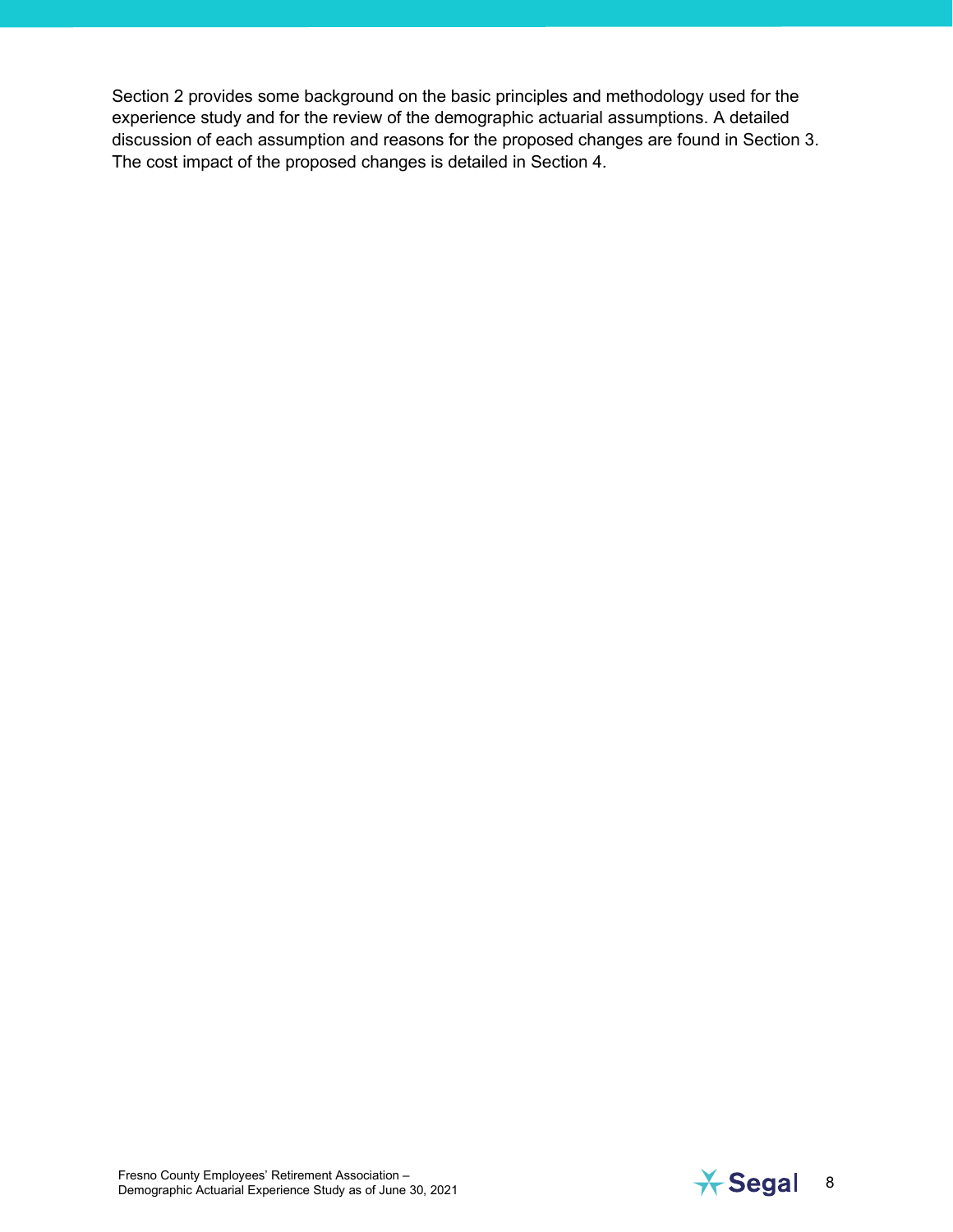# <span id="page-8-0"></span>2. Background and Methodology

In this report, we analyzed the demographic ("non-economic") assumptions. Demographic assumptions include the probabilities of certain events occurring in the population of members, referred to as "decrements," e.g., termination from service, disability retirement, service retirement, and death before and after retirement. In addition to decrements, other assumptions reviewed in this study include merit and promotion salary increases, the percentage of members with an eligible spouse or domestic partner, spousal age difference, percent of members assumed to go on to work for a reciprocal system, reciprocal salary increases, and annual leave conversion.

## <span id="page-8-1"></span>**Demographic Assumptions**

In order to determine the probability of an event occurring, we examine the "decrements" and "exposures" of that event. For example, taking termination from service, we compare the number of employees who actually terminate in a certain age and/or service category (i.e., the number of "decrements") with those who could have terminated (i.e., the number of "exposures"). For example, if there were 500 active employees in the 20-24 age group at the beginning of the year and 50 of them left during the year, we would say the probability of termination in that age group is  $50 \div 500$  or 10%.

The reliability of the resulting probability is highly dependent on both the number of decrements and the number of exposures. For example, if there are only a few people in a high age category at the beginning of the year (number of exposures), we would not lend as much credibility to the probability of termination developed for that age category, especially if it is out of line with the pattern shown for the other age groups. Similarly, if we are considering the death decrement, there may be a large number of exposures in the age 20-24 category, but very few decrements (actual deaths); therefore, we would not be able to rely heavily on the probability developed for that category.

One reason we use several years of experience for such a study is to have more exposures and decrements, and therefore more statistical reliability. Another reason for using several years of data is to smooth out fluctuations that may occur from one year to the next. However, we also calculate the rates on a year-to-year basis to check for any trend that may be developing in the later years.

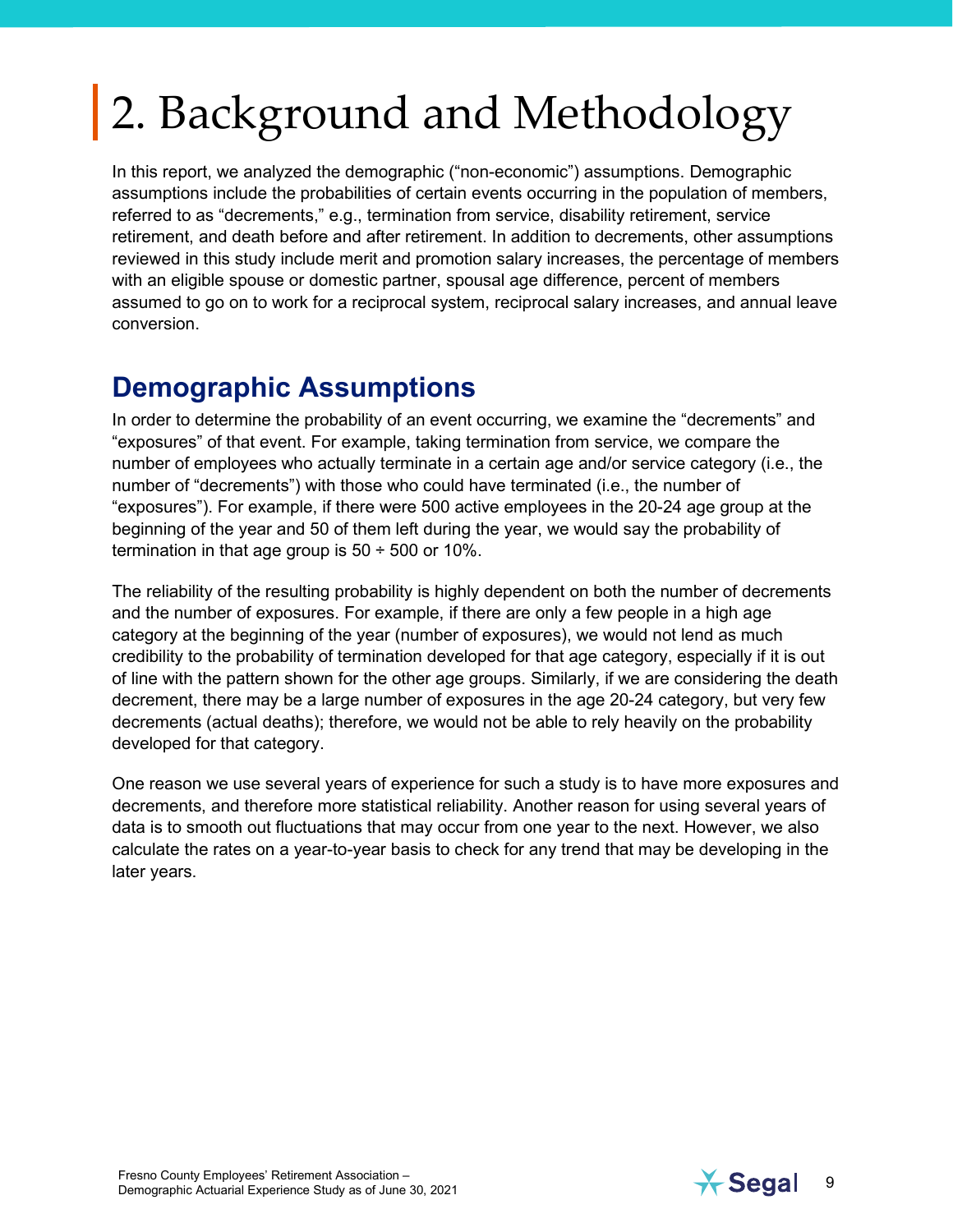## <span id="page-9-0"></span>3. Demographic Assumptions

## <span id="page-9-1"></span>**A. Salary Increase**

Salary increases impact plan costs in two ways: (1) by increasing members' benefits (since benefits are a function of the members' highest average pay) and future normal cost collections; and (2) by increasing total active member payroll which in turn generates lower UAAL contribution rates as a percent of payroll. These two impacts are discussed separately as follows:

As an employee progresses through his or her career, increases in pay are expected to come from three sources:

- **1. Inflation:** The current 2.50% inflation assumptions was reviewed in the Review of Economic Actuarial Assumptions report dated June 8, 2021 and later adopted by the Board. This inflation component is used as part of the salary increase assumption.
- **2. Real "Across the Board" Pay Increases:** The current 0.50% real "across the board" salary increase assumption was reviewed in the Review of Economic Actuarial Assumptions report dated June 8, 2021 and later adopted by the Board. This means that the combined inflation and "across the board" salary increase assumption is 3.00%.
- **3. Merit and Promotion Increases:** As the name implies, these increases come from an employee's career advances. This form of pay increase differs from the previous two, since it is specific to the individual. For FCERA, there are service-specific merit and promotion increase assumptions.

The annual merit and promotion increases are determined by measuring the actual increases received by members over the experience period, net of the inflationary and real "across the board" pay increases. Increases are measured separately for General and Safety members. This is accomplished by:

- a. Measuring each continuing member's actual salary increase over each year of the experience period on a salary-weighted basis, with higher weights assigned to experience from members with larger salaries;
- b. Excluding any members with increases of more than 50% or decreases of more than 20% during any particular year;
- c. Categorizing these increases according to member demographics;
- d. Removing the wage inflation component from these increases (assumed to be equal to the increase in the members' average salary during the year);
- e. Averaging these annual increases over the experience period; and
- f. Modifying current assumptions to reflect some portion of these measured increases reflective of their "credibility."

To be consistent with the other economic assumptions, these merit and promotion assumptions should be used in combination with the total 3.00% assumed inflation and real "across the board" increases.

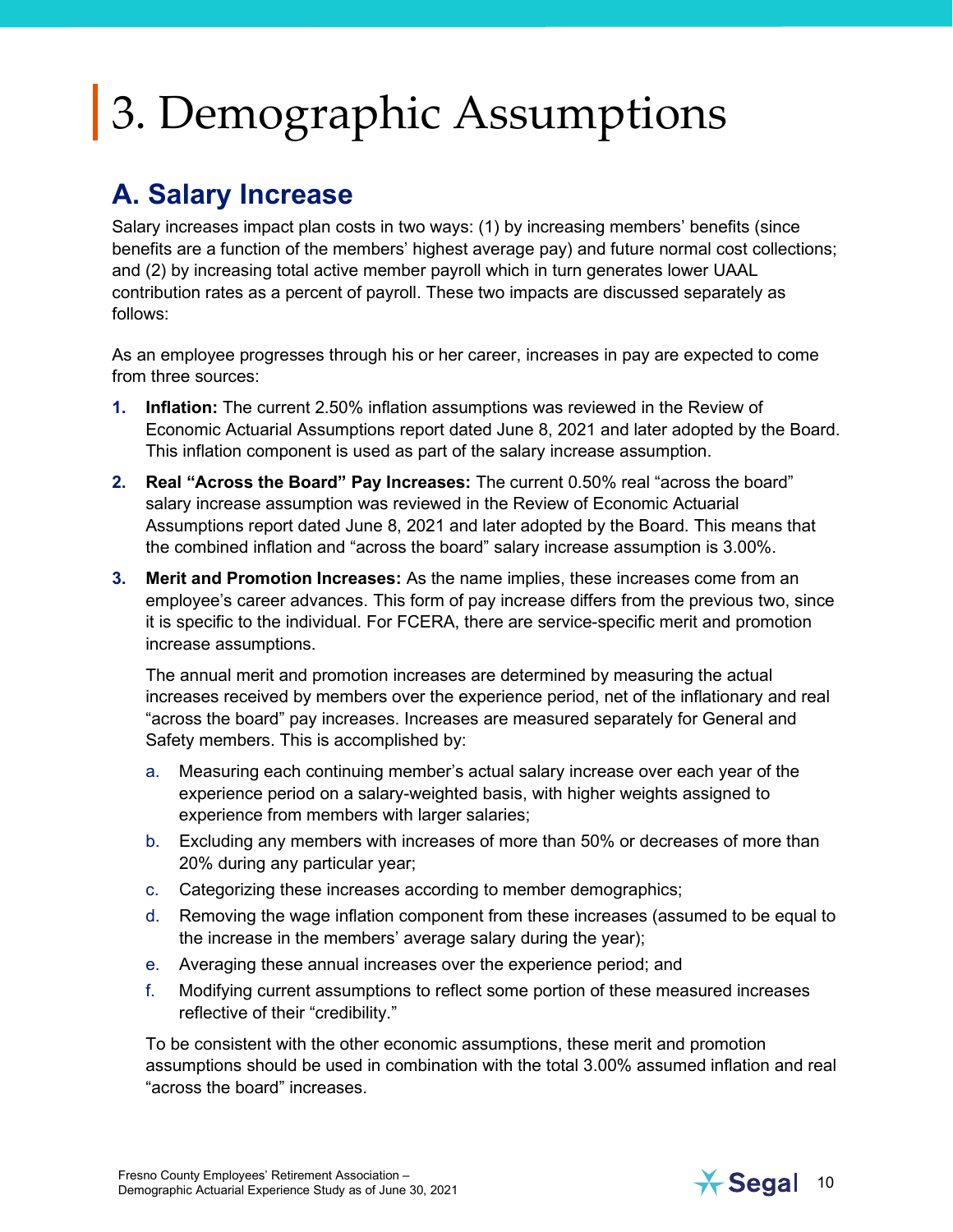Due to the high variability of the actual salary increases, we have analyzed this assumption using data for the past nine years. We believe that when the experience from the current and prior studies is combined, it provides a more reasonable representation of potential future merit and promotion salary increases over the long term.

The following table shows the General members' actual average merit and promotion increases by years of service over the three-year period from July 1, 2018 through June 30, 2021 along with the actual average increases based on combining the current three-year period with the six-year period from the prior experience study. The current and proposed assumptions are also shown. The actual increases were reduced by the actual average inflation plus "across the board" increase (i.e., wage inflation, estimated as the increase in average salaries) for each year during the experience period (2.95% on average for the most recent three-year period).

| General |
|---------|
|---------|

#### *Rate (%)*

| <b>Years of</b><br><b>Service</b> | Current<br><b>Assumption</b> | <b>Actual Average</b><br>Increase from<br><b>Current Study</b><br>(Last 3 Years) | <b>Actual Average</b><br>Increase from<br><b>Current and Prior</b><br><b>Studies</b><br>(Last 9 Years) | <b>Proposed</b><br><b>Assumption</b> |
|-----------------------------------|------------------------------|----------------------------------------------------------------------------------|--------------------------------------------------------------------------------------------------------|--------------------------------------|
| Less than 1                       | 8.50                         | 10.37                                                                            | 10.55                                                                                                  | 9.00                                 |
| $1 - 2$                           | 7.50                         | 9.24                                                                             | 9.68                                                                                                   | 8.00                                 |
| $2 - 3$                           | 6.50                         | 7.46                                                                             | 7.94                                                                                                   | 7.00                                 |
| $3 - 4$                           | 5.25                         | 5.51                                                                             | 5.94                                                                                                   | 5.25                                 |
| $4 - 5$                           | 4.75                         | 4.66                                                                             | 5.13                                                                                                   | 4.75                                 |
| $5 - 6$                           | 3.75                         | 4.61                                                                             | 4.32                                                                                                   | 3.75                                 |
| $6 - 7$                           | 3.00                         | 3.66                                                                             | 3.44                                                                                                   | 3.25                                 |
| $7 - 8$                           | 2.00                         | 3.45                                                                             | 3.01                                                                                                   | 2.25                                 |
| $8 - 9$                           | 1.50                         | 2.75                                                                             | 2.98                                                                                                   | 1.50                                 |
| $9 - 10$                          | 1.25                         | 1.71                                                                             | 2.04                                                                                                   | 1.25                                 |
| 10 & Over                         | 1.10                         | 0.33                                                                             | 1.20                                                                                                   | 1.10                                 |

#### **Based on this experience, overall we recommend increasing the merit and promotion salary increase assumptions for General members.**

Chart 1 that follows later in the section compares the actual merit and promotion increase experience with the current and proposed assumptions for General members. Also shown are the actual merit and promotion increases based on an average of both the current and previous six-year experience periods combined.

The following table shows the Safety members' actual average merit and promotion increases by years of service over the three-year period from July 1, 2018 through June 30, 2021 along with the actual average increases based on combining the current three-year period with the six-year period from the prior experience study. The current and proposed assumptions are also shown. The actual increases were reduced by the actual average inflation plus "across the board" increase (i.e., wage inflation, estimated as the increase in average salaries) for each year during the experience period (2.70% on average for the most recent three-year period).

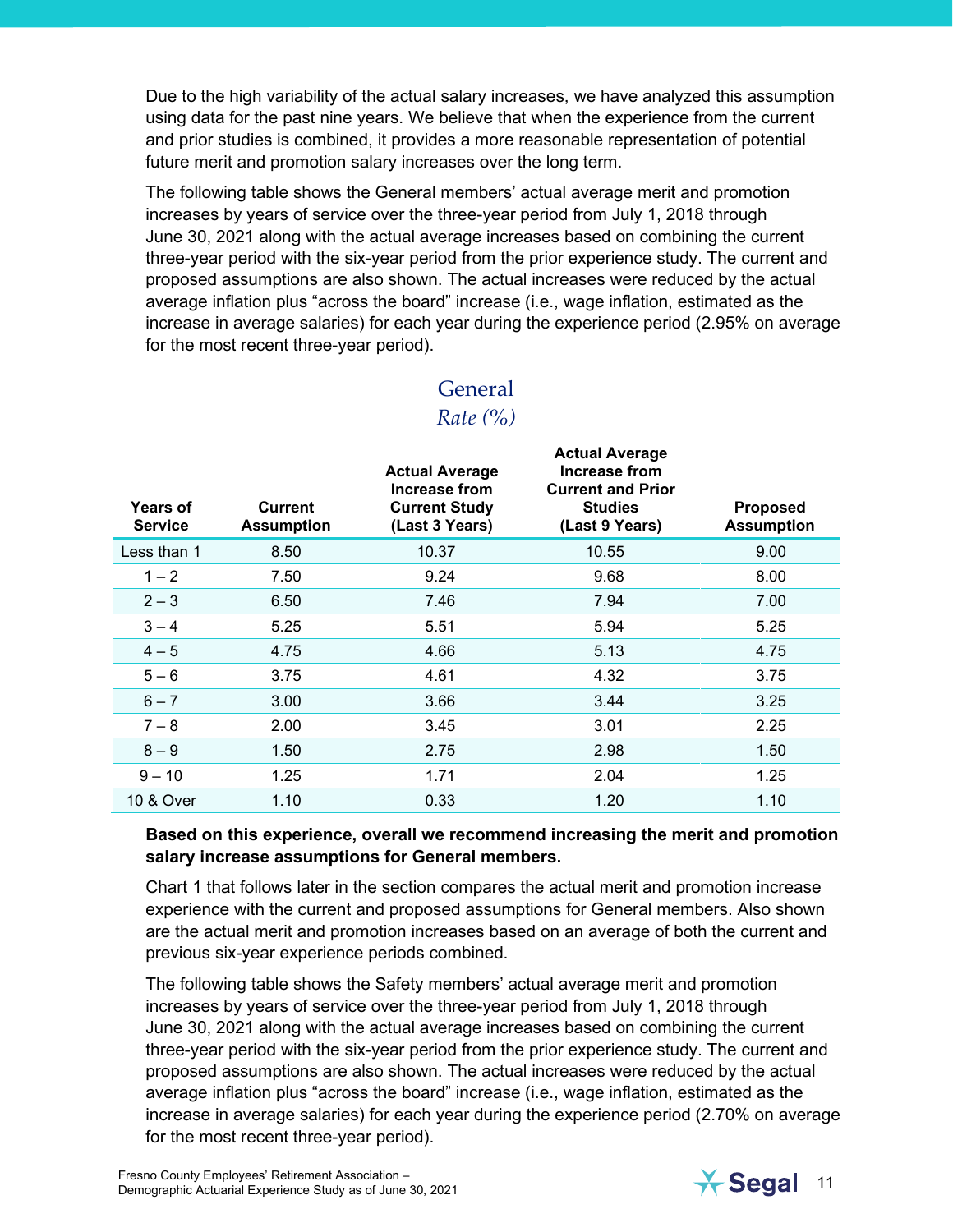

| <b>Years of</b><br><b>Service</b> | <b>Current</b><br><b>Assumption</b> | <b>Actual Average</b><br><b>Increase from</b><br><b>Current Study</b><br>(Last 3 Years) | <b>Actual Average</b><br>Increase from<br><b>Current and Prior</b><br><b>Studies</b><br>(Last 9 Years) | <b>Proposed</b><br><b>Assumption</b> |
|-----------------------------------|-------------------------------------|-----------------------------------------------------------------------------------------|--------------------------------------------------------------------------------------------------------|--------------------------------------|
| Less than 1                       | 8.50                                | 7.90                                                                                    | 8.77                                                                                                   | 8.50                                 |
| $1 - 2$                           | 7.75                                | 9.54                                                                                    | 9.60                                                                                                   | 8.00                                 |
| $2 - 3$                           | 6.50                                | 8.57                                                                                    | 8.61                                                                                                   | 6.75                                 |
| $3 - 4$                           | 5.50                                | 3.94                                                                                    | 4.70                                                                                                   | 5.00                                 |
| $4 - 5$                           | 4.75                                | 4.32                                                                                    | 4.58                                                                                                   | 4.50                                 |
| $5 - 6$                           | 3.75                                | 3.61                                                                                    | 3.63                                                                                                   | 3.75                                 |
| $6 - 7$                           | 3.50                                | 4.17                                                                                    | 3.80                                                                                                   | 3.50                                 |
| $7 - 8$                           | 2.50                                | 3.86                                                                                    | 2.59                                                                                                   | 2.75                                 |
| $8 - 9$                           | 1.70                                | 2.82                                                                                    | 2.51                                                                                                   | 2.00                                 |
| $9 - 10$                          | 1.60                                | $-0.36$                                                                                 | 2.38                                                                                                   | 1.60                                 |
| <b>10 &amp; Over</b>              | 1.50                                | 0.96                                                                                    | 1.57                                                                                                   | 1.50                                 |
|                                   |                                     |                                                                                         |                                                                                                        |                                      |

**Based on this experience, we recommend increasing the merit and promotion salary assumption for certain Safety service groups while decreasing the merit and promotion salary assumption for other Safety service groups.** 

Chart 2 compares the actual merit and promotion increase experience with the current and proposed assumptions for Safety members. Also shown are the actual merit and promotion increases based on an average of both the current and previous six-year experience periods combined.

Tier 5 (PEPRA) member's salary are subject to the PEPRA compensation limit caps that are adjusted generally using inflation under Section 7522.10. There may be a need to review the salary increase assumptions for the Tier 5 members separately in future experience studies especially if the proportion of those members reaching the PEPRA salary caps continue to increase.

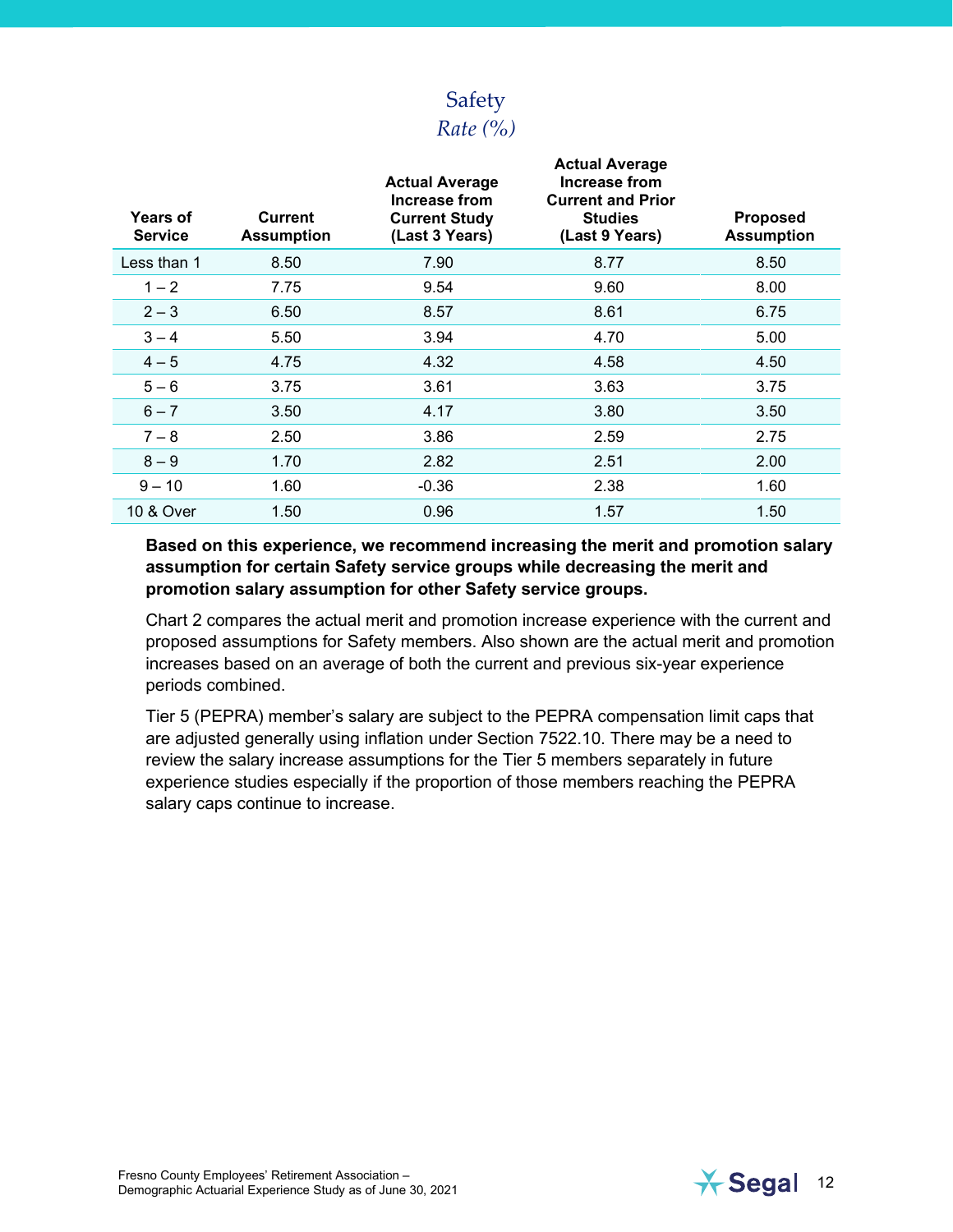#### Chart 1: Merit and Promotion Salary Increase Rates General Members



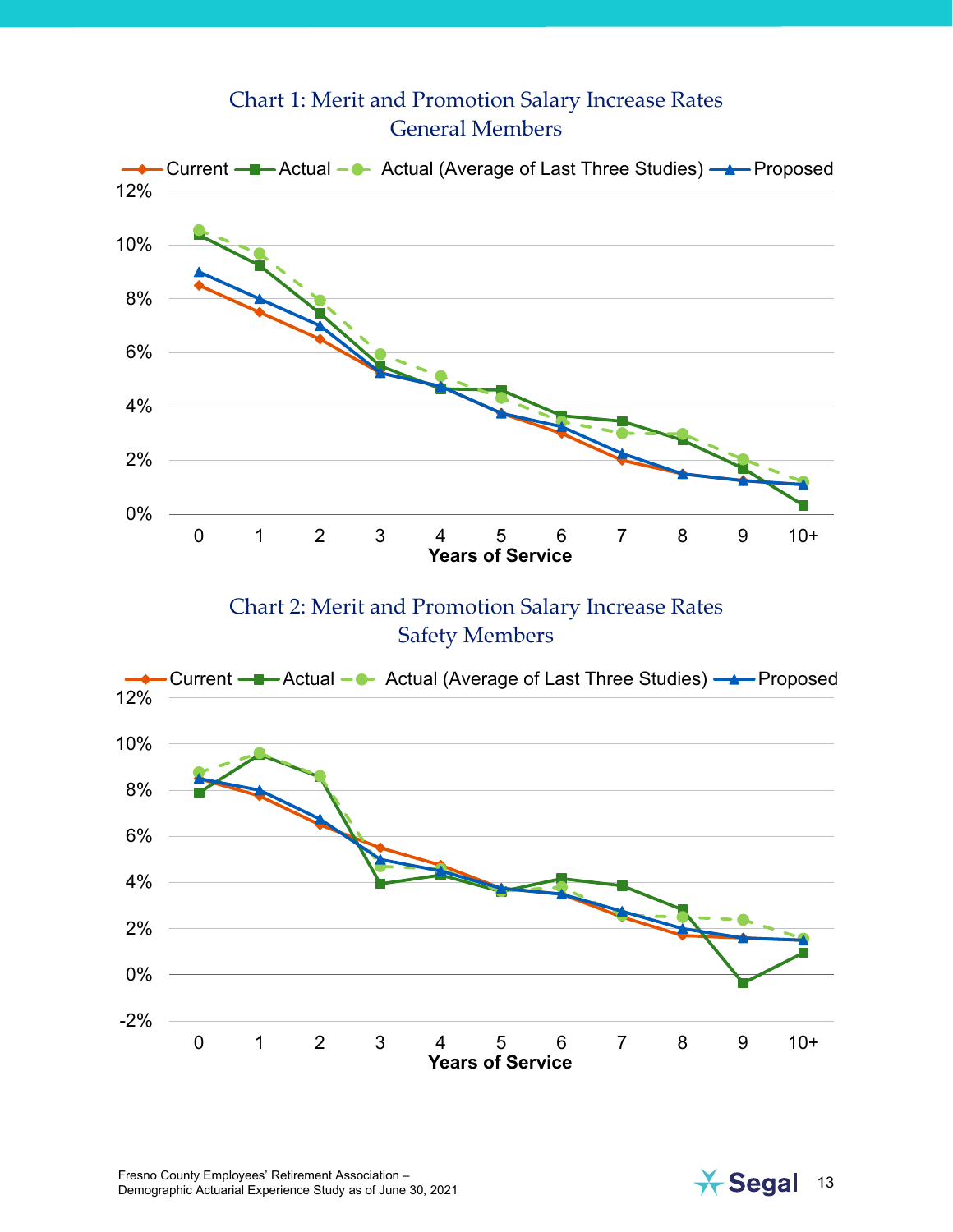## <span id="page-13-0"></span>**B. Retirement Rates**

The age at which a member retires from service (i.e., who did not retire on a disability pension) will affect both the amount of the benefits that will be paid to that member as well as the period over which funding must take place.

The following table shows the observed service retirement rates for General Tier 1 members based on the actual experience over the past three years, separately for those with less than 30 years of service and more than 30 years of service. The actual service retirement rates were determined by comparing those members who actually retired from service to those eligible to retire from service. This same methodology is followed throughout this report and was described in Section 2. Also shown are the current assumed rates and the rates we propose.

|           | Less than 30 Years of Service |                       | 30 or More Years of Service |                        |                       |                         |
|-----------|-------------------------------|-----------------------|-----------------------------|------------------------|-----------------------|-------------------------|
| Age       | <b>Current</b><br>Rate        | <b>Actual</b><br>Rate | <b>Proposed</b><br>Rate     | <b>Current</b><br>Rate | <b>Actual</b><br>Rate | <b>Proposed</b><br>Rate |
| 50        | 5.00                          | 5.74                  | 5.00                        | 15.00                  | 0.00                  | 12.00                   |
| 51        | 3.75                          | 3.62                  | 3.75                        | 11.25                  | 0.00                  | 12.00                   |
| 52        | 3.50                          | 3.61                  | 3.50                        | 10.50                  | 0.00                  | 12.00                   |
| 53        | 3.50                          | 3.52                  | 3.50                        | 10.50                  | 17.65                 | 15.00                   |
| 54        | 5.00                          | 5.22                  | 5.00                        | 15.00                  | 5.56                  | 15.00                   |
| 55        | 8.00                          | 7.64                  | 8.00                        | 16.00                  | 12.00                 | 16.00                   |
| 56        | 10.00                         | 6.37                  | 9.00                        | 20.00                  | 11.11                 | 16.00                   |
| 57        | 13.00                         | 8.03                  | 11.00                       | 26.00                  | 35.71                 | 30.00                   |
| 58        | 14.00                         | 9.21                  | 12.00                       | 28.00                  | 42.86                 | 30.00                   |
| 59        | 15.00                         | 19.50                 | 16.00                       | 30.00                  | 51.72                 | 30.00                   |
| 60        | 16.00                         | 18.01                 | 17.00                       | 24.00                  | 33.33                 | 30.00                   |
| 61        | 18.00                         | 16.77                 | 18.00                       | 27.00                  | 20.00                 | 30.00                   |
| 62        | 26.50                         | 22.37                 | 25.00                       | 31.50                  | 33.33                 | 35.00                   |
| 63        | 21.00                         | 18.05                 | 20.00                       | 31.50                  | 25.00                 | 35.00                   |
| 64        | 25.00                         | 24.00                 | 25.00                       | 37.50                  | 37.50                 | 35.00                   |
| 65        | 40.00                         | 38.36                 | 40.00                       | 60.00                  | 50.00                 | 50.00                   |
| 66        | 40.00                         | 39.53                 | 40.00                       | 60.00                  | 100.00                | 50.00                   |
| 67        | 40.00                         | 13.64                 | 40.00                       | 60.00                  | 0.00                  | 50.00                   |
| 68        | 35.00                         | 31.58                 | 35.00                       | 52.50                  | 20.00                 | 50.00                   |
| 69        | 35.00                         | 14.29                 | 35.00                       | 52.50                  | 25.00                 | 50.00                   |
| 70        | 35.00                         | 25.00                 | 35.00                       | 52.50                  | 25.00                 | 50.00                   |
| 71        | 50.00                         | 18.18                 | 50.00                       | 75.00                  | 33.33                 | 50.00                   |
| 72        | 50.00                         | 0.00                  | 50.00                       | 75.00                  | 75.00                 | 50.00                   |
| 73        | 50.00                         | 20.00                 | 50.00                       | 75.00                  | N/A                   | 50.00                   |
| 74        | 50.00                         | 60.00                 | 50.00                       | 75.00                  | N/A                   | 50.00                   |
| 75 & Over | 100.00                        | 33.33                 | 100.00                      | 100.00                 | 0.00                  | 100.00                  |

#### General Tier 1 *Rate of Retirement (%)*

Fresno County Employees' Retirement Association – Fresno County Employees' Retirement Association –<br>Demographic Actuarial Experience Study as of June 30, 2021 14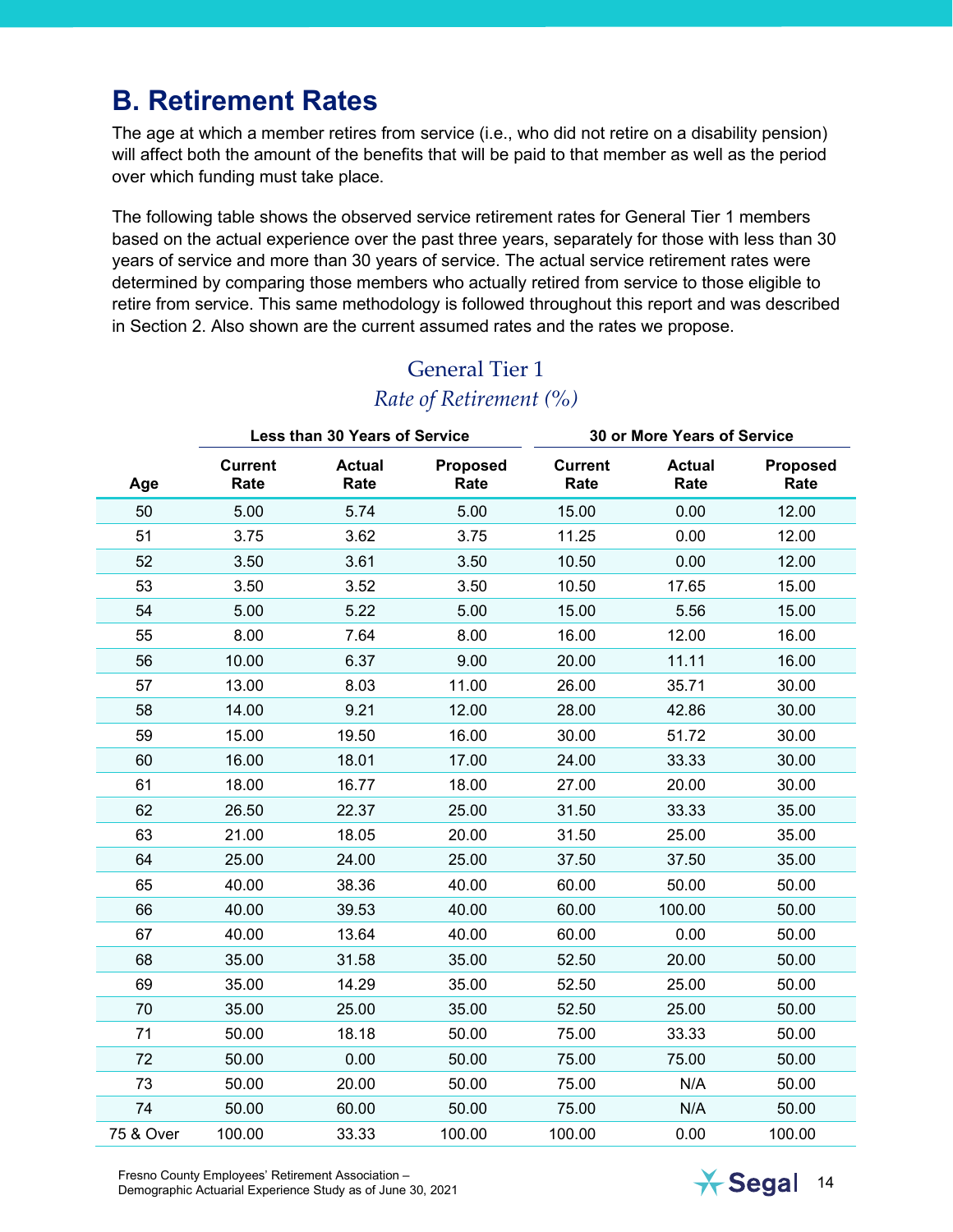#### **Based on this experience, we recommend decreasing the retirement rate assumption at certain ages while increasing the retirement rate assumption at other ages. Overall, the proposed rates represent a decrease from the current rates for General Tier 1 members.**

Chart 3 that follows later in this section compares the actual retirement experience with the current and proposed assumptions for General Tier 1 members with less than 30 years of service.

Chart 4 compares the actual retirement experience with the current and proposed assumptions for General Tier 1 members with 30 or more years of service.

The following tables show the observed service retirement rates for General Tiers 2, 3, 4 and 5 members based on the actual experience over the past three years. Due to the limited actual experience for General Tiers 2, 3, 4 and 5 members, we have continued to structure this assumption on a function of age only. Also shown are the current assumed rates and the rates we propose.

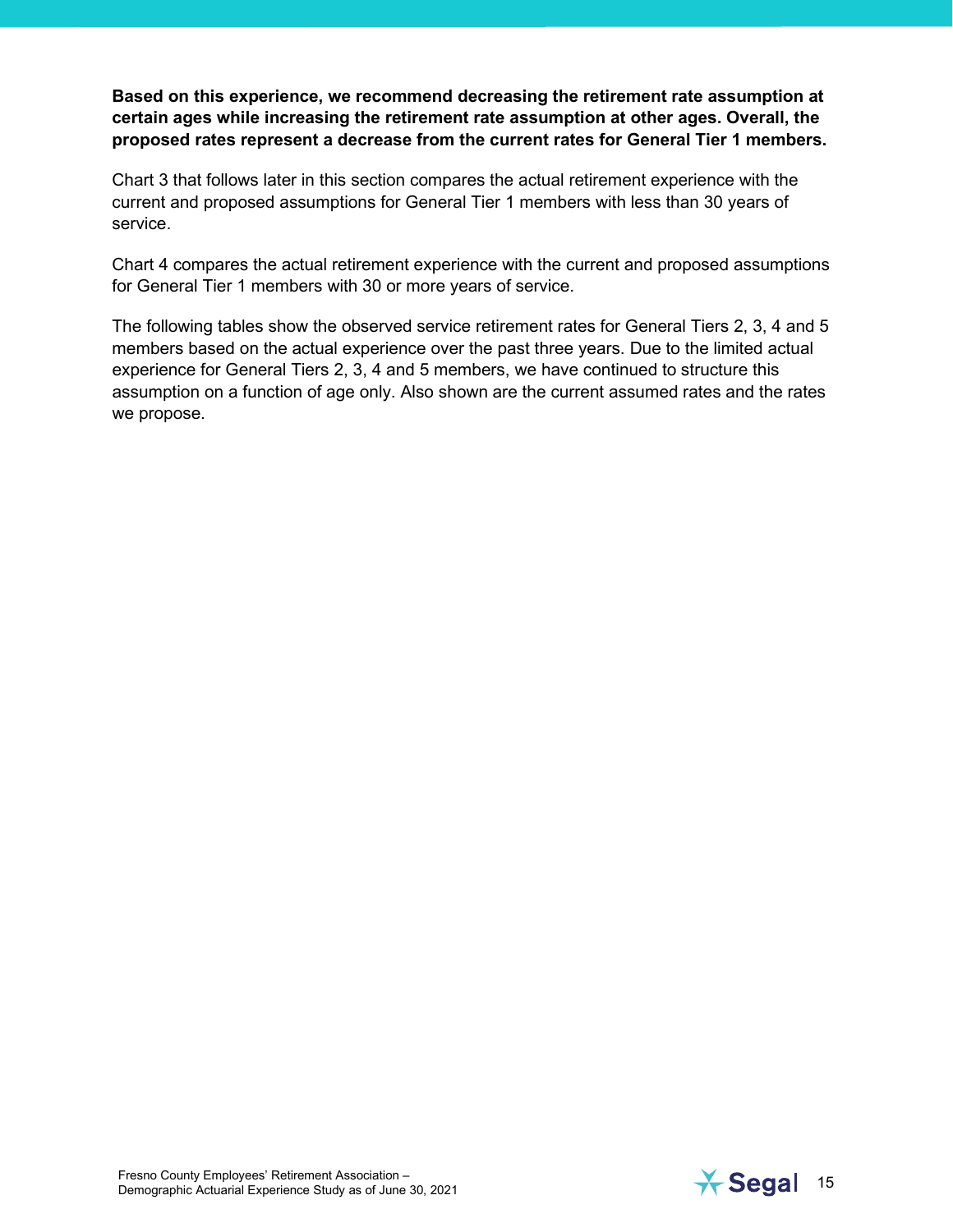### General Tier 2 and 3 *Rate of Retirement (%)*

|           | <b>General Tier 2</b>  |                       | <b>General Tier 3</b>   |                        |                       |                         |
|-----------|------------------------|-----------------------|-------------------------|------------------------|-----------------------|-------------------------|
| Age       | <b>Current</b><br>Rate | <b>Actual</b><br>Rate | <b>Proposed</b><br>Rate | <b>Current</b><br>Rate | <b>Actual</b><br>Rate | <b>Proposed</b><br>Rate |
| 50        | 3.00                   | 0.00                  | 3.00                    | 3.60                   | 20.00                 | 3.60                    |
| 51        | 3.00                   | 0.00                  | 3.00                    | 3.60                   | 0.00                  | 3.60                    |
| 52        | 3.60                   | 0.00                  | 3.60                    | 4.20                   | 0.00                  | 4.20                    |
| 53        | 3.60                   | 0.00                  | 3.60                    | 4.20                   | 0.00                  | 4.20                    |
| 54        | 4.20                   | 0.00                  | 4.20                    | 5.00                   | 0.00                  | 5.00                    |
| 55        | 8.40                   | 0.00                  | 8.40                    | 10.00                  | 12.50                 | 10.00                   |
| 56        | 10.00                  | 0.00                  | 10.00                   | 12.00                  | 0.00                  | 12.00                   |
| 57        | 10.00                  | 0.00                  | 10.00                   | 12.00                  | 12.50                 | 12.00                   |
| 58        | 10.00                  | 0.00                  | 10.00                   | 12.00                  | 0.00                  | 12.00                   |
| 59        | 10.00                  | 0.00                  | 10.00                   | 14.00                  | 14.29                 | 14.00                   |
| 60        | 15.00                  | 0.00                  | 15.00                   | 16.00                  | 8.33                  | 16.00                   |
| 61        | 15.00                  | 33.33                 | 15.00                   | 16.00                  | 0.00                  | 16.00                   |
| 62        | 25.00                  | 20.00                 | 25.00                   | 30.00                  | 18.18                 | 30.00                   |
| 63        | 24.00                  | 33.33                 | 24.00                   | 22.00                  | 40.00                 | 22.00                   |
| 64        | 24.00                  | 100.00                | 24.00                   | 22.00                  | 22.22                 | 22.00                   |
| 65        | 35.00                  | N/A                   | 35.00                   | 35.00                  | 28.57                 | 35.00                   |
| 66        | 34.00                  | N/A                   | 34.00                   | 30.00                  | 80.00                 | 30.00                   |
| 67        | 34.00                  | N/A                   | 34.00                   | 30.00                  | 100.00                | 30.00                   |
| 68        | 35.00                  | N/A                   | 35.00                   | 35.00                  | N/A                   | 35.00                   |
| 69        | 35.00                  | N/A                   | 35.00                   | 40.00                  | N/A                   | 35.00                   |
| 70        | 70.00                  | 0.00                  | 35.00                   | 60.00                  | 50.00                 | 35.00                   |
| 71        | 70.00                  | 0.00                  | 50.00                   | 60.00                  | 0.00                  | 50.00                   |
| 72        | 70.00                  | 0.00                  | 50.00                   | 60.00                  | 0.00                  | 50.00                   |
| 73        | 70.00                  | 100.00                | 50.00                   | 60.00                  | N/A                   | 50.00                   |
| 74        | 70.00                  | N/A                   | 50.00                   | 60.00                  | N/A                   | 50.00                   |
| 75 & Over | 100.00                 | 0.00                  | 100.00                  | 100.00                 | 33.33                 | 100.00                  |

**Based on this experience, we recommend decreasing the retirement rate assumption at certain ages for General Tier 2 and Tier 3 members.**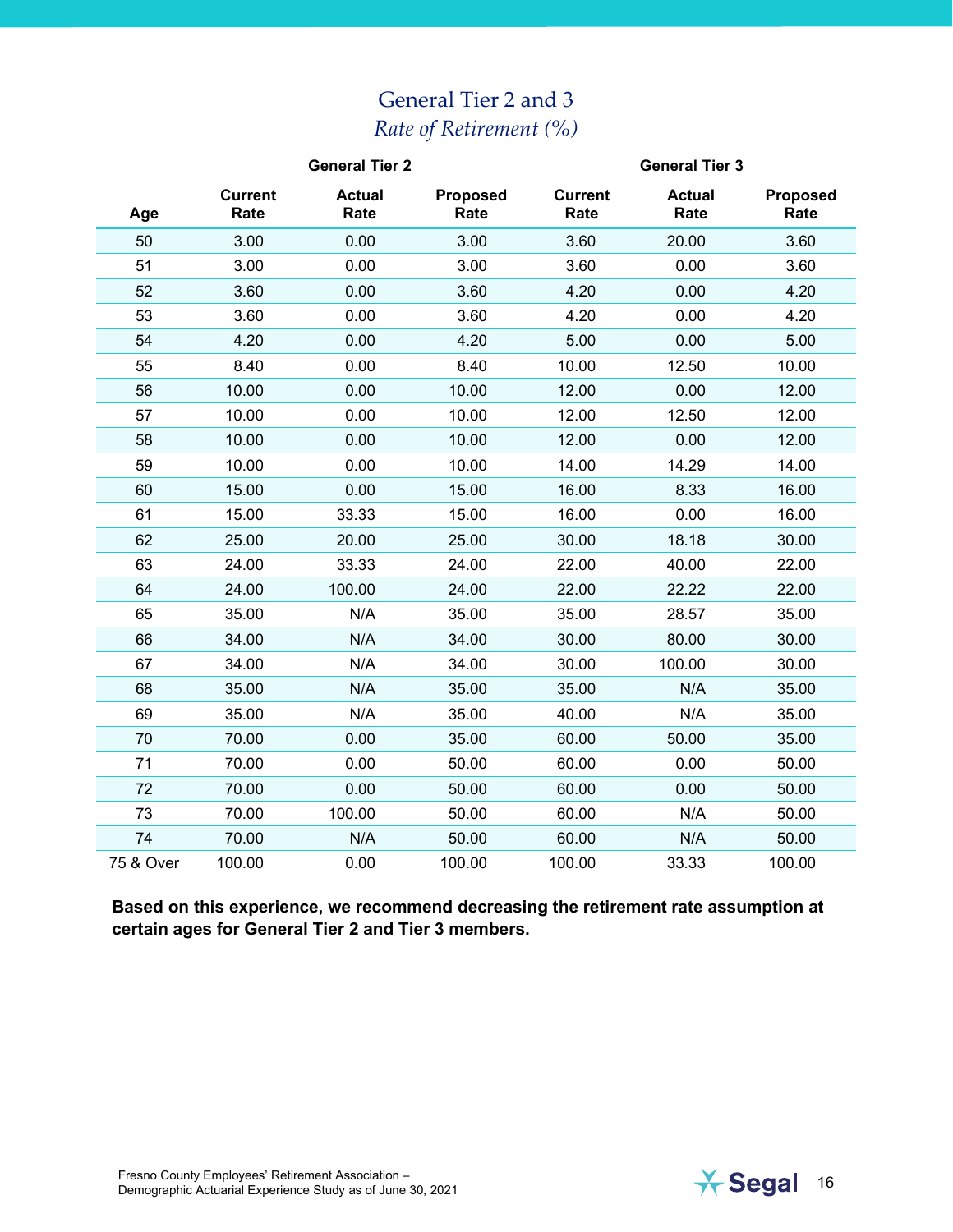### General Tier 4 and 5 *Rate of Retirement (%)*

|           | <b>General Tier 4</b>  |                       | <b>General Tier 5</b>   |                        |                       |                         |
|-----------|------------------------|-----------------------|-------------------------|------------------------|-----------------------|-------------------------|
| Age       | <b>Current</b><br>Rate | <b>Actual</b><br>Rate | <b>Proposed</b><br>Rate | <b>Current</b><br>Rate | <b>Actual</b><br>Rate | <b>Proposed</b><br>Rate |
| 50        | 2.00                   | 100.00                | 3.00                    | 0.00                   | N/A                   | 0.00                    |
| 51        | 2.00                   | N/A                   | 3.00                    | 0.00                   | N/A                   | 0.00                    |
| 52        | 2.50                   | N/A                   | 3.50                    | 4.50                   | 0.00                  | 4.50                    |
| 53        | 2.50                   | 0.00                  | 3.50                    | 2.00                   | 0.00                  | 2.00                    |
| 54        | 3.00                   | N/A                   | 4.00                    | 2.50                   | 0.00                  | 2.50                    |
| 55        | 4.00                   | N/A                   | 5.00                    | 3.50                   | 0.00                  | 3.50                    |
| 56        | 5.00                   | N/A                   | 6.00                    | 4.50                   | 0.00                  | 4.50                    |
| 57        | 6.00                   | N/A                   | 7.00                    | 5.50                   | 0.00                  | 5.50                    |
| 58        | 7.00                   | N/A                   | 8.00                    | 6.50                   | 0.00                  | 6.50                    |
| 59        | 8.00                   | N/A                   | 9.00                    | 7.50                   | 0.00                  | 7.50                    |
| 60        | 9.00                   | N/A                   | 10.00                   | 8.50                   | 0.00                  | 8.50                    |
| 61        | 10.00                  | 100.00                | 11.00                   | 9.50                   | 16.67                 | 9.50                    |
| 62        | 16.00                  | N/A                   | 16.00                   | 15.00                  | 18.75                 | 15.00                   |
| 63        | 16.00                  | N/A                   | 16.00                   | 15.00                  | 18.18                 | 15.00                   |
| 64        | 19.00                  | 100.00                | 19.00                   | 18.00                  | 11.11                 | 18.00                   |
| 65        | 23.00                  | 100.00                | 23.00                   | 22.00                  | 0.00                  | 22.00                   |
| 66        | 20.00                  | N/A                   | 20.00                   | 20.00                  | 20.00                 | 20.00                   |
| 67        | 20.00                  | N/A                   | 20.00                   | 20.00                  | 0.00                  | 20.00                   |
| 68        | 25.00                  | N/A                   | 25.00                   | 25.00                  | 33.33                 | 25.00                   |
| 69        | 30.00                  | 100.00                | 30.00                   | 30.00                  | N/A                   | 30.00                   |
| 70        | 60.00                  | 0.00                  | 35.00                   | 60.00                  | 0.00                  | 35.00                   |
| 71        | 60.00                  | N/A                   | 50.00                   | 60.00                  | 0.00                  | 50.00                   |
| 72        | 60.00                  | N/A                   | 50.00                   | 60.00                  | 0.00                  | 50.00                   |
| 73        | 60.00                  | N/A                   | 50.00                   | 60.00                  | 0.00                  | 50.00                   |
| 74        | 60.00                  | N/A                   | 50.00                   | 60.00                  | 0.00                  | 50.00                   |
| 75 & Over | 100.00                 | N/A                   | 100.00                  | 100.00                 | 33.33                 | 100.00                  |

**Based on this experience, we recommend increases in retirement rates at certain ages and decreases in retirement rates at certain ages the retirement rate assumption for General Tier 4 members and decreasing the retirement rate assumption for General Tier 5 members.** 

Chart 5 compares the actual retirement experience with the current and proposed assumptions for General Tier 2 members.

Chart 6 compares the actual retirement experience with the current and proposed assumptions for General Tier 3 members.

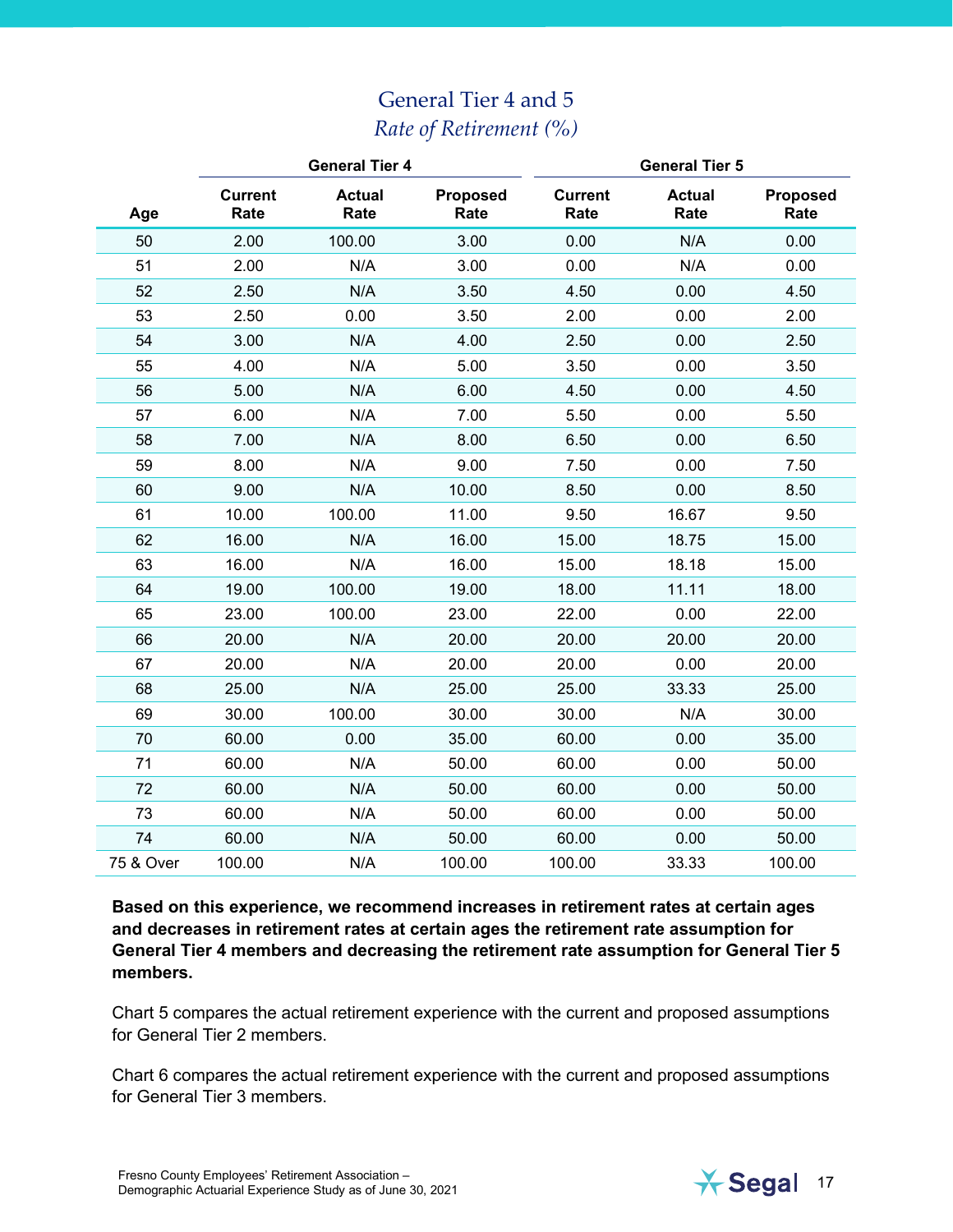Chart 7 compares the actual retirement experience with the current and proposed assumptions for General Tier 4 members.

Chart 8 compares the actual retirement experience with the current and proposed assumptions for General Tier 5 members.

The following table shows the observed service retirement rates for Safety Tiers 1 and 2 members based on the actual experience over the past three years. Also shown are the current assumed rates and the rates we propose.

|           | There of Them children (10)   |                       |                         |  |  |  |
|-----------|-------------------------------|-----------------------|-------------------------|--|--|--|
|           | Less than 30 Years of Service |                       |                         |  |  |  |
| Age       | <b>Current</b><br>Rate        | <b>Actual</b><br>Rate | <b>Proposed</b><br>Rate |  |  |  |
| 45        | 10.00                         | 7.69                  | 8.00                    |  |  |  |
| 46        | 2.00                          | 5.41                  | 3.00                    |  |  |  |
| 47        | 2.00                          | 5.00                  | 3.00                    |  |  |  |
| 48        | 2.00                          | 7.32                  | 3.00                    |  |  |  |
| 49        | 3.00                          | 5.26                  | 4.00                    |  |  |  |
| 50        | 5.00                          | 13.75                 | 8.00                    |  |  |  |
| 51        | 6.00                          | 2.74                  | 6.00                    |  |  |  |
| 52        | 10.00                         | 11.43                 | 10.00                   |  |  |  |
| 53        | 12.00                         | 7.41                  | 12.00                   |  |  |  |
| 54        | 30.00                         | 40.00                 | 30.00                   |  |  |  |
| 55        | 40.00                         | 34.78                 | 40.00                   |  |  |  |
| 56        | 25.00                         | 11.76                 | 25.00                   |  |  |  |
| 57        | 25.00                         | 23.53                 | 25.00                   |  |  |  |
| 58        | 20.00                         | 22.22                 | 25.00                   |  |  |  |
| 59        | 20.00                         | 37.50                 | 25.00                   |  |  |  |
| 60        | 30.00                         | 0.00                  | 35.00                   |  |  |  |
| 61        | 30.00                         | 42.86                 | 35.00                   |  |  |  |
| 62        | 35.00                         | 50.00                 | 40.00                   |  |  |  |
| 63        | 35.00                         | 33.33                 | 40.00                   |  |  |  |
| 64        | 35.00                         | 0.00                  | 40.00                   |  |  |  |
| 65 & Over | 100.00                        | 87.50                 | 100.00                  |  |  |  |

#### Safety Tier 1 and Tier 2 *Rate of Retirement (%)*

**As shown above, we are recommending increases in retirement rates at certain ages and decreases in retirement rates at certain ages for Safety Tiers 1 and 2 members. In addition, we recommend maintaining the current 100% retirement once a Safety Tiers 1 and 2 member accrues a benefit of 100% of final average earnings. This is based on 16 members actually accruing a benefit of 100% of final average earnings with 6 retiring in the same year and 4 members retiring in the following two years.**

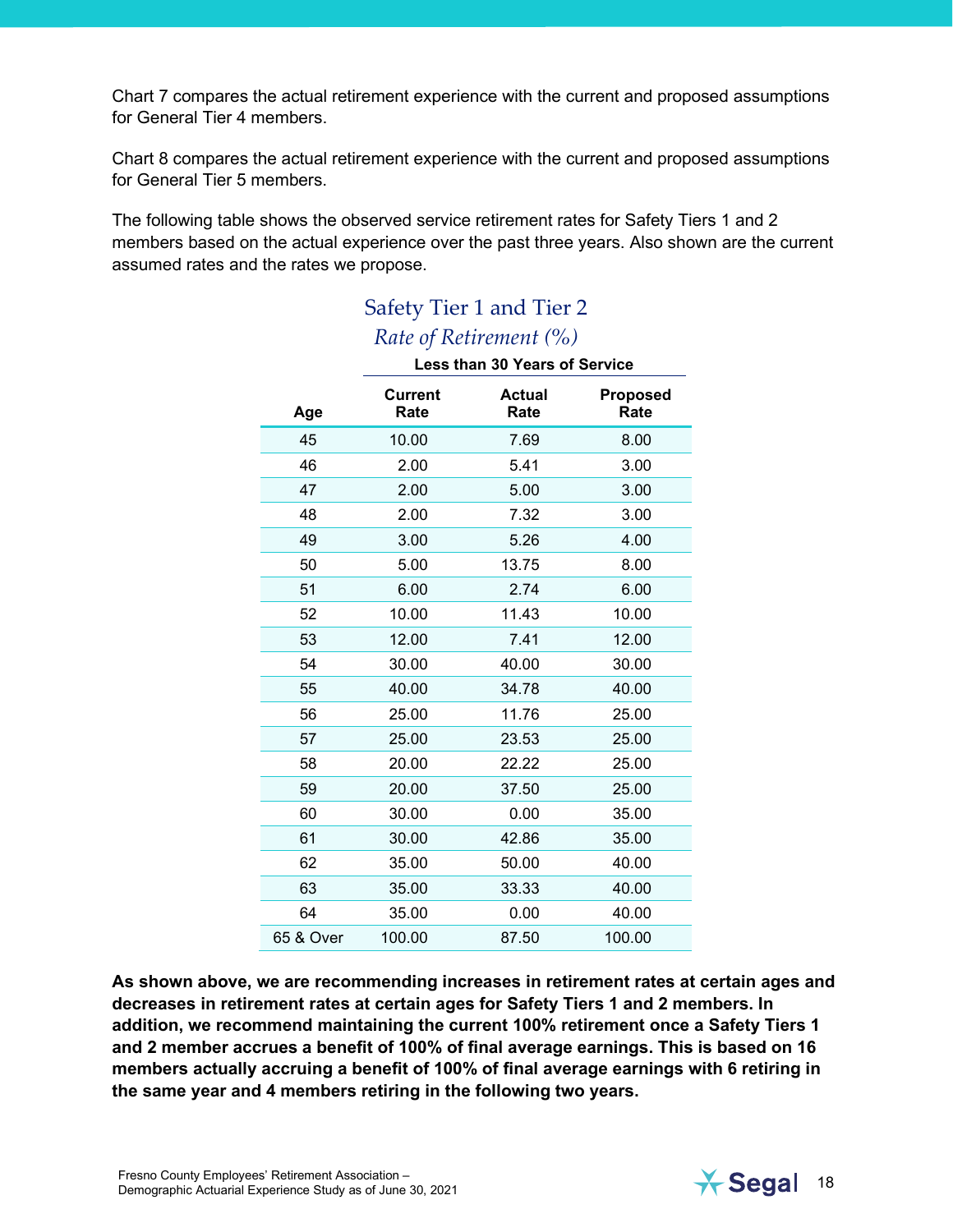Chart 9 compares the actual retirement experience with the current and proposed assumptions for Safety Tiers 1 and 2 members with less than 30 years of service.

The following table shows the observed service retirement rates for Safety Tiers 4 and 5 members. Due to the limited actual experience**[1](#page-18-0)** for Safety Tiers 4 and 5 members, we have continued to structure this assumption on a function of age only. Also shown are the current assumed rates and the rates we propose.

### Safety Tier 4 and Tier 5 *Rate of Retirement (%)*

|           |                        | <b>Safety Tier 4</b>    | <b>Safety Tier 5</b>   |                         |  |
|-----------|------------------------|-------------------------|------------------------|-------------------------|--|
| Age       | <b>Current</b><br>Rate | <b>Proposed</b><br>Rate | <b>Current</b><br>Rate | <b>Proposed</b><br>Rate |  |
| 45        | 1.00                   | 1.00                    | 0.00                   | 0.00                    |  |
| 46        | 1.00                   | 1.00                    | 0.00                   | 0.00                    |  |
| 47        | 1.00                   | 1.00                    | 0.00                   | 0.00                    |  |
| 48        | 1.00                   | 1.00                    | 0.00                   | 0.00                    |  |
| 49        | 2.00                   | 2.00                    | 0.00                   | 0.00                    |  |
| 50        | 4.00                   | 4.00                    | 4.00                   | 4.00                    |  |
| 51        | 4.00                   | 4.00                    | 4.00                   | 4.00                    |  |
| 52        | 5.00                   | 5.00                    | 5.00                   | 5.00                    |  |
| 53        | 6.00                   | 6.00                    | 6.00                   | 6.00                    |  |
| 54        | 11.00                  | 11.00                   | 11.00                  | 11.00                   |  |
| 55        | 18.00                  | 18.00                   | 18.00                  | 18.00                   |  |
| 56        | 18.00                  | 18.00                   | 18.00                  | 18.00                   |  |
| 57        | 20.00                  | 20.00                   | 22.00                  | 22.00                   |  |
| 58        | 20.00                  | 20.00                   | 20.00                  | 20.00                   |  |
| 59        | 23.00                  | 23.00                   | 23.00                  | 23.00                   |  |
| 60        | 40.00                  | 40.00                   | 40.00                  | 40.00                   |  |
| 61        | 40.00                  | 40.00                   | 40.00                  | 40.00                   |  |
| 62        | 40.00                  | 40.00                   | 40.00                  | 40.00                   |  |
| 63        | 40.00                  | 40.00                   | 40.00                  | 40.00                   |  |
| 64        | 40.00                  | 40.00                   | 40.00                  | 40.00                   |  |
| 65 & Over | 100.00                 | 100.00                  | 100.00                 | 100.00                  |  |

#### **We recommend maintaining the retirement rate assumption for Safety Tier 4 and Tier 5 members.**

Chart 10 compares the current and proposed assumptions for Safety Tier 4 members. There were only 2 actual retirements from Safety Tier 4.

Chart 11 compares the current and proposed assumptions for Safety Tier 5 members. There were no actual retirements from Safety Tier 5.

<span id="page-18-0"></span>1 There were 2 and 0 retirement experiences from Safety Tier 4 and Tier 5, respectively, for the last three-year period.

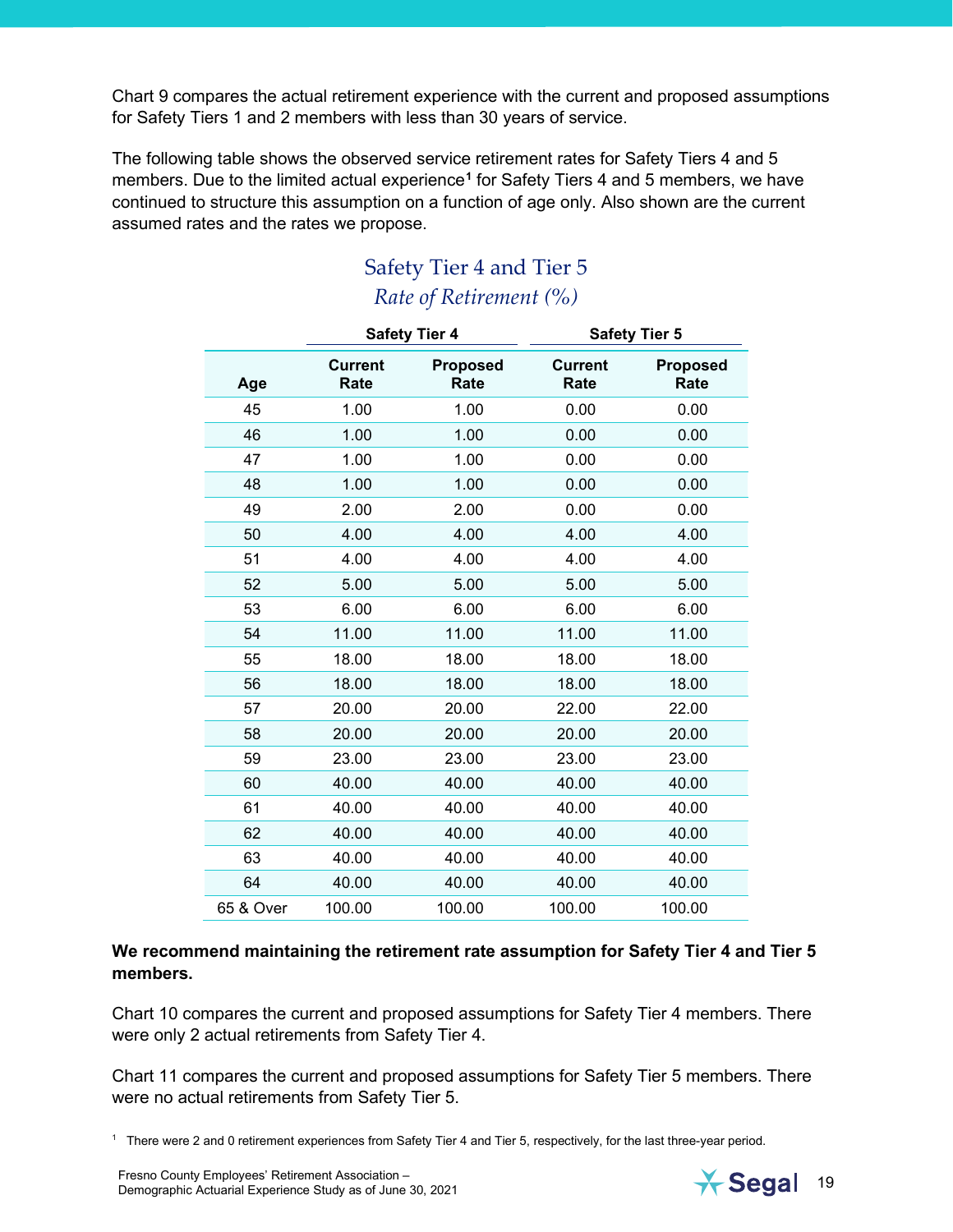## **Deferred Vested Members**

Under the current assumptions, deferred vested General and Safety members were assumed to retire at age 59 and 54, respectively, regardless of a member's reciprocity status. For this study, we examined the deferred vested retirement age separately for reciprocal and non-reciprocal members.

The following table shows the observed deferred vested retirement age for General members based on the actual experience over the past three years, separately for those who went on to work at a reciprocal retirement system and those that did not. Also shown are the current assumed retirement ages and the retirement ages we propose.

#### General Members' Deferred Vested Retirement Age

|                            | <b>Reciprocal Members</b> | <b>Non-Reciprocal Members</b> |
|----------------------------|---------------------------|-------------------------------|
| <b>Current Assumption</b>  | 59.0                      | 59.0                          |
| Actual Average Age         | 59.9                      | 56.1                          |
| <b>Proposed Assumption</b> | 60.0                      | 56.0                          |

**Based on this experience, we recommend increasing the deferred vested retirement age assumption for General reciprocal members from age 59 to 60 and decreasing the deferred vested retirement age assumption for General non-reciprocal members from age 59 to 56.** 

The following table shows the observed deferred vested retirement age for Safety members based on the actual experience over the past three years, separately for those who went on to work at a reciprocal retirement system and those that did not. Also shown are the current assumed retirement ages and the retirement ages we propose.

#### Safety Members' Deferred Vested Retirement Age

|                            | <b>Reciprocal Members</b> | <b>Non-Reciprocal Members</b> |
|----------------------------|---------------------------|-------------------------------|
| <b>Current Assumption</b>  | 54.0                      | 54.0                          |
| Actual Average Age         | 56.0                      | 52.0                          |
| <b>Proposed Assumption</b> | 56.0                      | 52.0                          |

**Based on this experience, we recommend increasing the deferred vested retirement age assumption for Safety reciprocal members from age 54 to 56 and decreasing the deferred vested retirement age assumption for Safety non-reciprocal members from age 54 to 52.** 

## **Reciprocity**

Under the current assumptions, it was assumed that 20% of General deferred vested members with less than five years of service and 30% of General deferred vested members with five or more years of service would be covered under a reciprocal retirement system and receive 4.10% annual salary increases from termination until their date of retirement. It was also assumed that 30% of Safety deferred vested members with less than five years of service and 50% of Safety deferred vested members with five or more years of service would be covered

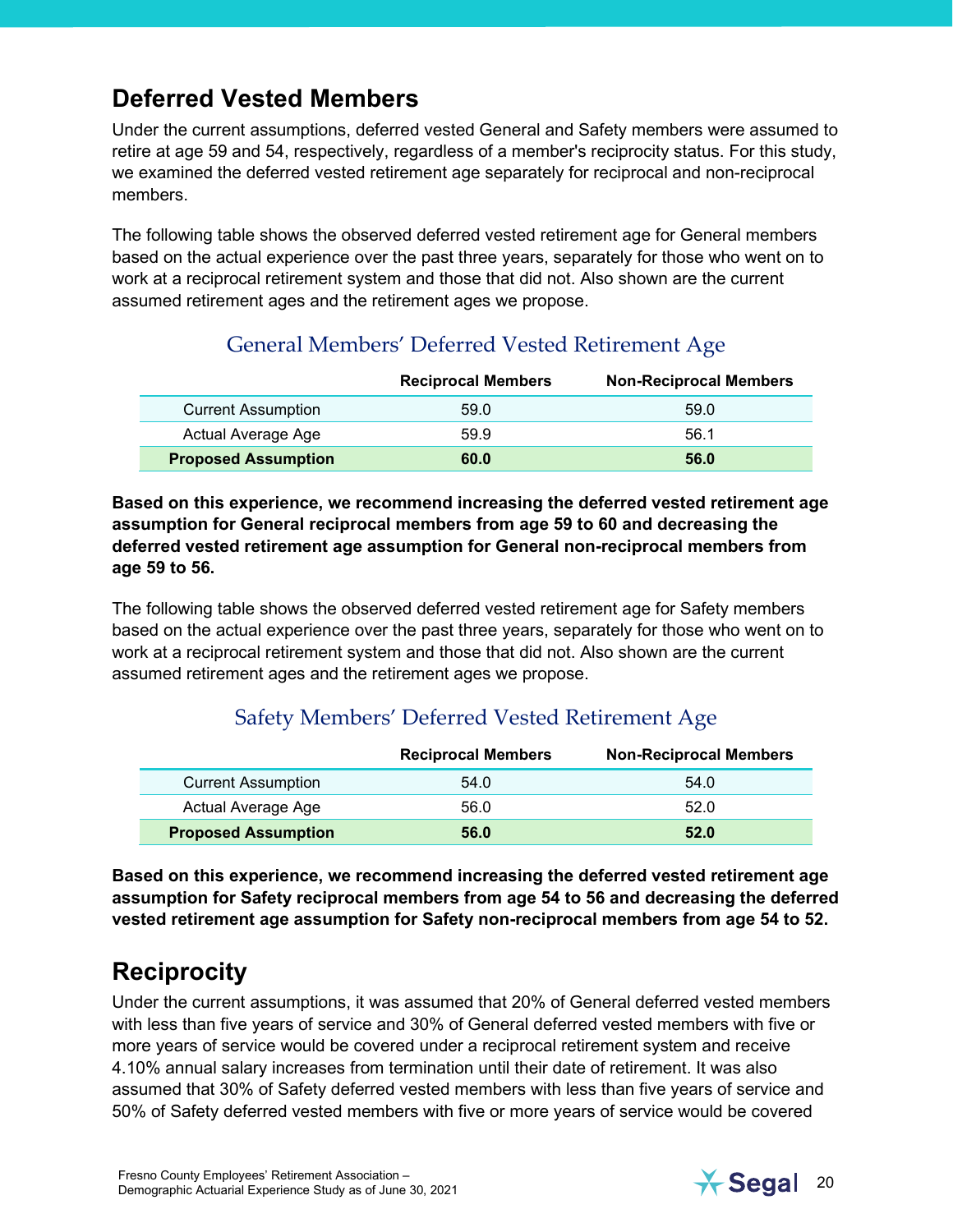under a reciprocal retirement system and receive 4.50% annual salary increases from termination until their date of retirement.

The following table shows the observed percent of members covered under a reciprocal retirement system for General and Safety members as of June 30, 2021, separately for those with less than five years of service and with five or more years of service. Also shown are the current assumed percent of members covered under a reciprocal retirement system and the percent of members covered under a reciprocal retirement system we propose.

|                            |                                                            | <b>Safety</b><br>General                                 |                                                            |                                                          |
|----------------------------|------------------------------------------------------------|----------------------------------------------------------|------------------------------------------------------------|----------------------------------------------------------|
|                            | <b>Less Than Five</b><br><b>Years of</b><br><b>Service</b> | <b>Five or More</b><br><b>Years of</b><br><b>Service</b> | <b>Less Than Five</b><br><b>Years of</b><br><b>Service</b> | <b>Five or More</b><br><b>Years of</b><br><b>Service</b> |
| <b>Current Assumption</b>  | 20.0%                                                      | 30.0%                                                    | 30.0%                                                      | 50.0%                                                    |
| <b>Actual Percentage</b>   | 16.2%                                                      | 29.4%                                                    | 22.5%                                                      | 43.2%                                                    |
| <b>Proposed Assumption</b> | 20.0%                                                      | 30.0%                                                    | 25.0%                                                      | 45.0%                                                    |

#### Percent Covered Under Reciprocal Retirement System

**Based on this experience, we recommend maintaining the reciprocity assumption for General members with less than five years of service and with five or more years of service. Additionally, we recommend decreasing the reciprocity assumption from 30% to 25% for Safety members with less than five years of service and decreasing the reciprocity assumption from 50% to 45% for Safety members with five or more years of service.**

**Based on the recommended ultimate 1.10% and 1.50% merit and promotion salary increase assumptions, for General and Safety members respectively, together with the current 2.50% inflation assumption and 0.50% real "across the board" salary increase assumption, we recommend maintaining the reciprocal salary increase assumption for General members at 4.10% and Safety members at 4.50%.**

### **Survivor Continuance Under the Unmodified Option**

Under current assumptions, it is assumed that 70% of all active and inactive male members and 50% of all active and inactive female members would be married or have an eligible domestic partner at the time of their retirement or pre-retirement death. We reviewed experience for new retirees during the three-year period and determined the actual percentage of these new retirees that had an eligible spouse or eligible domestic partner at the time of retirement. The results of that analysis are shown below.

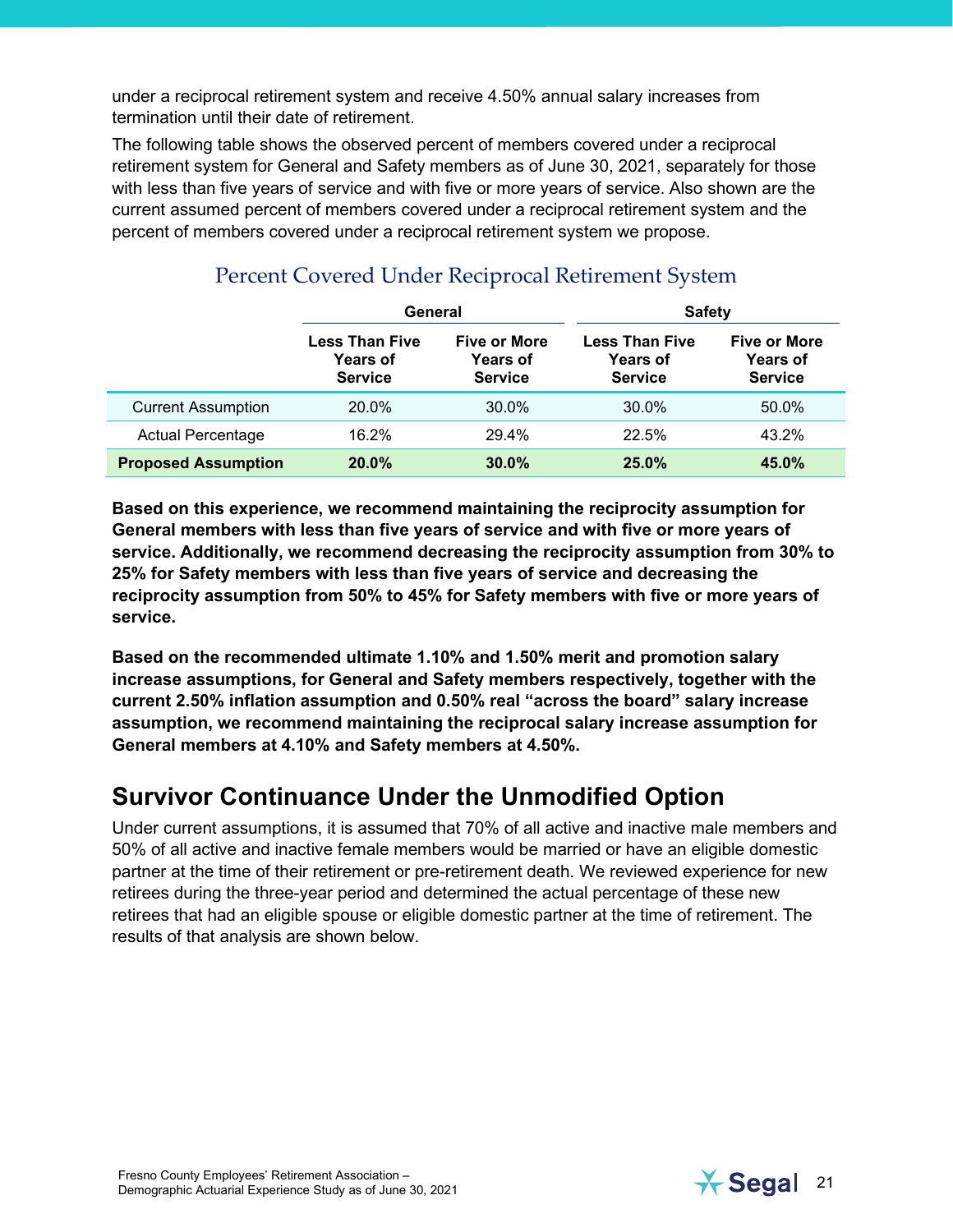| <b>Year Ending June 30</b> | <b>Male</b> | Female |
|----------------------------|-------------|--------|
| 2019                       | 63.0%       | 52.7%  |
| 2020                       | 58.2%       | 52.5%  |
| 2021                       | 64.3%       | 56.3%  |
| <b>Total</b>               | 61.8%       | 53.8%  |
| <b>Current Assumption</b>  | 70.0%       | 50.0%  |
| <b>Proposed Assumption</b> | 65.0%       | 55.0%  |

#### New Retirees – Actual Percent with Eligible Spouse or Domestic Partner

**Based on this experience, we recommend decreasing the percent married assumption for male from 70% to 65% and increasing the percent married assumption for female members from 50% to 55%.**

Since the present value of the survivor's automatic continuance benefit is dependent on the survivor's age and sex, we must also have assumptions for the age and sex of the survivor. Based on the experience for members who retired during the current three-year period (results shown in the table below) and studies done for other retirement systems, **we recommend the following:**

- 1. Since most of the actual survivors are of the opposite sex, even with the inclusion of domestic partners, **we will continue to assume that all active and inactive members have a survivor of the opposite sex.**
- 2. **Based on the below experience, we recommend maintaining the spouse age difference assumption that male retirees are three years older than their spouses and maintaining the spouse age difference assumption that female retirees are two years younger than their spouses.** These assumptions will continue to be monitored in future experience studies.

|                            | <b>Male Retiree</b> | <b>Female Retiree</b> |
|----------------------------|---------------------|-----------------------|
| <b>Current Assumption</b>  | 3 years older       | 2 years younger       |
| <b>Actual Experience</b>   | 2.4 years older     | 1.9 years younger     |
| <b>Proposed Assumption</b> | 3 years older       | 2 years younger       |

#### Member's Age as Compared to Spouse's Age

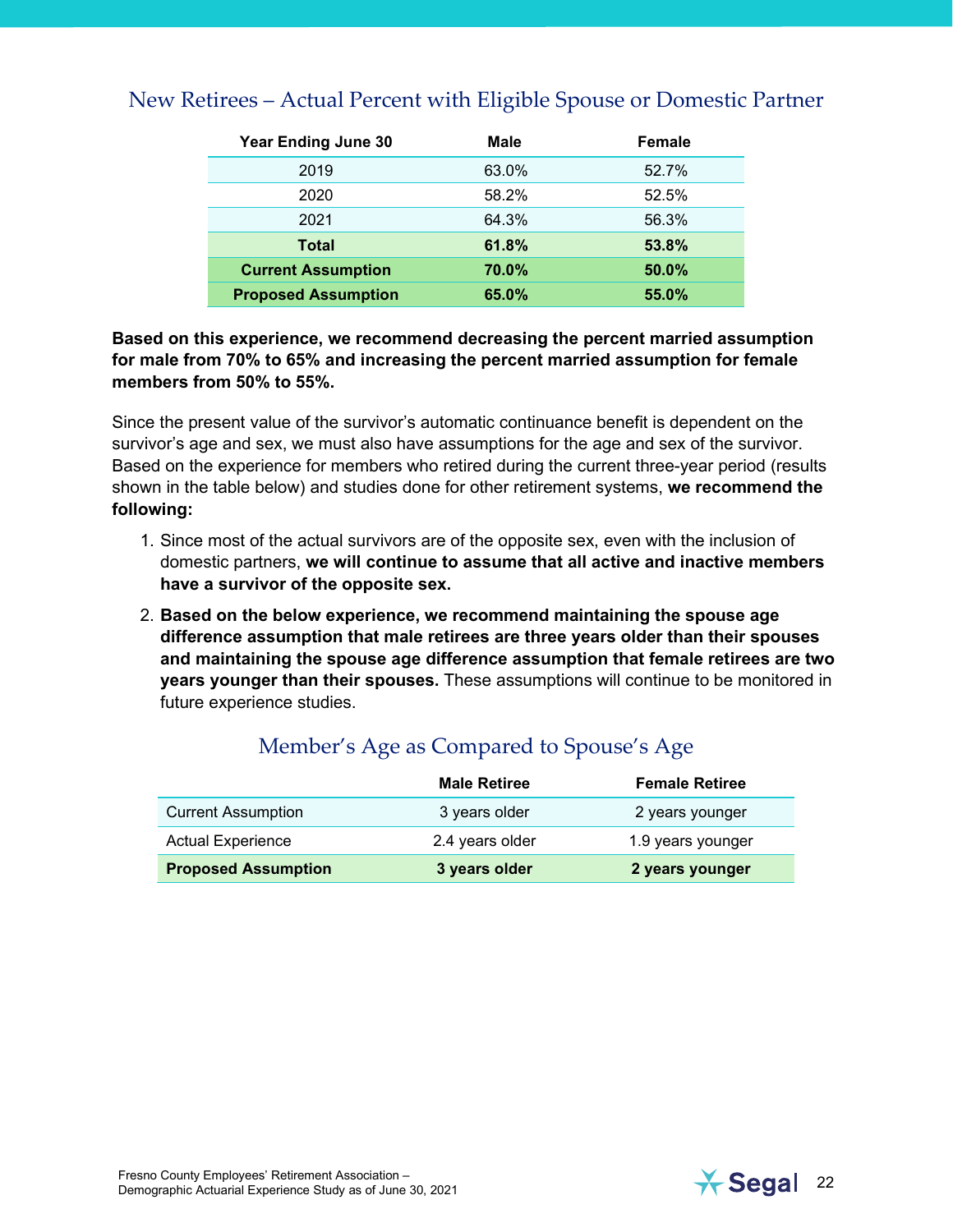Chart 3: Retirement Rates General Tier 1 Members with less than 30 Years of Service



Chart 4: Retirement Rates General Tier 1 Members with 30 or more Years of Service



Fresno County Employees' Retirement Association – Fresno County Employees' Retirement Association –<br>Demographic Actuarial Experience Study as of June 30, 2021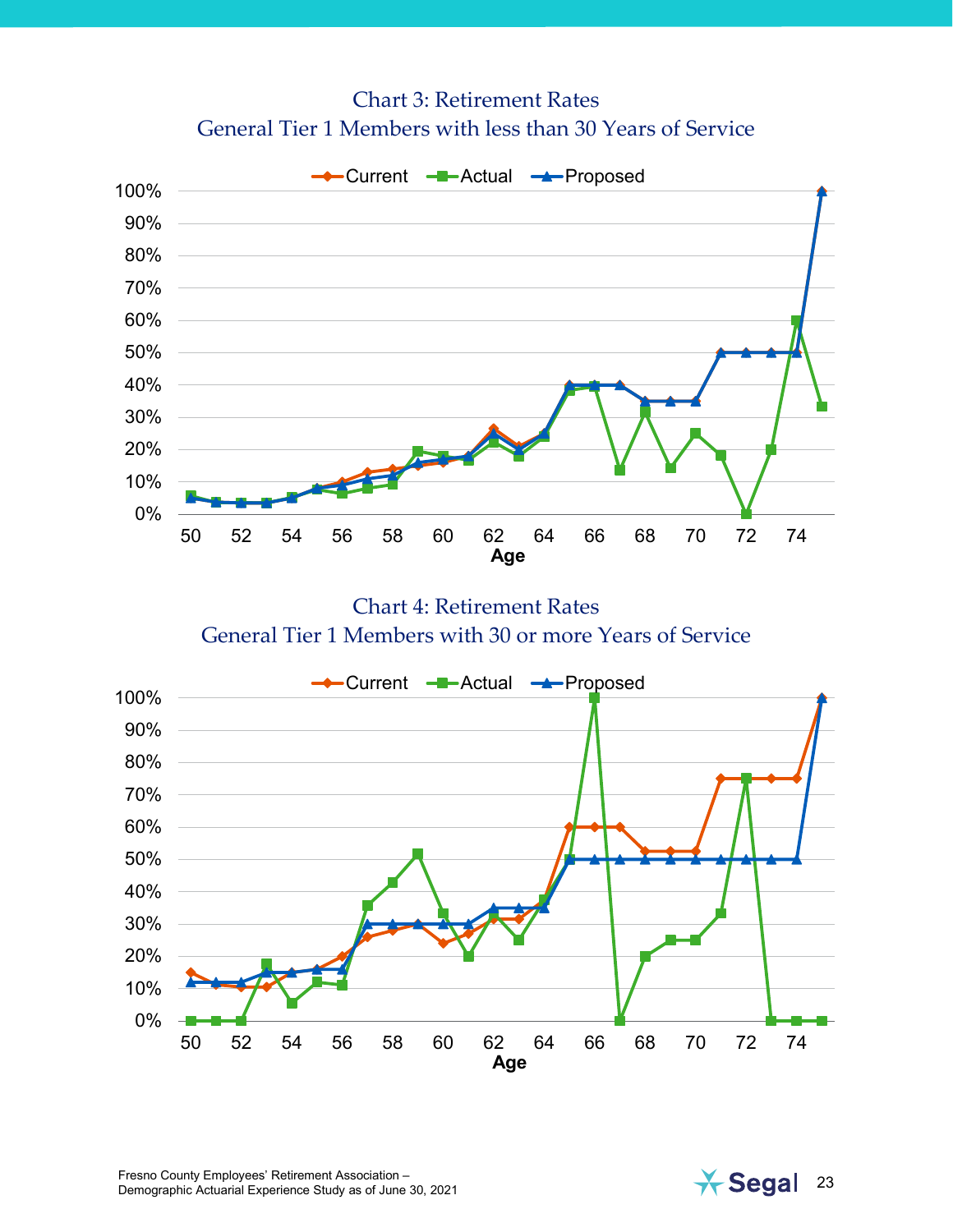#### Chart 5: Retirement Rates General Tier 2 Members



Fresno County Employees' Retirement Association – Fresno County Employees' Retirement Association –<br>
Demographic Actuarial Experience Study as of June 30, 2021 2011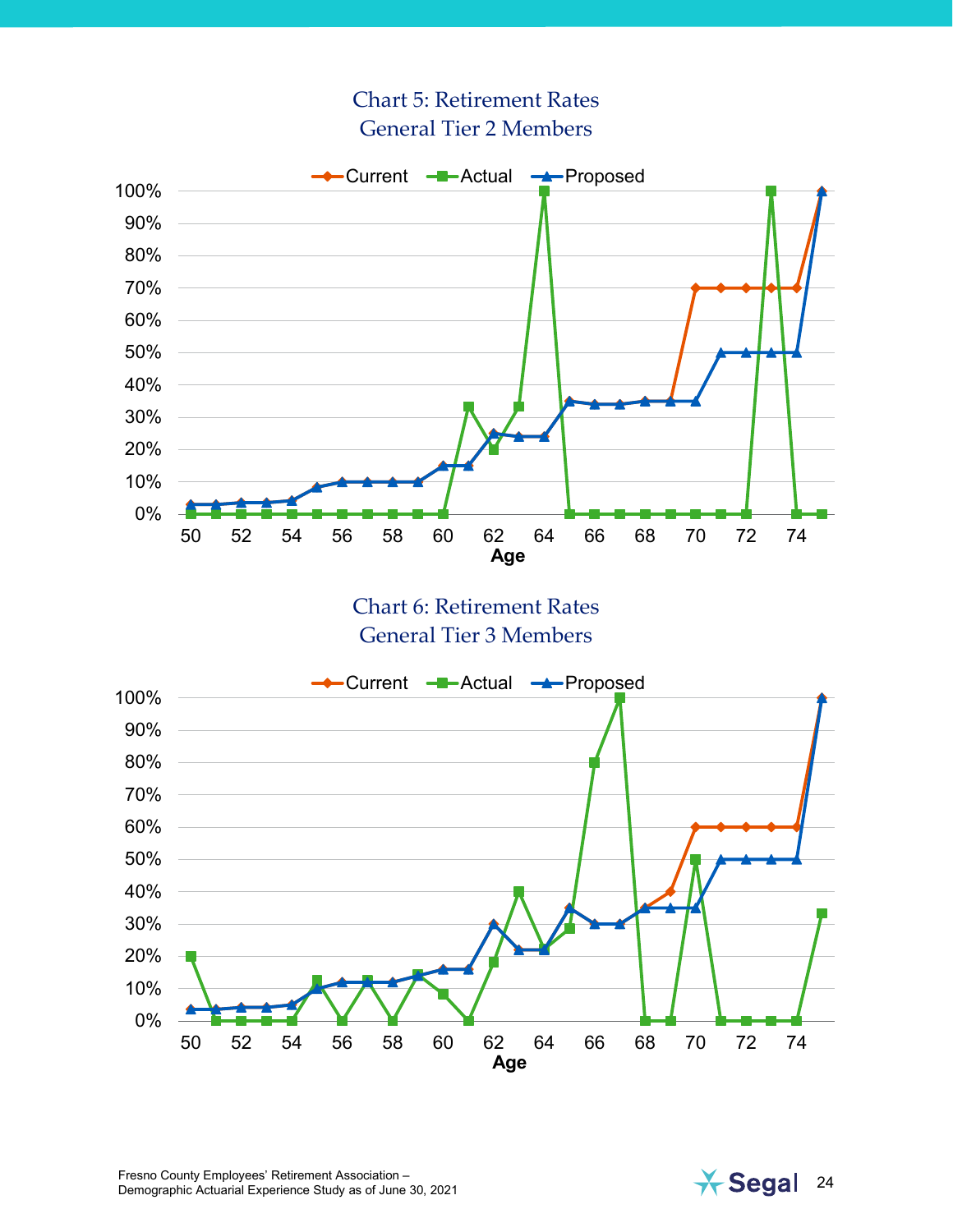

Chart 7: Retirement Rates General Tier 4 Members

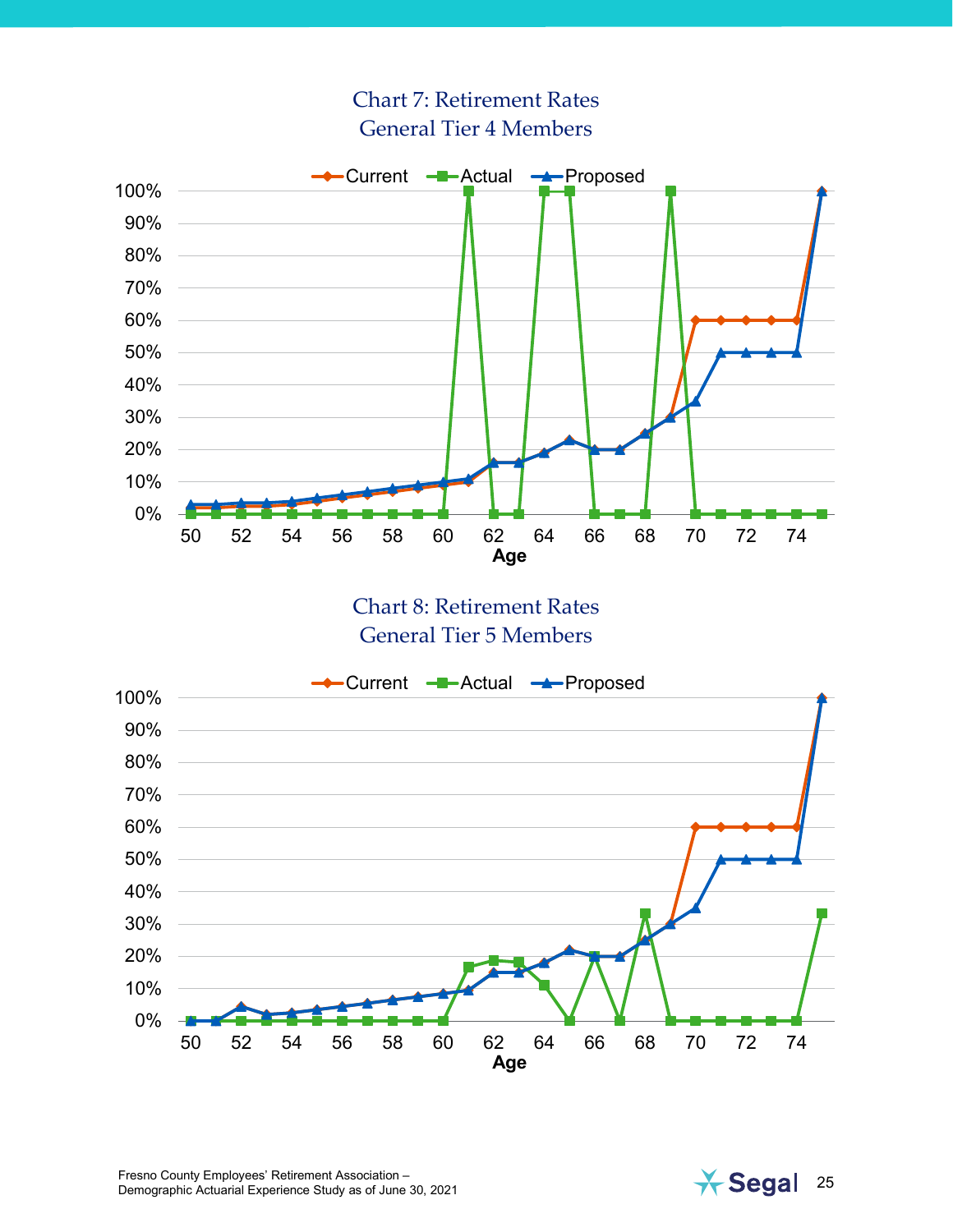Chart 9: Retirement Rates Safety Tiers 1 and Tier 2 Members with less than 30 Years of Service



Chart 10: Retirement Rates Safety Tier 4 Members



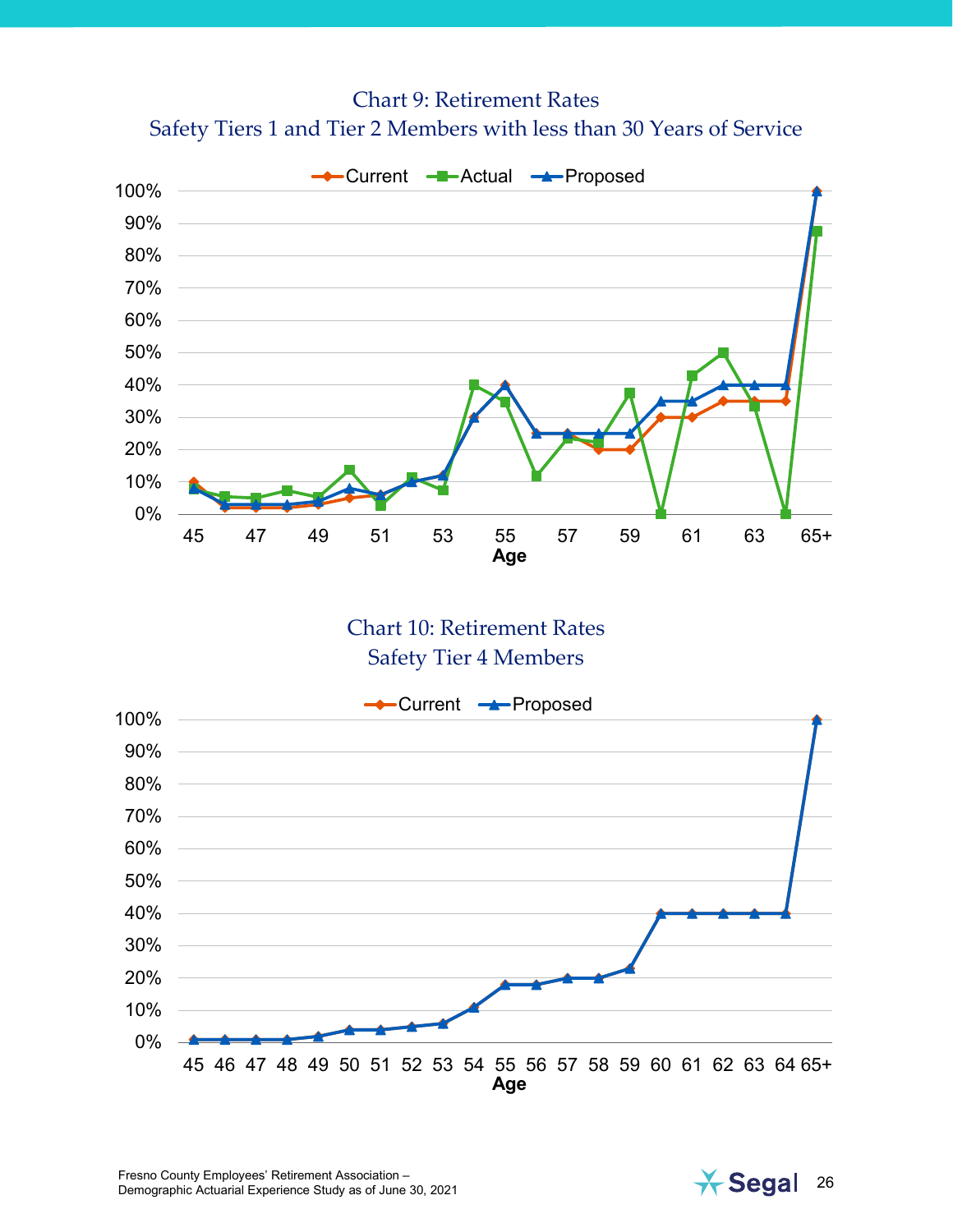#### Chart 11: Retirement Rates Safety Tier 5 Members



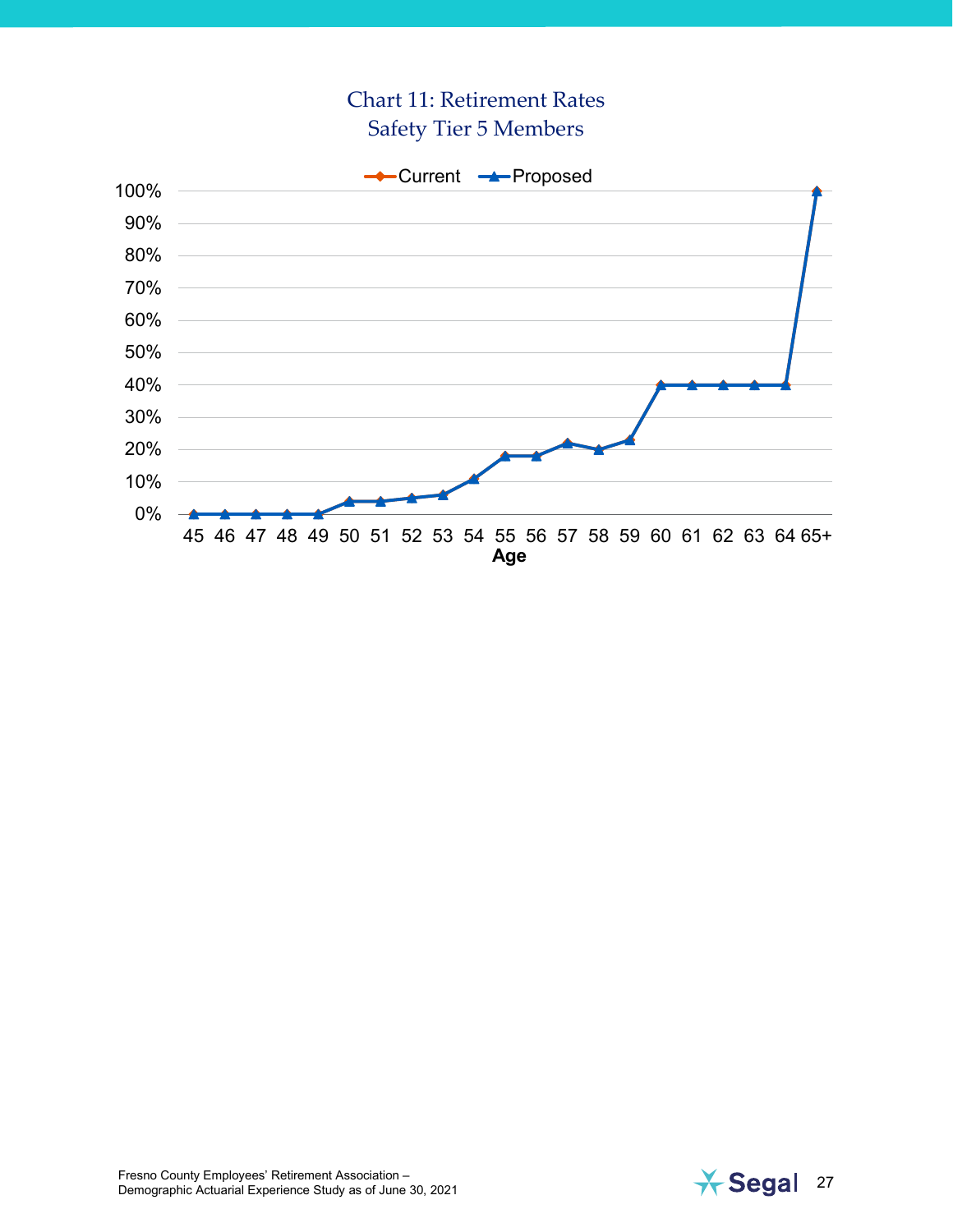## <span id="page-27-0"></span>**C. Mortality Rates - Healthy**

The "healthy" mortality rates project the life expectancy of a member who retires from service (i.e., who did not retire on a disability pension). Also, the "healthy" pre-retirement mortality rates project what proportion of members will die before retirement. For General members, the table currently being used for post-service retirement mortality rates is the Pub-2010 General Healthy Retiree Amount-Weighted Above-Median Mortality Table (separate tables for males and females), with rates increased by 10%, projected generationally with the two-dimensional mortality improvement scale MP-2018. For Safety members, the table currently being used for post-service retirement mortality rates is the Pub-2010 Safety Healthy Retiree Amount-Weighted Above-Median Mortality Table (separate tables for males and females), projected generationally with the two-dimensional mortality improvement scale MP-2018. For all beneficiaries, the table currently being used is the same as General members who have taken a service (non-disability) retirement.

The Public Retirement Plans Mortality tables (Pub-2010) was published by the Retirement Plans Experience Committee (RPEC) of the SOA in 2019. For the first time, the published mortality tables are based exclusively on public sector pension plan experience in the United States. Within the Pub-2010 family of mortality tables, there are separate tables by job categories of General, Safety and Teachers. Included with the mortality tables is the analysis prepared by RPEC that continues to observe that benefit amount for healthy retirees and salary for employees are the most significant predictors of mortality differences within the job categories. Therefore, Pub-2010 includes mortality rates developed for annuitants on a "benefit" weighted basis, with higher credibility assigned to experience from annuitants receiving larger benefits. We continue to recommend using the "amount weighted" above-median version of the Pub-2010 mortality tables (adjusted for FCERA experience as discussed herein).

We also continue to recommend that the mortality improvement scale be applied generationally where each future year has its own mortality table that reflects the forecasted improvements, using the published improvement scales. The "generational" approach is now the established practice within the actuarial profession.

A generational mortality table provides dynamic projections of mortality experience for each cohort of retirees. For example, the mortality rate for someone who is 65 next year will be slightly less than for someone who is 65 this year. In general, using generational mortality anticipates increases in the cost of the Plan over time as participants' life expectancies are projected to increase.

We understand that RPEC intends to publish annual updates to their mortality improvement scales. Improvement scale MP-2021 is the latest improvement scale available. We recommend that the Board adopt the Amount-Weighted Above-Median Pub-2010 mortality tables (adjusted for FCERA experience as discussed herein), and project the mortality improvement generationally using the MP-2021 mortality improvement scale.

In order to reflect more FCERA experience in our analysis, we have used experience for a twelve-year period by using data from the current (from July 1, 2018 through June 30, 2021) and the last three (from July 1, 2015 through June 30, 2018; from July 1, 2012 through June 30, 2015; and from July 1, 2009 through June 30, 2012) experience study periods in order to analyze this assumption.

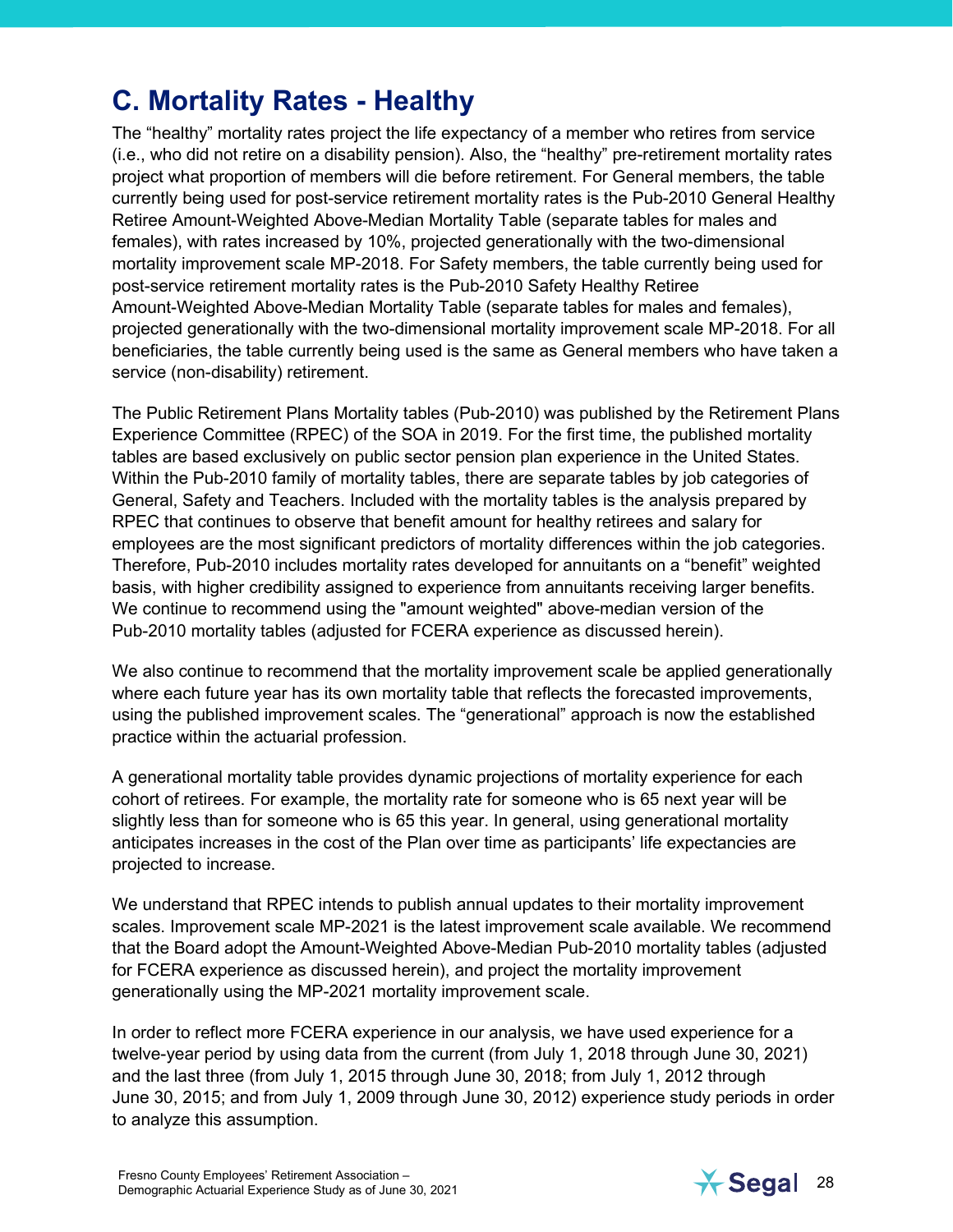Even with the use of twelve years of experience, based on standard statistical theory the data is only partially credible especially under the recommended amount-weighted basis when dispersion of retirees' benefit amounts is taken into account, particularly for the Safety cost groups. In 2008 the SOA published an article recommending that mortality assumptions include an adjustment for credibility. Under this approach, the number of deaths needed for full credibility for a headcount-weighted mortality table is just over 1,000, where full credibility means a 90% confidence that the actual experience will be within 5% of the expected value. Therefore, in our recommended assumptions, we have only partially adjusted the Pub-2010 mortality tables to fit FCERA's experience particularly for the Safety cost groups. In future experience studies, more data will be available which may further increase the credibility of the FCERA experience.

### **Post-Retirement Mortality (Service Retirements)**

Among all retired members, the actual deaths weighted by benefit amounts under the current assumptions for the last twelve years are shown in the table below. We also show the deaths weighted by benefit amount under the proposed assumptions. We continue to recommend the use of a generational mortality table, which incorporates a more explicit assumption for future mortality improvement. Accordingly, the goal is to start with a mortality table that closely matches the current experience (without a margin for future mortality improvement), and then reflect mortality improvement by projecting lower mortality rates in future years.

The proposed mortality table also reflects current experience to the extent that the experience is credible based on standard statistical theory. For FCERA, the volume of General member data makes it relatively credible. In contrast, there is much less Safety data, so it is given substantially less credibility. As shown in the table below, the proposed mortality tables have actual to expected ratios of 105% and 107% for General and Safety respectively, after an adjustment to the General male and female rates as well as the Safety male rates for partial credibility. In future years the ratios should remain around 105% and 107% for General and Safety, respectively, as long as actual mortality improves at the same rates as anticipated by the generational mortality tables. The number of actual deaths compared to the number expected under the current and proposed assumptions weighted by benefit amounts for the last twelve years are as follows:

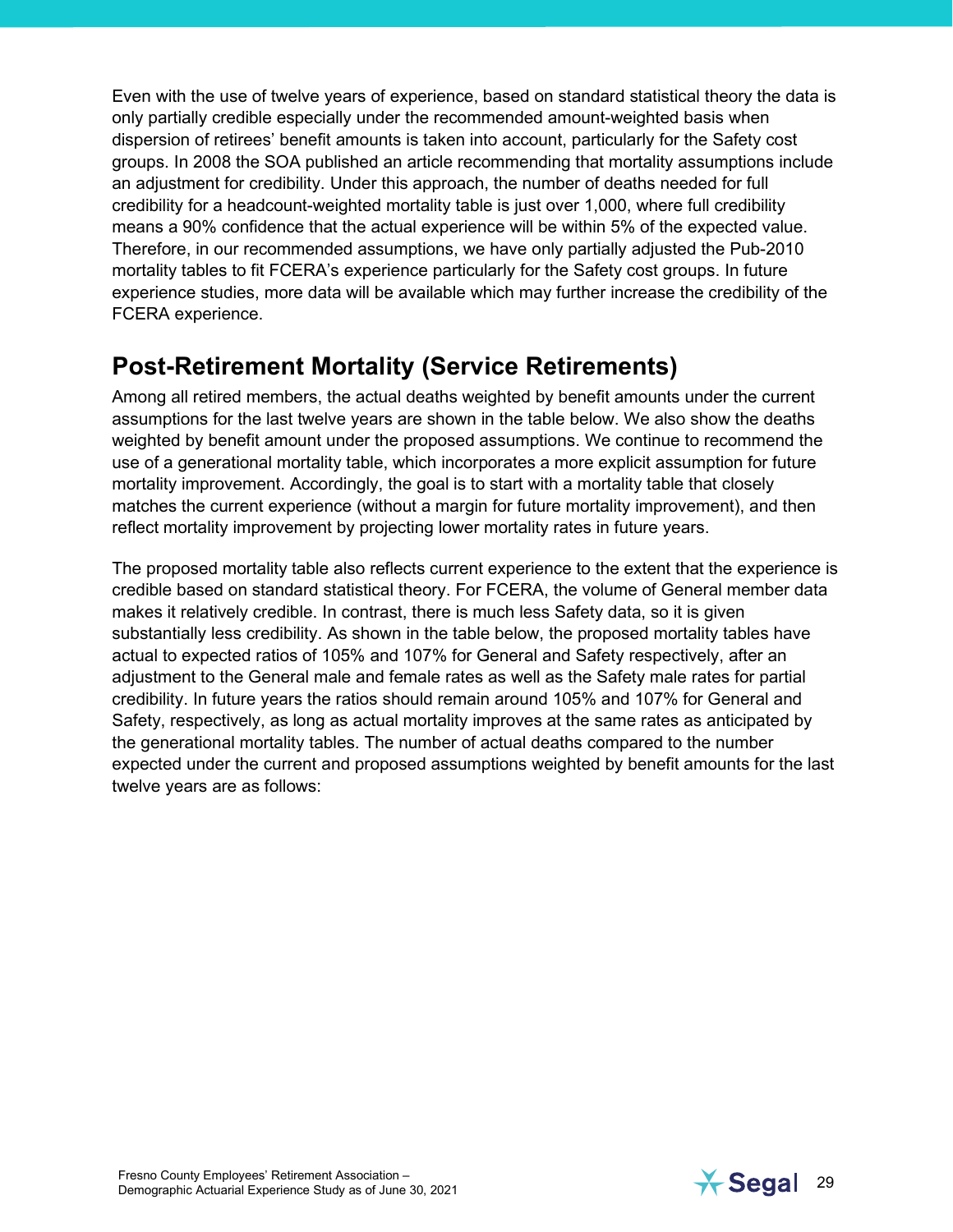|                          |                                                                | <b>General Members</b>                     |                                                                 |                                                         | <b>Safety Members</b>               |                                                                 |
|--------------------------|----------------------------------------------------------------|--------------------------------------------|-----------------------------------------------------------------|---------------------------------------------------------|-------------------------------------|-----------------------------------------------------------------|
| Gender                   | <b>Current</b><br><b>Expected</b><br>Weighted<br><b>Deaths</b> | <b>Actual</b><br>Weighted<br><b>Deaths</b> | <b>Proposed</b><br><b>Expected</b><br>Weighted<br><b>Deaths</b> | Current<br><b>Expected</b><br>Weighted<br><b>Deaths</b> | Actual<br>Weighted<br><b>Deaths</b> | <b>Proposed</b><br><b>Expected</b><br>Weighted<br><b>Deaths</b> |
| Male                     | \$20.98                                                        | \$20.84                                    | \$20.05                                                         | \$4.63                                                  | \$5.28                              | \$4.86                                                          |
| Female                   | \$19.10                                                        | \$20.12                                    | \$19.11                                                         | \$0.38                                                  | \$0.30                              | \$0.38                                                          |
| <b>Total</b>             | \$40.08                                                        | \$40.96                                    | \$39.16                                                         | \$5.00                                                  | \$5.58                              | \$5.24                                                          |
| <b>Actual / Expected</b> | 102%                                                           |                                            | 105%1                                                           | 112%                                                    |                                     | $107\%$ <sup>2</sup>                                            |

#### Healthy Retiree Mortality Experience – Benefit Weighted *(\$ in millions)*

#### **Notes:**

- 1. Experience shown above is weighted by annual benefit amounts for deceased members.
- 2. Expected amounts under the proposed generational mortality table are based on mortality rates from the base year projected with mortality improvements to the experience study period.
- 3. Results may not add due to rounding.

**For General members, we recommend updating the post-retirement mortality to follow the Pub-2010 General Healthy Retiree Amount-Weighted Above-Median Mortality Table (separate tables for males and females), with rates increased by 5% for males and increased by 10% for females, projected generationally with the two-dimensional mortality improvement scale MP-2021.** 

**For Safety members, we recommend updating the post-retirement mortality to follow the Pub-2010 Safety Healthy Retiree Amount-Weighted Above-Median Mortality Table (separate tables for males and females), with rates increased by 5% for males, projected generationally with the two-dimensional mortality improvement scale MP-2021.** 

Chart 12 that follows later in this section compares the number of actual to expected deaths on a benefit-weighted basis over the past twelve years for the current and proposed assumptions for Service Retirement General members.

Chart 13 compares the number of actual to expected deaths on a benefit-weighted basis over the past twelve years for the current and proposed assumptions for Service Retirement Safety members.

Chart 14 shows the life expectancies (i.e., expected future lifetime) under the current and the proposed tables for General members on a benefit-weighted basis. Life expectancies under the proposed generational mortality rates are based on age as of 2022. In practice, assumed life expectancies will increase as a result of the mortality improvement scale.

Chart 15 shows the life expectancies (i.e., expected future lifetime) under the current and the proposed tables for Safety members on a benefit-weighted basis. Life expectancies under the



<sup>1</sup> If we use the benchmark Pub-2010 General table without any adjustment, the proposed actual to expected ratio would be 112%.

<span id="page-29-1"></span><span id="page-29-0"></span><sup>&</sup>lt;sup>2</sup> If we use the benchmark Pub-2010 Safety table without any adjustment, the proposed actual to expected ratio would be 112%.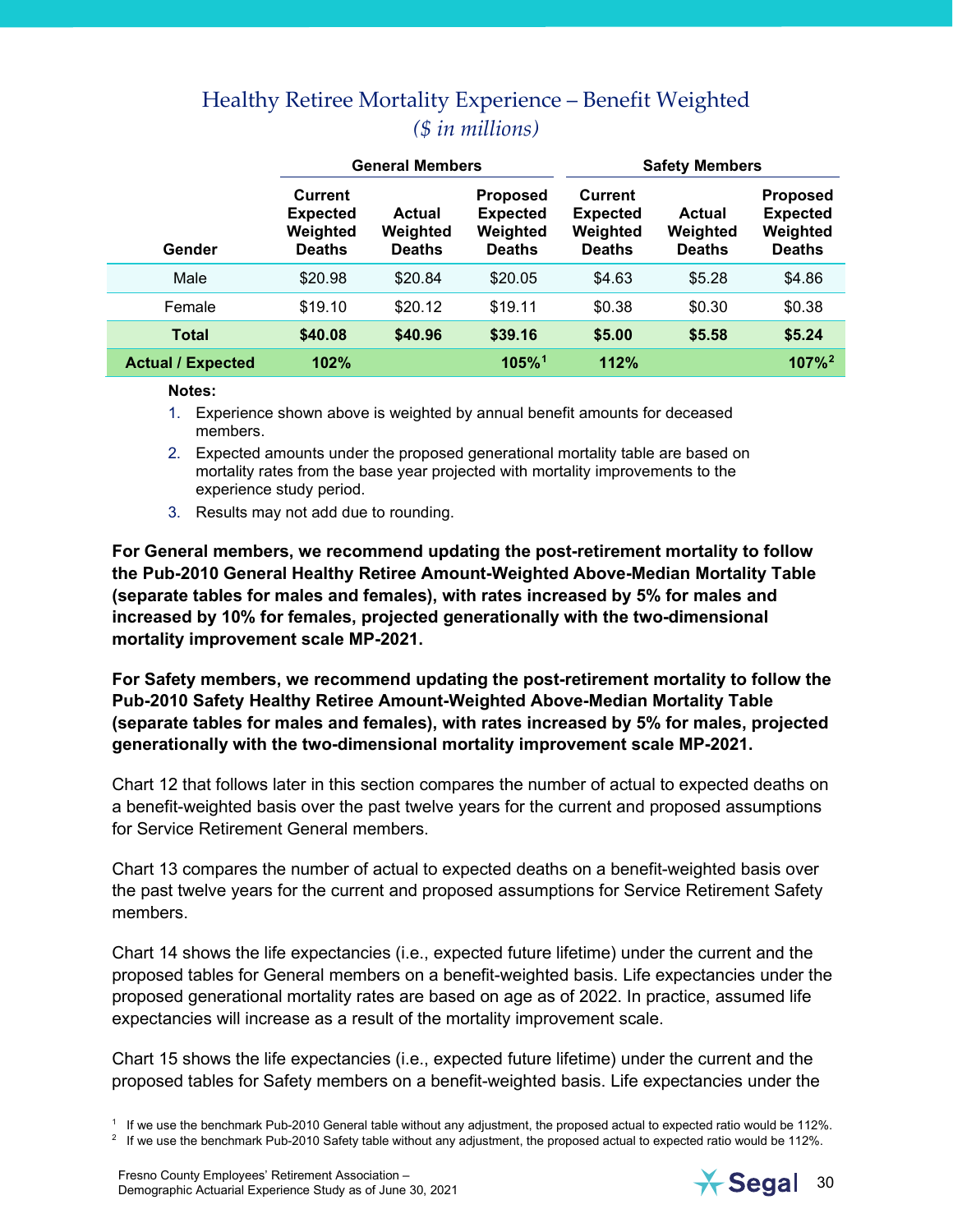proposed generational mortality rates are based on age as of 2022. In practice, assumed life expectancies will increase as a result of the mortality improvement scale.

## **Beneficiary Mortality**

The Pub-2010 Contingent Survivors Table is developed based only on contingent survivor data after the death of the retirees. This is consistent with the mortality experience that we have available for beneficiaries. However, in contrast to service retirees, there is much less beneficiary data, so it is given little credibility when adjusting the base table. As shown in the table below, the proposed mortality tables have an actual to expected ratio of 109%, after adjustments for partial credibility. In future years the ratio should remain around 109% as long as actual mortality improves at the same rates as anticipated by the generational mortality tables. The number of actual deaths compared to the number expected under the current and proposed assumptions weighted by benefit amounts for the last twelve years are as follows:

| Gender                   | <b>Current</b><br><b>Expected</b><br>Weighted<br><b>Deaths</b> | Actual<br>Weighted<br><b>Deaths</b> | <b>Proposed</b><br><b>Expected</b><br>Weighted<br><b>Deaths</b> |
|--------------------------|----------------------------------------------------------------|-------------------------------------|-----------------------------------------------------------------|
| Male                     | \$1.22                                                         | \$1.72                              | \$1.44                                                          |
| Female                   | \$6.62                                                         | \$7.33                              | \$6.88                                                          |
| <b>Total</b>             | \$7.84                                                         | \$9.05                              | \$8.32                                                          |
| <b>Actual / Expected</b> | 115%                                                           |                                     | <b>109%</b> <sup>1</sup>                                        |

### Beneficiary Mortality Experience – Benefit Weighted *(\$ in millions)*

#### **Notes:**

- 1. Experience shown above is weighted by annual benefit amounts for deceased beneficiaries.
- 2. Expected amounts under the proposed generational mortality table are based on mortality rates from the base year projected with mortality improvements to the experience study period.
- 3. Results may not add due to rounding.

**For all beneficiaries, we recommend changing the beneficiary mortality from Pub-2010 General Healthy Retiree Amount-Weighted Above-Median Mortality Table (separate tables for males and females) with rates increased by 10%, projected generationally with the two-dimensional mortality improvement scale MP-2018 to the Pub-2010 Contingent Survivor Amount-Weighted Above-Median Mortality Table (separate tables for males and females) with rates increased by 10%, projected generationally with the two-dimensional mortality improvement scale MP-2021.** 

As stated above, the Contingent Survivor mortality tables are developed based on contingent survivor data only after the death of the retirees (i.e., it does not reflect any contingent survivor data before the death of the retirees). According to analysis provided by RPEC, the mortality rates for the beneficiaries could be somewhat overstated before the death of the retirees as the

<span id="page-30-0"></span> $1$  If we use the benchmark Pub-2010 Contingent Survivor table without any adjustment, the proposed actual to expected ratio would be 120%.

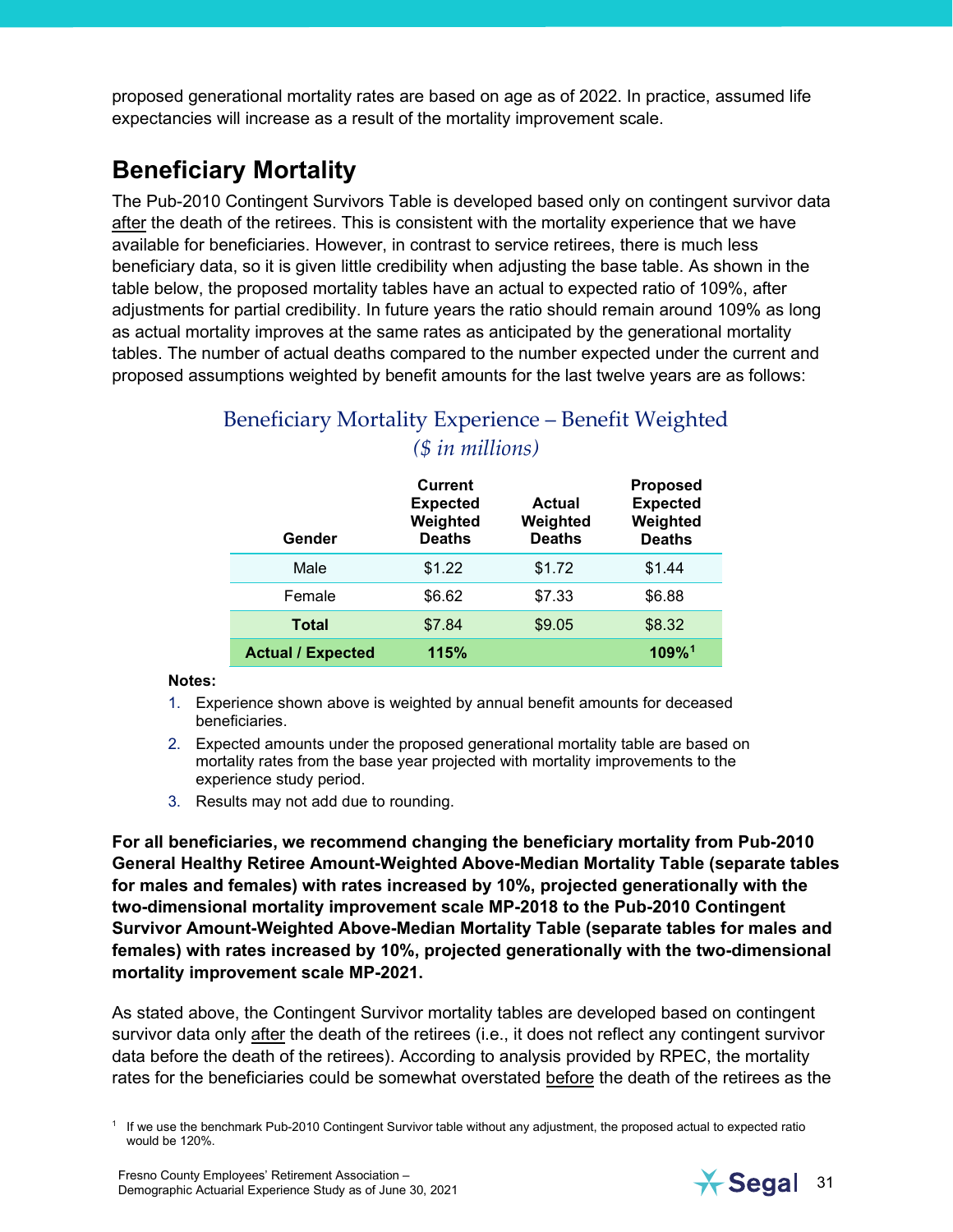Contingent Survivor mortality tended to be higher than retiree mortality and the difference was statistically significant. Based on this analysis, for the purposes of the actuarial valuations (for funding and financial reporting), when calculating the liability for the continuance to a beneficiary of a surviving member, we recommend that the General Healthy Retiree mortality tables be used for beneficiary mortality both before and after the expected death of the General or Safety member. Upon the actual death of the member (i.e., for all beneficiaries in pay status as of the valuation date), we recommend for the purposes of the actuarial valuations that we use the Contingent Survivor mortality tables as stated above. We note that the use of different mortality tables (before and after the death of the member) has been found by the RPEC to be reasonable.

### **Pre-Retirement Mortality**

For General members, the table currently being used for pre-retirement mortality rates is the Pub-2010 General Employee Amount-Weighted Above-Median Mortality Table (separate tables for males and females), projected generationally with the two-dimensional scale MP-2018. For Safety members, the table currently being used for pre-retirement mortality rates is the Pub-2010 Safety Employee Amount-Weighted Above-Median Mortality Table (separate tables for males and females), projected generationally with the two-dimensional scale MP-2018.

When analyzing pre-retirement mortality, there is much less data available, so it is given little credibility when adjusting the base table. As shown in the table below, the proposed mortality tables have an actual to expected ratio of 124% and 159% for General and Safety respectively. In future years the ratio should remain around 124% and 159% for General and Safety, respectively, as long as actual mortality improves at the same rates as anticipated by the generational mortality tables. The number of actual deaths compared to the number expected under the current and proposed assumptions weighted by annual salary for the last twelve years are as follows:

|                          | <b>General Members</b>                                         |                                     |                                                                 |                                                         | <b>Safety Members</b>               |                                                                 |
|--------------------------|----------------------------------------------------------------|-------------------------------------|-----------------------------------------------------------------|---------------------------------------------------------|-------------------------------------|-----------------------------------------------------------------|
| Gender                   | <b>Current</b><br><b>Expected</b><br>Weighted<br><b>Deaths</b> | Actual<br>Weighted<br><b>Deaths</b> | <b>Proposed</b><br><b>Expected</b><br>Weighted<br><b>Deaths</b> | Current<br><b>Expected</b><br>Weighted<br><b>Deaths</b> | Actual<br>Weighted<br><b>Deaths</b> | <b>Proposed</b><br><b>Expected</b><br>Weighted<br><b>Deaths</b> |
| Male                     | \$1.87                                                         | \$2.50                              | \$1.88                                                          | \$0.47                                                  | \$0.81                              | \$0.48                                                          |
| Female                   | \$1.73                                                         | \$2.00                              | \$1.73                                                          | \$0.07                                                  | \$0.07                              | \$0.07                                                          |
| <b>Total</b>             | \$3.60                                                         | \$4.50                              | \$3.62                                                          | \$0.54                                                  | \$0.88                              | \$0.55                                                          |
| <b>Actual / Expected</b> | 125%                                                           |                                     | 124%                                                            | 162%                                                    |                                     | 159%                                                            |

#### Pre-Retirement Mortality Experience – Salary Weighted *(\$ in millions)*

#### **Notes:**

- 1. Experience shown above is weighted by annual salary for deceased members.
- 2. Expected amounts under the proposed generational mortality table are based on mortality rates from the base year projected with mortality improvements to the experience study period.
- 3. Results may not add due to rounding.

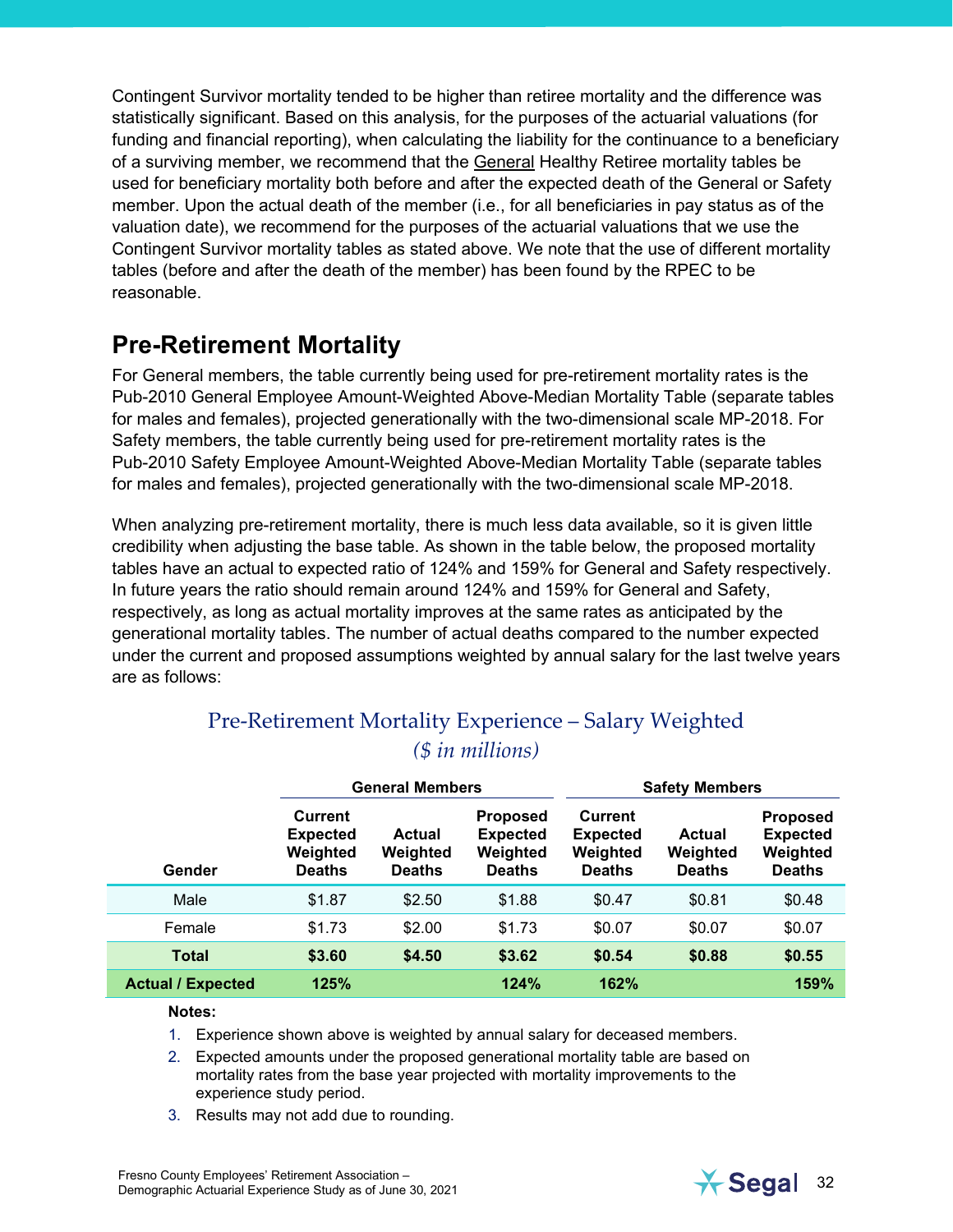**For General members, we recommend updating the pre-retirement mortality to follow the Pub-2010 General Employee Amount-Weighted Above-Median Mortality Table (separate tables for males and females), projected generationally with the two-dimensional mortality improvement scale MP-2021.**

**For Safety members, we recommend updating the pre-retirement mortality to follow the Pub-2010 Safety Employee Amount-Weighted Above-Median Mortality Table (separate tables for males and females), projected generationally with the two-dimensional mortality improvement scale MP-2021.** 

Currently, our assumption is that all General and Safety member pre-retirement deaths are nonservice connected. **We recommend maintaining the current assumption for both General and Safety members.[1](#page-32-0)**

### **Mortality Table for Member Contributions, Optional Forms of Payments and Reserves**

There are administrative reasons why a generational mortality table is more difficult to implement for determining member contributions for legacy tiers, optional forms of payment, and reserves. One emerging practice is to approximate the use of a generational mortality table by the use of a static table with projection of the mortality improvement from the measurement year over a period that is close to the duration of the benefit payments for active members. We would recommend the use of this approximation for determining member contributions for employees in the legacy tiers.

**For General members, we recommend that the mortality table used for determining contributions be updated to a blended table based on the Pub-2010 General Healthy Retiree Amount-Weighted Above-Median Mortality Table (separate tables for males and females), with rates increased by 5% for males and increased by 10% for females, projected 30 years (from 2010) with the two-dimensional mortality improvement scale MP-2021, weighted 35% male and 65% female.**

**For Safety members, we recommend that the mortality table used for determining contributions be updated to a blended table based on the Pub-2010 Safety Healthy Retiree Amount-Weighted Above-Median Mortality Table (separate tables for males and females), with rates increased by 5% for males, projected 30 years (from 2010) with the two-dimensional mortality improvement scale MP-2021, weighted 80% male and 20% female.**

For optional forms of payment and reserves, we understand that FCERA is looking to upgrade its pension administration software maintained by its vendor at TEGRIT in the next few years and would explore the feasibility of applying a "fully" generational projection for optional forms of benefits in the pension administration system after the upgrade. We will provide a recommendation to FCERA for use in reflecting mortality improvement for determining optional forms of payment after we have a discussion with FCERA and its vendor regarding the progress of the upgrade.



<span id="page-32-0"></span> $1$  While it is possible that COVID-19 deaths for members in certain industries may be considered service connected, we do not recommend a change in our assumption to reflect this possible short-term increase in service connected deaths.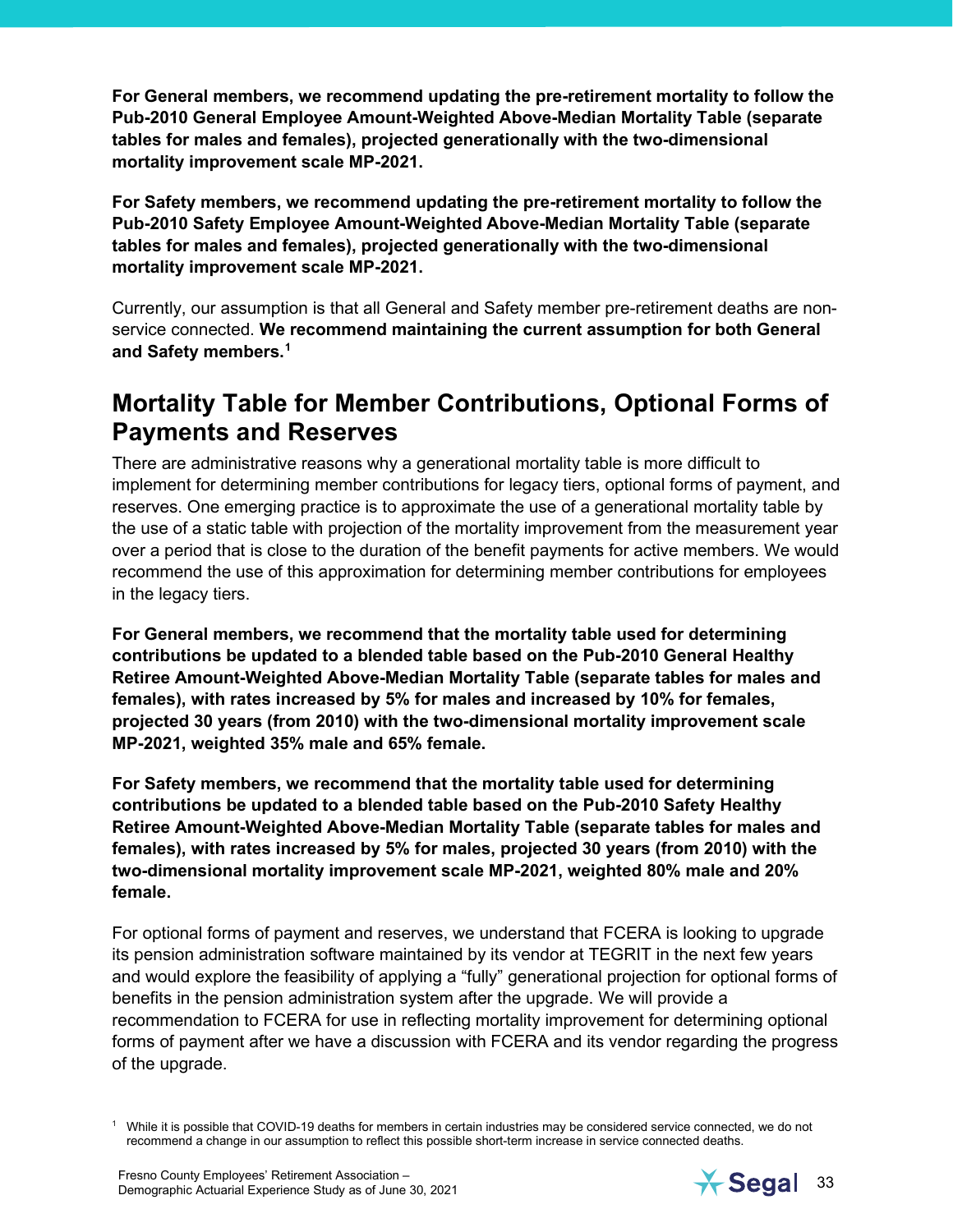Furthermore, as there are complications associated with using different mortality tables for the beneficiaries before and after the death of the retiree, **we recommend that the General Healthy Retiree mortality tables be used for the beneficiaries in determining optional forms of payment and reserves for General and Safety retirees.** 

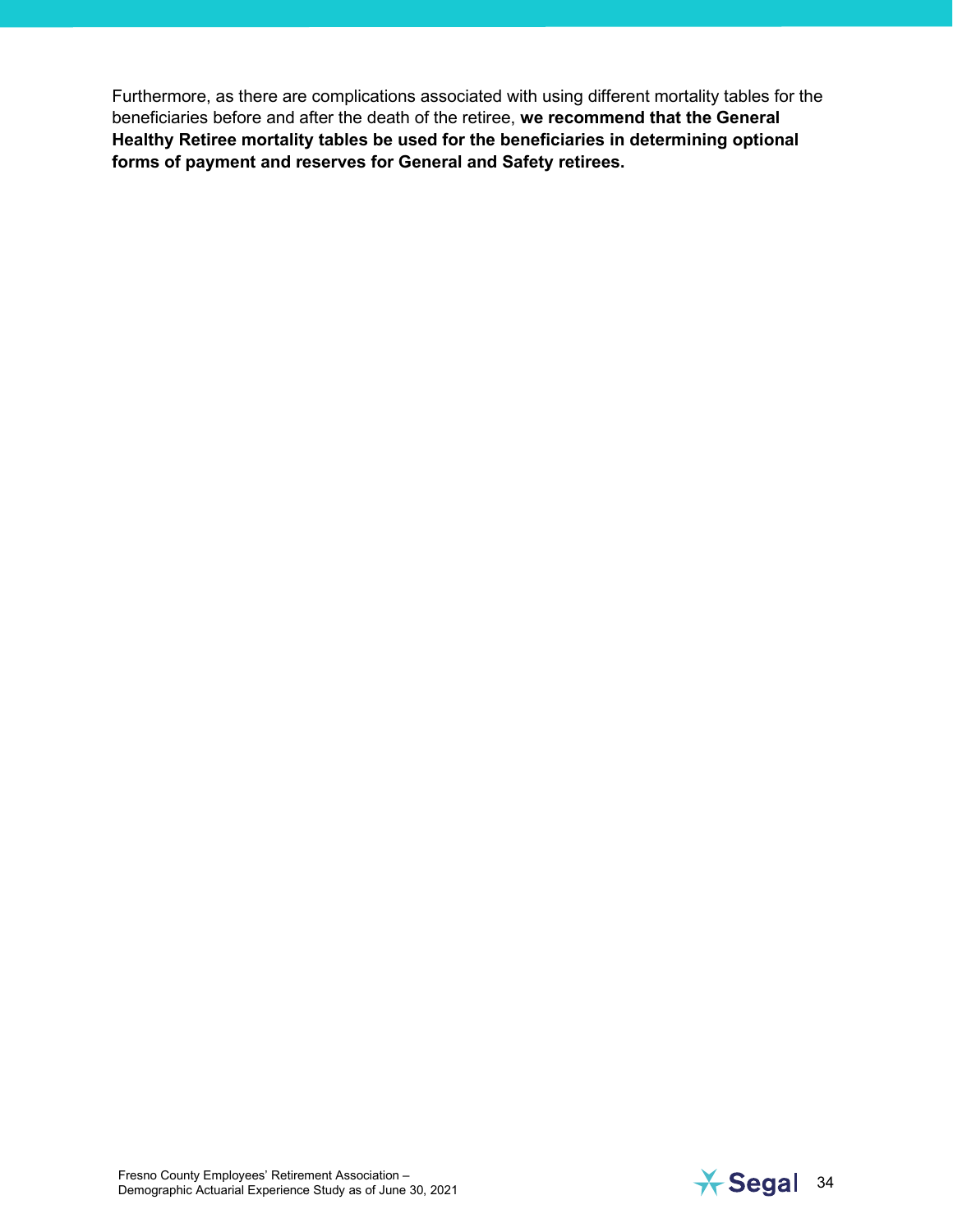#### Chart 12: Post-Retirement Benefit-Weighted Deaths (\$ In Millions) Service Retirement General Members (July 1, 2009 through June 30, 2021)



Chart 13: Post-Retirement Benefit-Weighted Deaths (\$ In Millions) Service Retirement Safety Members (July 1, 2009 through June 30, 2021)





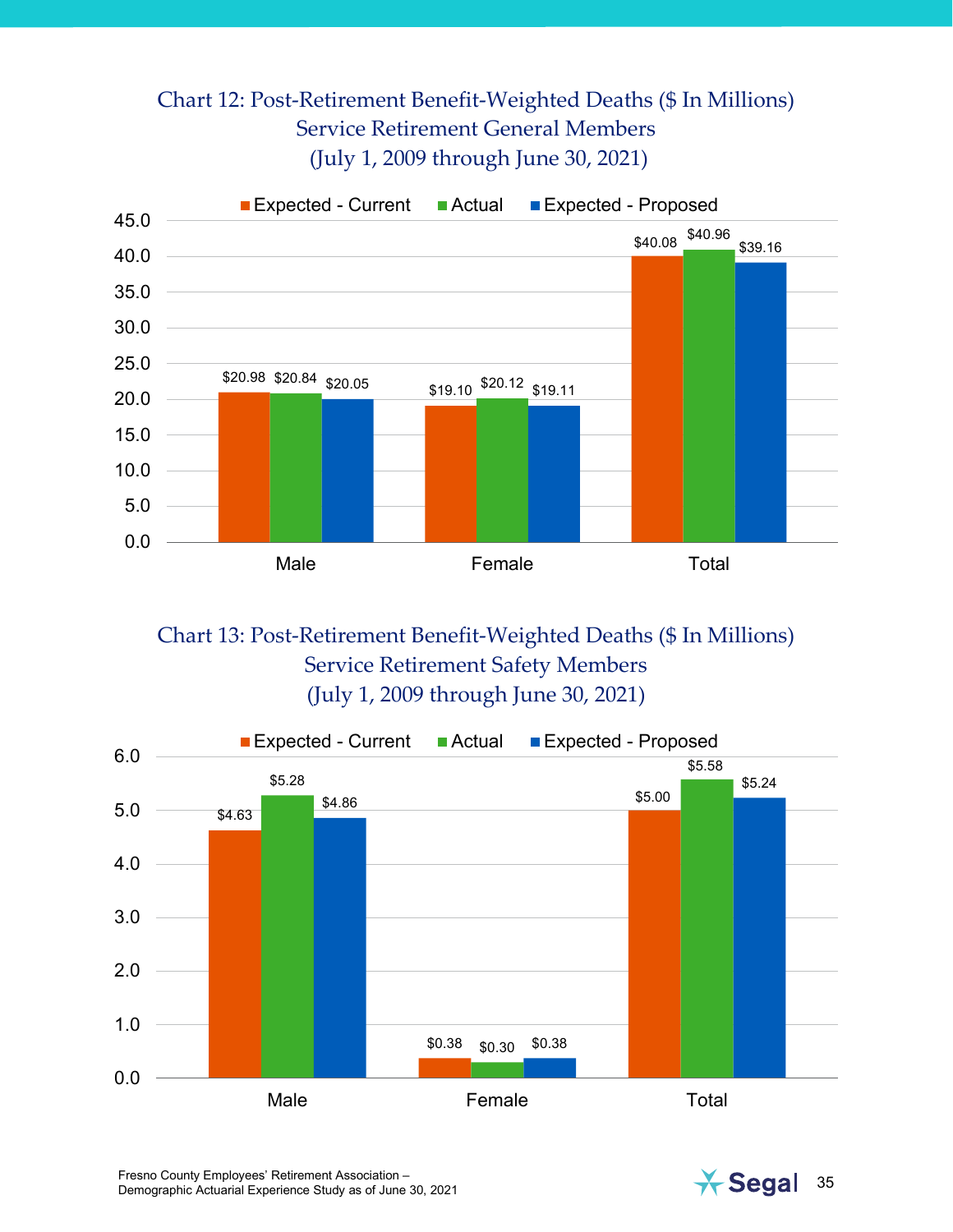

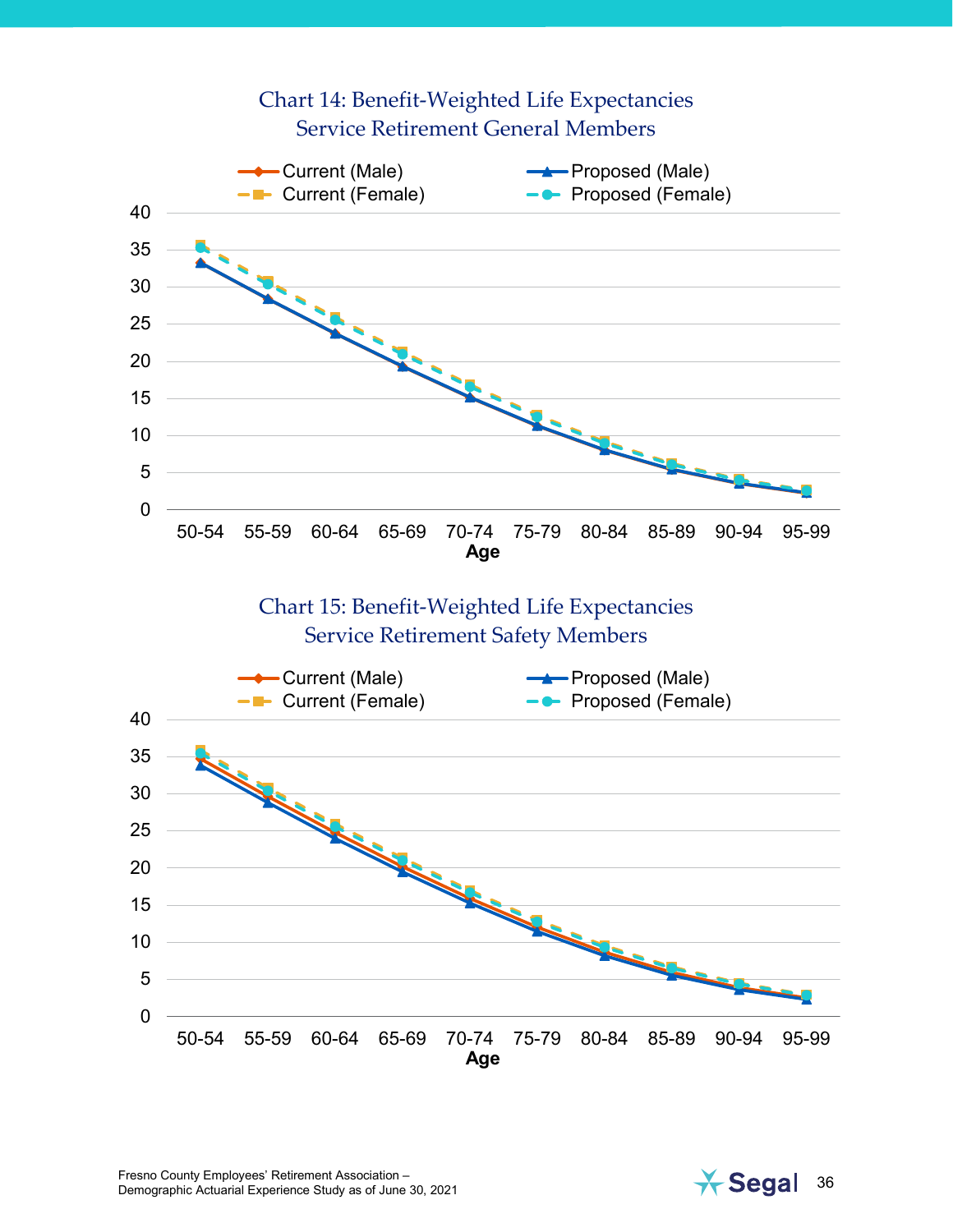## <span id="page-36-0"></span>**D. Mortality Rates - Disabled**

Since mortality rates for disabled members can vary from those of healthy members, a different mortality assumption is often used. For General members the table currently being used is the Pub-2010 Non-Safety Disabled Retiree Amount-Weighted Mortality Table (separate tables for males and females), projected generationally with the two-dimensional mortality improvement scale MP-2018. For Safety members, the table currently being used is the Pub-2010 Safety Disabled Retiree Amount-Weighted Mortality Table (separate tables for males and females), projected generationally with the two-dimensional mortality improvement scale MP-2018.

Similar to mortality rates for service retirees, the proposed mortality table reflects current experience to the extent that the experience is credible based on standard statistical theory. For FCERA, there is far less data for disabled retirees, so it is given little credibility. As shown in the table below, the proposed mortality tables have actual to expected ratios of 104% and 131% for General and Safety respectively, after adjustments for partial credibility. In future years the ratio should remain around 104% and 131% for General and Safety, respectively, as long as actual mortality improves at the same rates as anticipated by the generational mortality tables. The number of actual deaths compared to the number expected under the current and proposed assumptions weighted by benefit amounts for the last twelve years are as follows:

#### Disabled Retiree Mortality Experience – Benefit Weighted *(\$ in millions)*

|                          |                                                                | <b>General Members</b>              |                                                                 |                                                         | <b>Safety Members</b>               |                                                                 |
|--------------------------|----------------------------------------------------------------|-------------------------------------|-----------------------------------------------------------------|---------------------------------------------------------|-------------------------------------|-----------------------------------------------------------------|
| Gender                   | <b>Current</b><br><b>Expected</b><br>Weighted<br><b>Deaths</b> | Actual<br>Weighted<br><b>Deaths</b> | <b>Proposed</b><br><b>Expected</b><br>Weighted<br><b>Deaths</b> | Current<br><b>Expected</b><br>Weighted<br><b>Deaths</b> | Actual<br>Weighted<br><b>Deaths</b> | <b>Proposed</b><br><b>Expected</b><br>Weighted<br><b>Deaths</b> |
| Male                     | \$0.99                                                         | \$1.29                              | \$1.04                                                          | \$0.69                                                  | \$0.77                              | \$0.69                                                          |
| Female                   | \$0.99                                                         | \$0.76                              | \$0.94                                                          | \$0.12                                                  | \$0.29                              | \$0.13                                                          |
| <b>Total</b>             | \$1.98                                                         | \$2.05                              | \$1.98                                                          | \$0.80                                                  | \$1.06                              | \$0.81                                                          |
| <b>Actual / Expected</b> | 104%                                                           |                                     | $104\%$ <sup>1</sup>                                            | 133%                                                    |                                     | $131%^{2}$                                                      |

**Notes:**

- 1. Experience shown above is weighted by annual benefit amounts for deceased members.
- 2. Expected amounts under the proposed generational mortality table are based on mortality rates from the base year projected with mortality improvements to the experience study period.
- 3. Results may not add due to rounding.

**For General disabled members, we recommend updating the disabled mortality to follow the Pub-2010 Non-Safety Disabled Retiree Amount-Weighted Mortality Table (separate tables for males and females) with rates increased by 5% for males and decreased by 5%** 



<span id="page-36-1"></span><sup>1</sup> If we use the benchmark Pub-2010 Non-Safety Disabled table without any adjustment, the proposed actual to expected ratio would also be 104%.<br><sup>2</sup> If we use the benchmark Pub-2010 Safety Disabled table without any adjustment, the proposed actual to expected ratio would be

<span id="page-36-2"></span><sup>133%.</sup>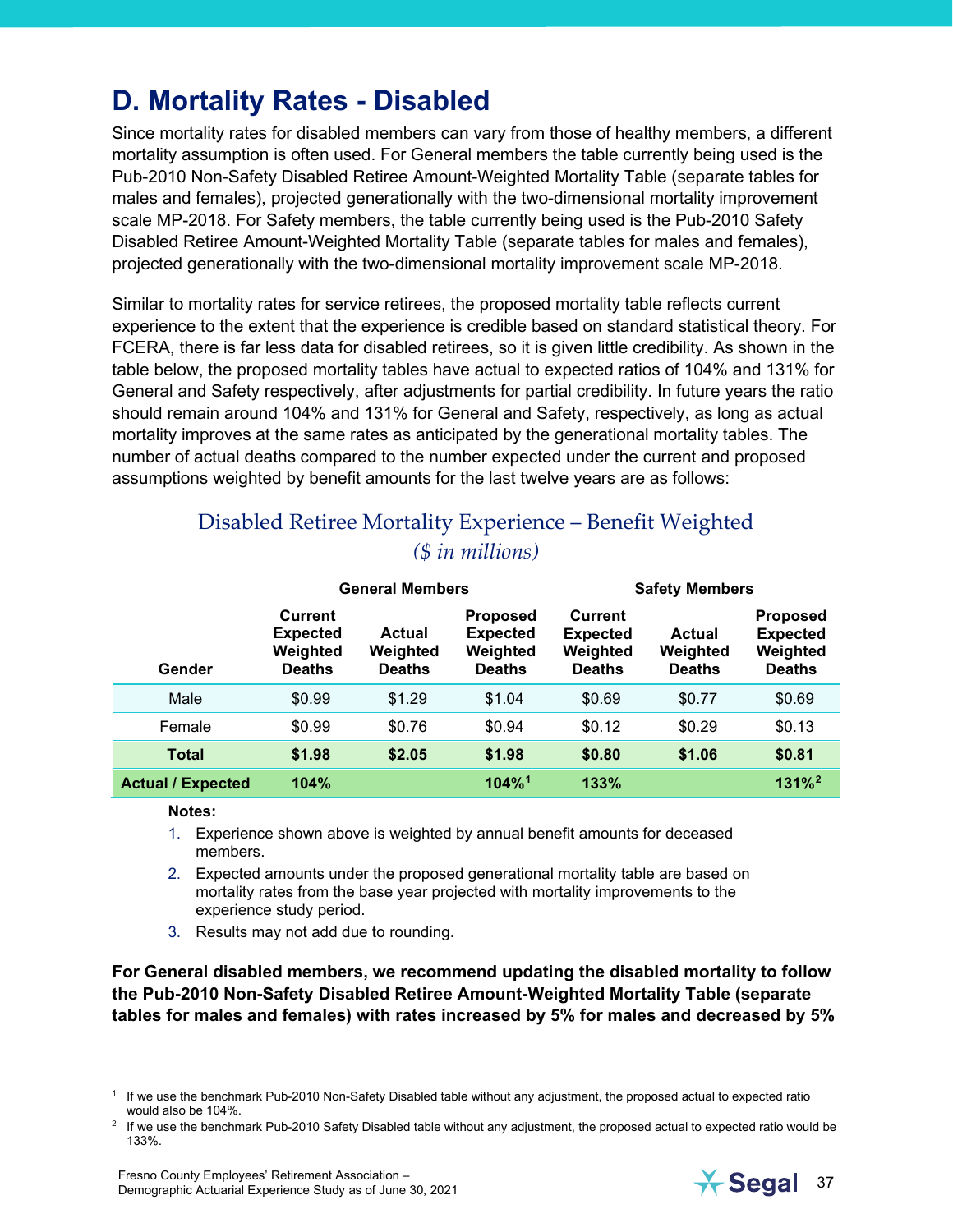**for females, projected generationally with the two-dimensional mortality improvement scale MP-2021.**

**For Safety disabled members, we recommend updating the disabled mortality to follow the Pub-2010 Safety Disabled Retiree Amount-Weighted Mortality Table (separate tables for males and females) with rates increased by 10% for females, projected generationally with the two-dimensional mortality improvement scale MP-2021.**

Chart 16 compares the number of actual to expected deaths on a benefit-weighted basis over the past twelve years for the current and proposed assumptions for disabled General members.

Chart 17 compares the number of actual to expected deaths on a benefit-weighted basis over the past twelve years for the current and proposed assumptions for disabled Safety members.

Chart 18 shows the life expectancies (i.e., expected future lifetime) under the current and the proposed tables for disabled General members on a benefit-weighted basis. Life expectancies under the current and proposed generational mortality rates are based on age as of 2022. In practice, life expectancies will be assumed to increase based on applying the mortality improvement scale.

Chart 19 shows the life expectancies (i.e., expected future lifetime) under the current and the proposed tables for disabled Safety members on a benefit-weighted basis. Life expectancies under the current and proposed generational mortality rates are based on age as of 2022. In practice, life expectancies will be assumed to increase based on applying the mortality improvement scale.

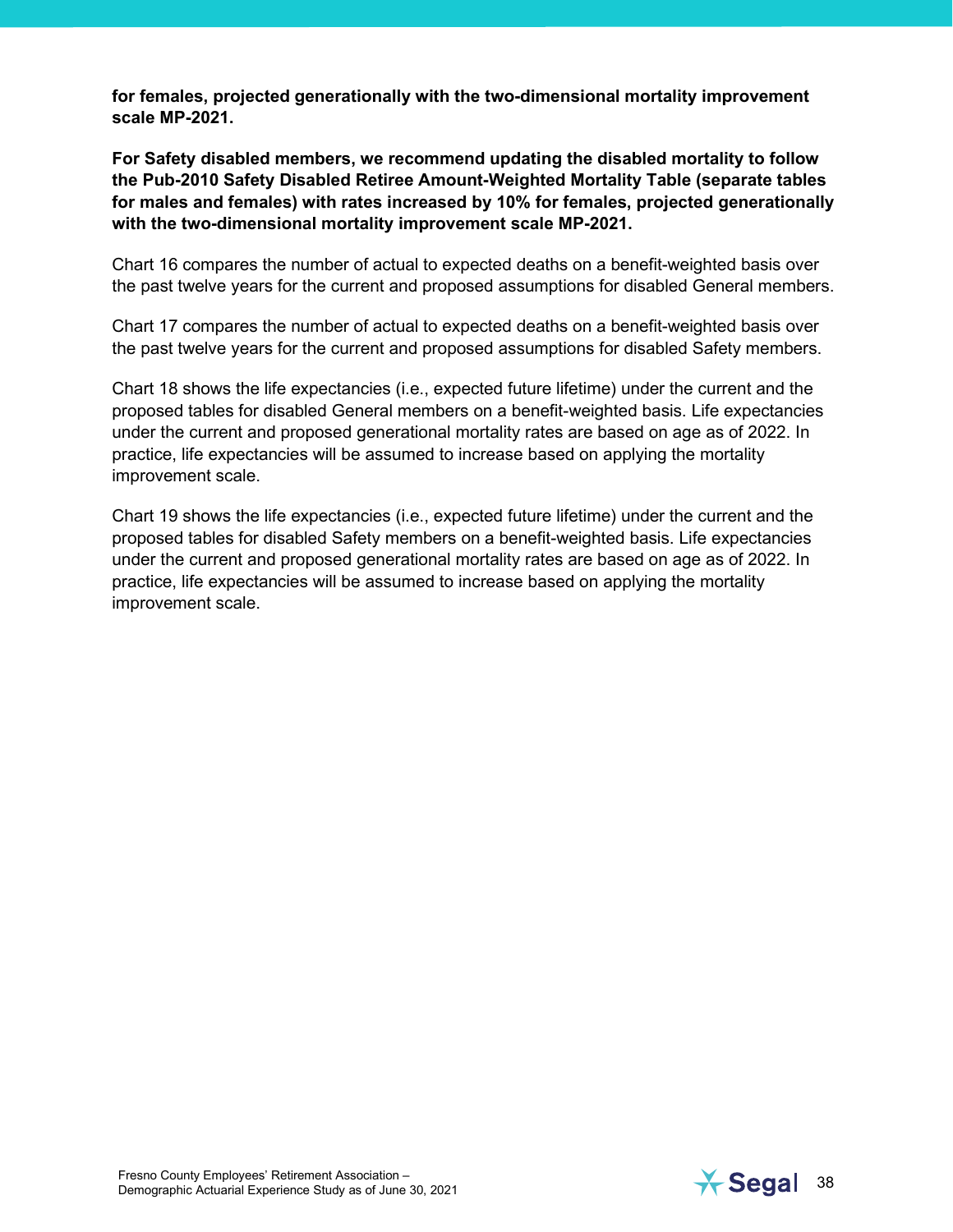#### Chart 16: Post-Retirement Benefit-Weighted Deaths (\$ In Millions) Disabled General Members (July 1, 2009 through June 30, 2021)



Chart 17: Post-Retirement Benefit-Weighted Deaths (\$ In Millions) Disabled Safety Members (July 1, 2009 through June 30, 2021)





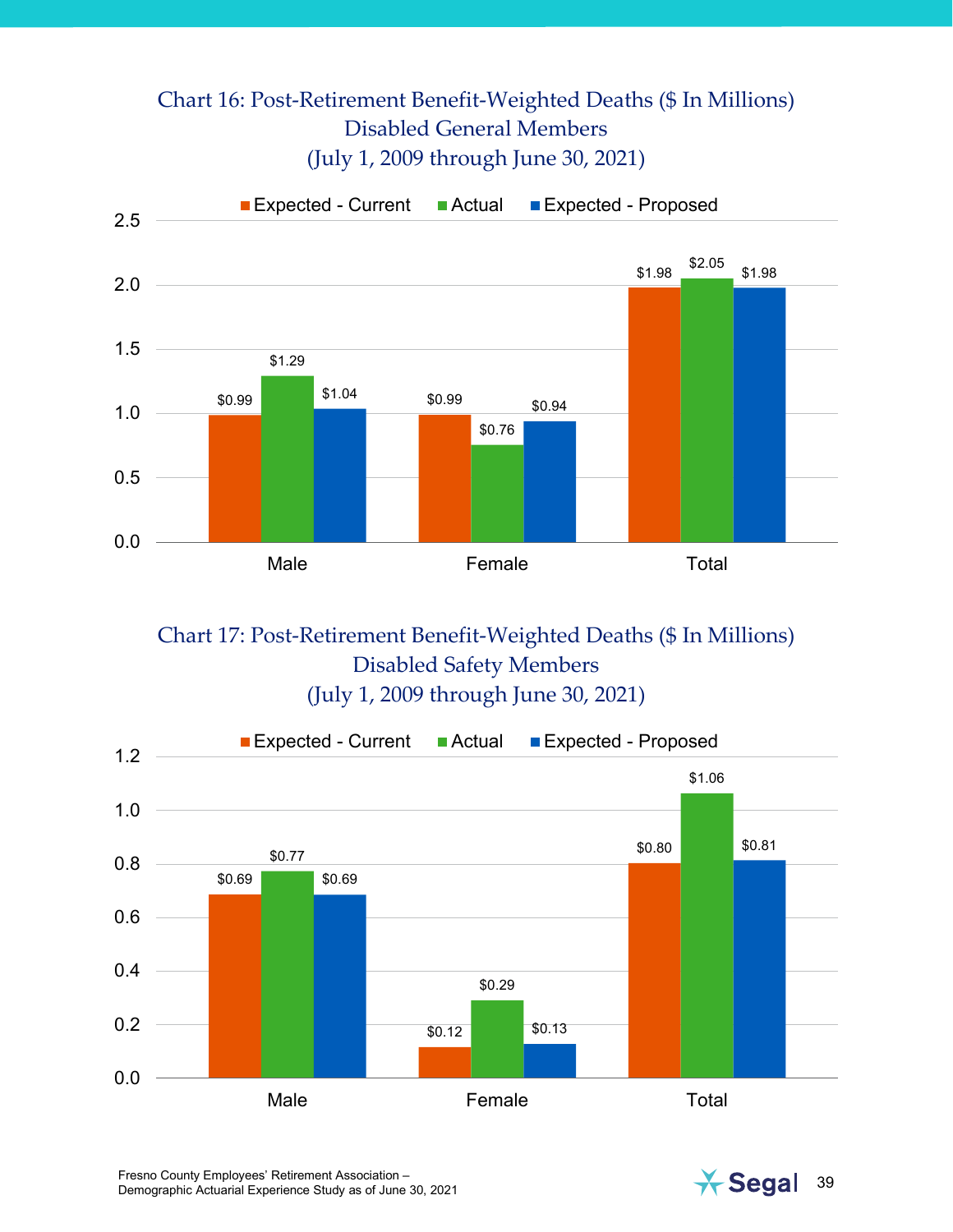

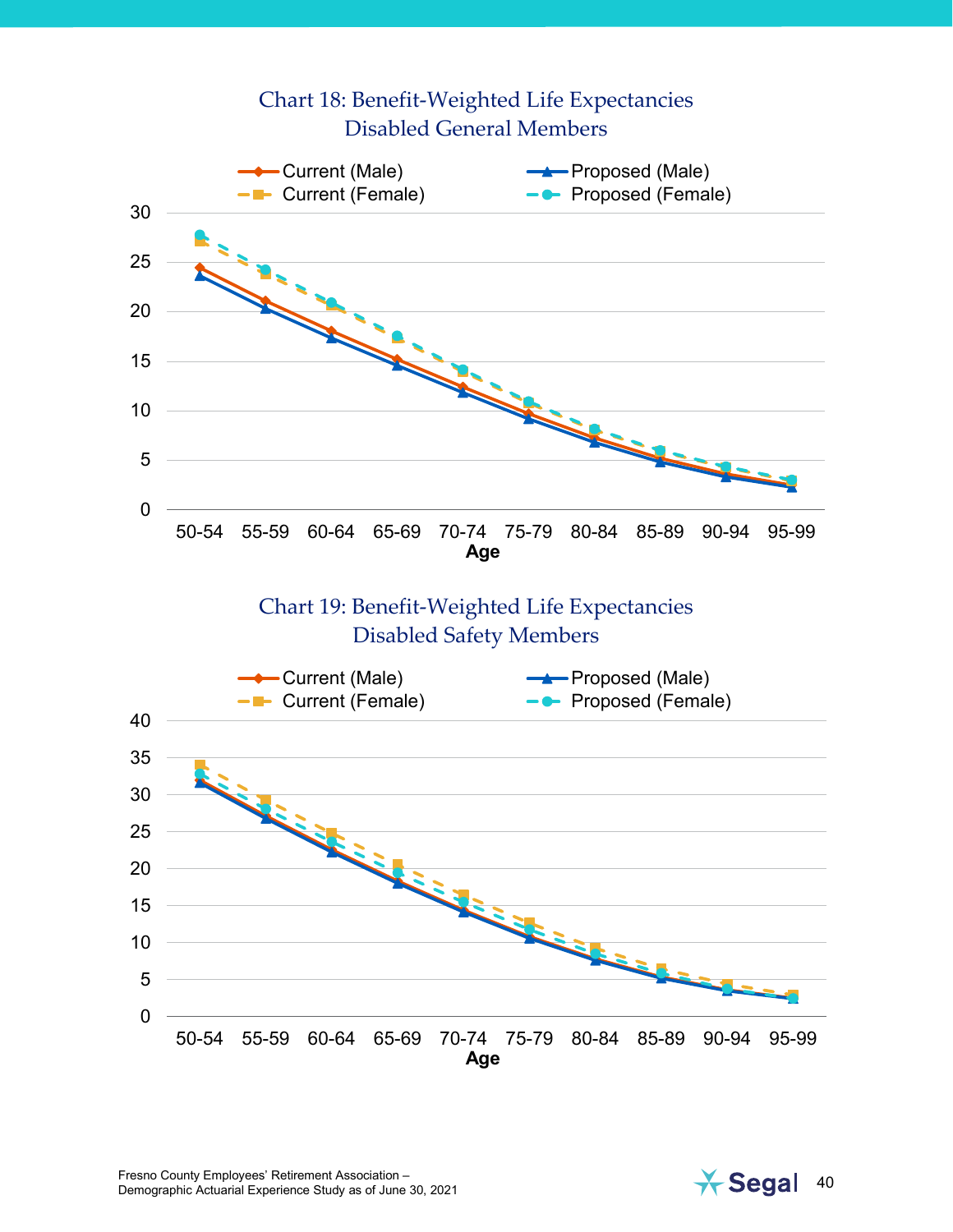## <span id="page-40-0"></span>**E. Termination Rates**

Termination rates include all terminations for reasons other than death, disability, or retirement. Under the current assumptions there is an overall incidence of termination assumed, combined with an assumption that a member will choose between a refund of member contributions and a deferred vested benefit based on which option is more valuable, measured by its present value at the date of the member's termination. Furthermore, the termination rates are based on a function of the member's years of service.

The following table shows the observed termination rates for General and Safety members based on the actual experience over the past three years. Also shown are the current assumed rates and the rates we propose. Please note that we have excluded any members that were eligible for retirement.

|                                   |                        | General               |                         |                        | <b>Safety</b>         |                         |
|-----------------------------------|------------------------|-----------------------|-------------------------|------------------------|-----------------------|-------------------------|
| <b>Years of</b><br><b>Service</b> | <b>Current</b><br>Rate | <b>Actual</b><br>Rate | <b>Proposed</b><br>Rate | <b>Current</b><br>Rate | <b>Actual</b><br>Rate | <b>Proposed</b><br>Rate |
| Less than 1                       | 18.00                  | 17.84                 | 18.00                   | 13.00                  | 12.29                 | 13.00                   |
| $1 - 2$                           | 11.00                  | 11.75                 | 11.25                   | 8.00                   | 6.48                  | 7.50                    |
| $2 - 3$                           | 9.00                   | 10.25                 | 9.25                    | 7.00                   | 3.70                  | 6.50                    |
| $3 - 4$                           | 8.00                   | 8.61                  | 8.00                    | 4.00                   | 5.88                  | 4.50                    |
| $4 - 5$                           | 7.50                   | 6.26                  | 7.50                    | 3.50                   | 10.92                 | 4.00                    |
| $5 - 6$                           | 6.00                   | 7.75                  | 6.50                    | 3.25                   | 2.21                  | 3.25                    |
| $6 - 7$                           | 5.50                   | 4.26                  | 5.50                    | 3.00                   | 6.78                  | 3.00                    |
| $7 - 8$                           | 5.00                   | 6.32                  | 5.00                    | 2.75                   | 2.38                  | 2.75                    |
| $8 - 9$                           | 4.75                   | 5.19                  | 4.75                    | 2.50                   | 3.03                  | 2.50                    |
| $9 - 10$                          | 4.00                   | 5.30                  | 4.50                    | 2.25                   | 14.29                 | 2.50                    |
| $10 - 11$                         | 4.00                   | 4.24                  | 4.25                    | 2.00                   | 0.00                  | 2.25                    |
| $11 - 12$                         | 4.00                   | 3.64                  | 4.00                    | 1.90                   | 2.94                  | 2.25                    |
| $12 - 13$                         | 3.75                   | 3.38                  | 3.75                    | 1.80                   | 5.00                  | 2.00                    |
| $13 - 14$                         | 3.75                   | 4.06                  | 3.75                    | 1.70                   | 2.27                  | 2.00                    |
| $14 - 15$                         | 3.75                   | 3.96                  | 3.75                    | 1.60                   | 0.00                  | 1.75                    |
| $15 - 16$                         | 3.50                   | 1.33                  | 3.00                    | 1.50                   | 0.00                  | 1.50                    |
| $16 - 17$                         | 2.75                   | 0.93                  | 2.50                    | 1.40                   | 1.20                  | 1.40                    |
| $17 - 18$                         | 2.75                   | 2.08                  | 2.50                    | 1.30                   | 0.00                  | 1.30                    |
| $18 - 19$                         | 2.75                   | 2.01                  | 2.50                    | 1.20                   | 1.06                  | 1.20                    |
| $19 - 20$                         | 2.50                   | 1.78                  | 2.00                    | 1.10                   | 0.00                  | 1.10                    |
| 20 & Over                         | 2.25                   | 1.40                  | 1.75                    | 1.00                   | N/A                   | 1.00                    |

#### **Termination** *Rates (%)*

It is important to note that not every service category has enough exposures and/or decrements such that the results in that category are statistically credible even if we look at six years' worth of experience. This is mainly the case for those members with twenty or more years of service

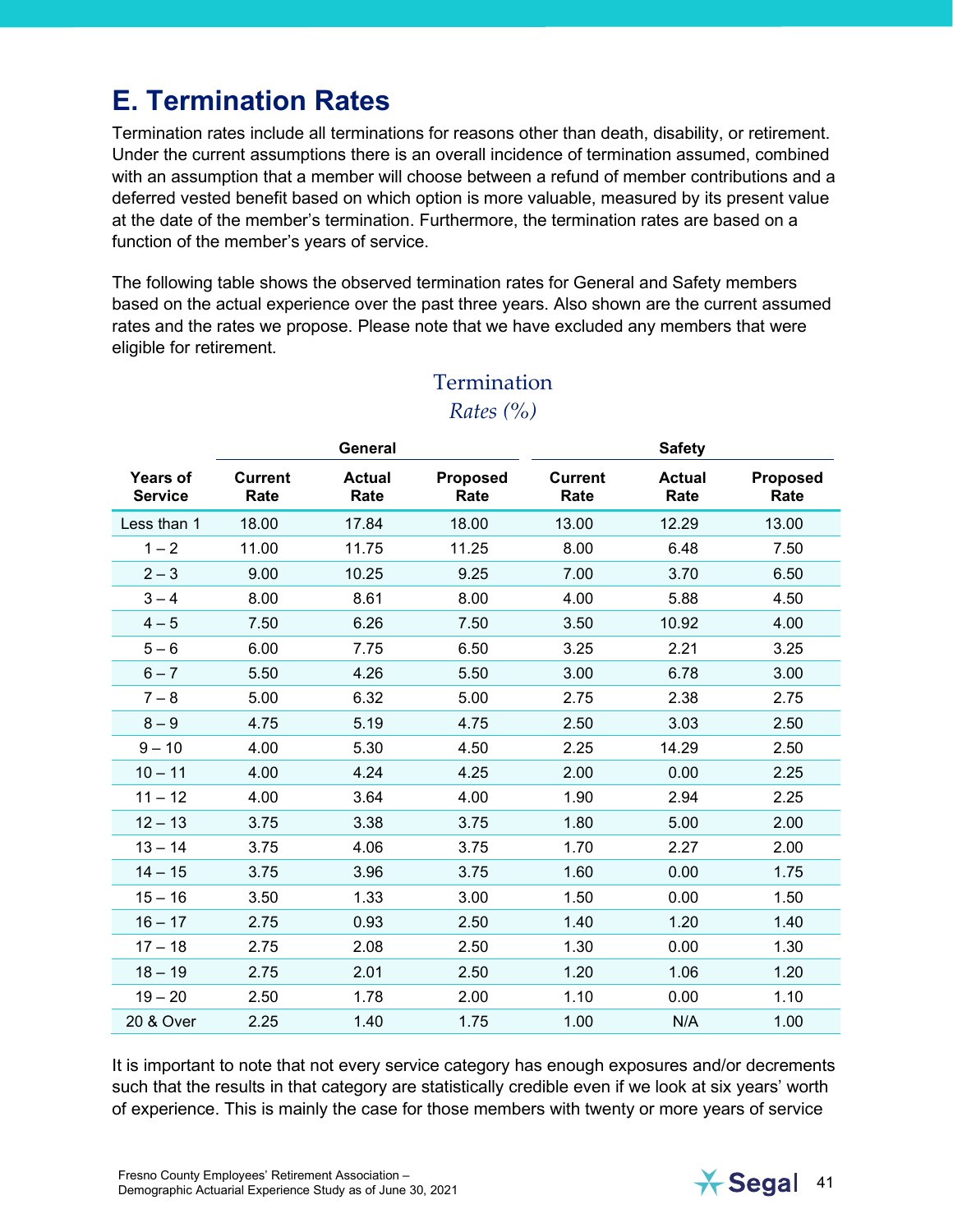since most members with that much service are eligible to retire and have been excluded from our review of this termination experience as mentioned above.

**Based on this experience, we recommend decreasing the termination rate assumption for certain service groups while increasing the termination rate assumption for other service groups. Overall, the proposed rates remain unchanged from the current rates for Safety members and are slightly higher than the current rates for General members.** 

**We also continue to recommend that no termination is assumed after a member is first assumed to retire.**

The next table show the currently assumed, actual and proposed assumed percentages for members who would elect a refund of contributions. The assumed percentages for members who leave their contributions on deposit and receive a deferred vested benefit is equal to 100% minus the percentage of those assumed to elect a refund of contributions.

In addition, we recommend the following assumptions for the percent of members who would elect a refund of contributions versus those who would leave their contributions on deposit and receive a deferred vested benefit.

| Proportion of Total Terminations Assumed to Receive |
|-----------------------------------------------------|
| Refunds of Contributions (%)                        |

| <b>Years of Service</b> | <b>Current</b><br>Rate | <b>Actual</b><br>Rate | <b>Proposed</b><br>Rate |
|-------------------------|------------------------|-----------------------|-------------------------|
| $0 - 4$                 | 50.00                  | 27.33                 | 40.00                   |
| $5 - 9$                 | 30.00                  | 23.63                 | 30.00                   |
| $10 - 14$               | 25.00                  | 10.59                 | 20.00                   |
| $15 - 19$               | 15.00                  | 9.68                  | 15.00                   |
| 20 or more              | 10.00                  | 22.22                 | 10.00                   |

The overall actual rates for electing a refund of contributions are lower than the current assumptions for the past three years. **We recommend decreasing the rates of electing a refund of contributions for members terminated with less than 5 years of service and for members terminated with service between 10 and 15 years, as shown above.**

Chart 20 compares the number of actual to expected terminations over the past three years for the current and proposed assumptions for General members.

Chart 21 compares the number of actual to expected terminations over the past three years for the current and proposed assumptions for Safety members.

Chart 22 compares the actual termination experience with the current and proposed assumptions for General members.

Chart 23 compares the actual termination experience with the current and proposed assumptions for Safety members.

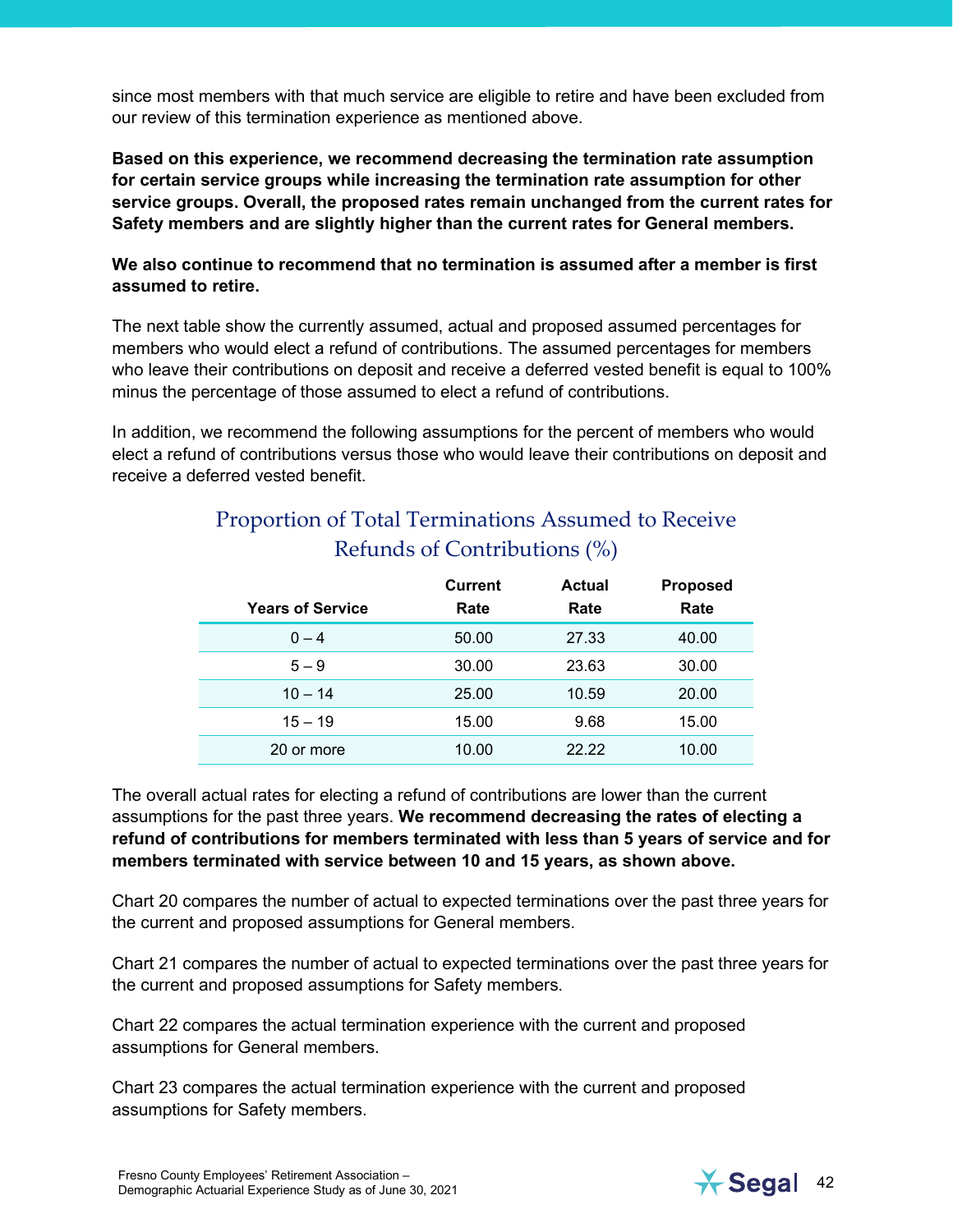#### Chart 20: Actual Number of Terminations Compared to Expected – General Members



Chart 21: Actual Number of Terminations Compared to Expected – Safety Members



Fresno County Employees' Retirement Association – Fresno County Employees' Retirement Association –<br>Demographic Actuarial Experience Study as of June 30, 2021 43

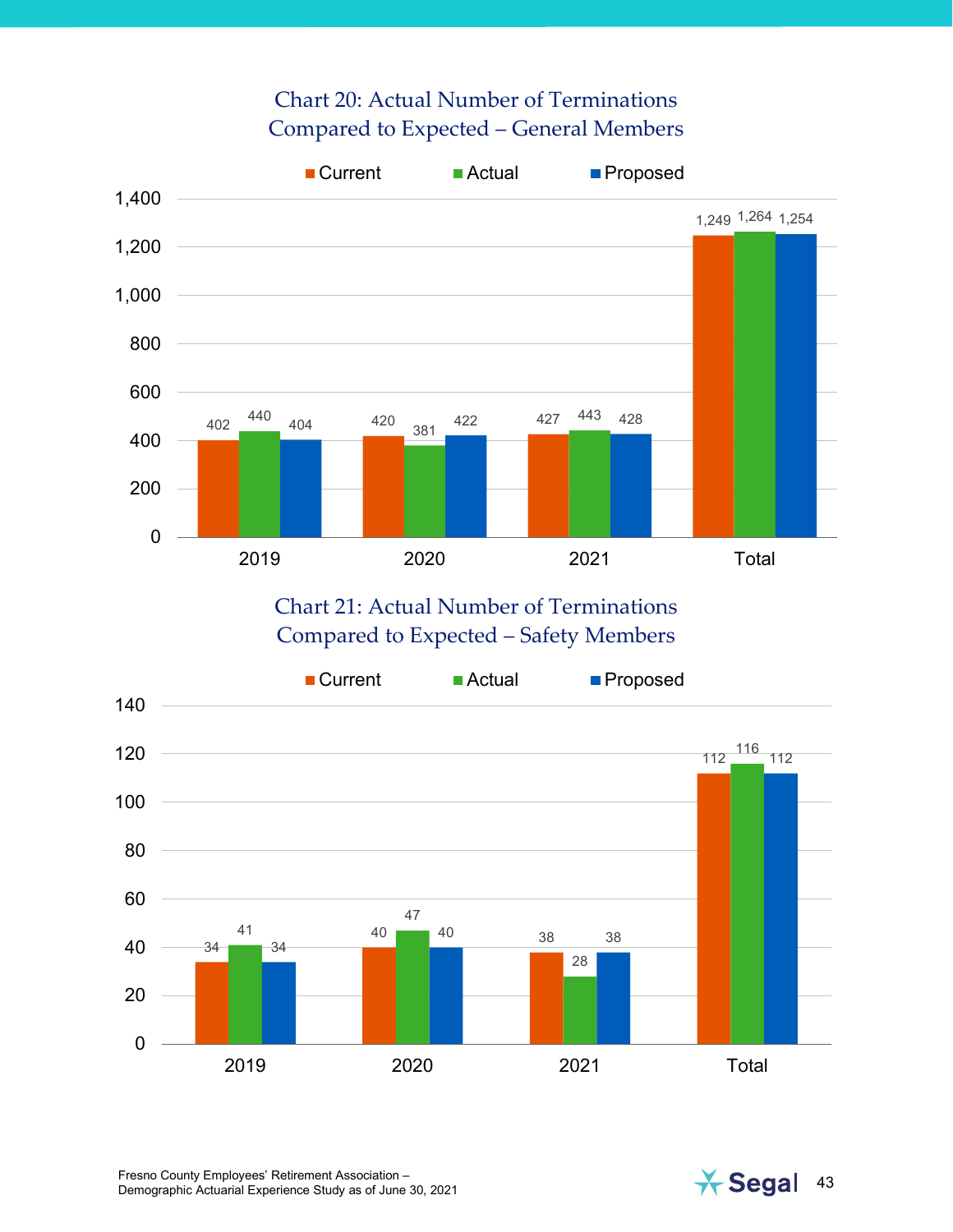

#### Chart 22: Termination Rates – General Members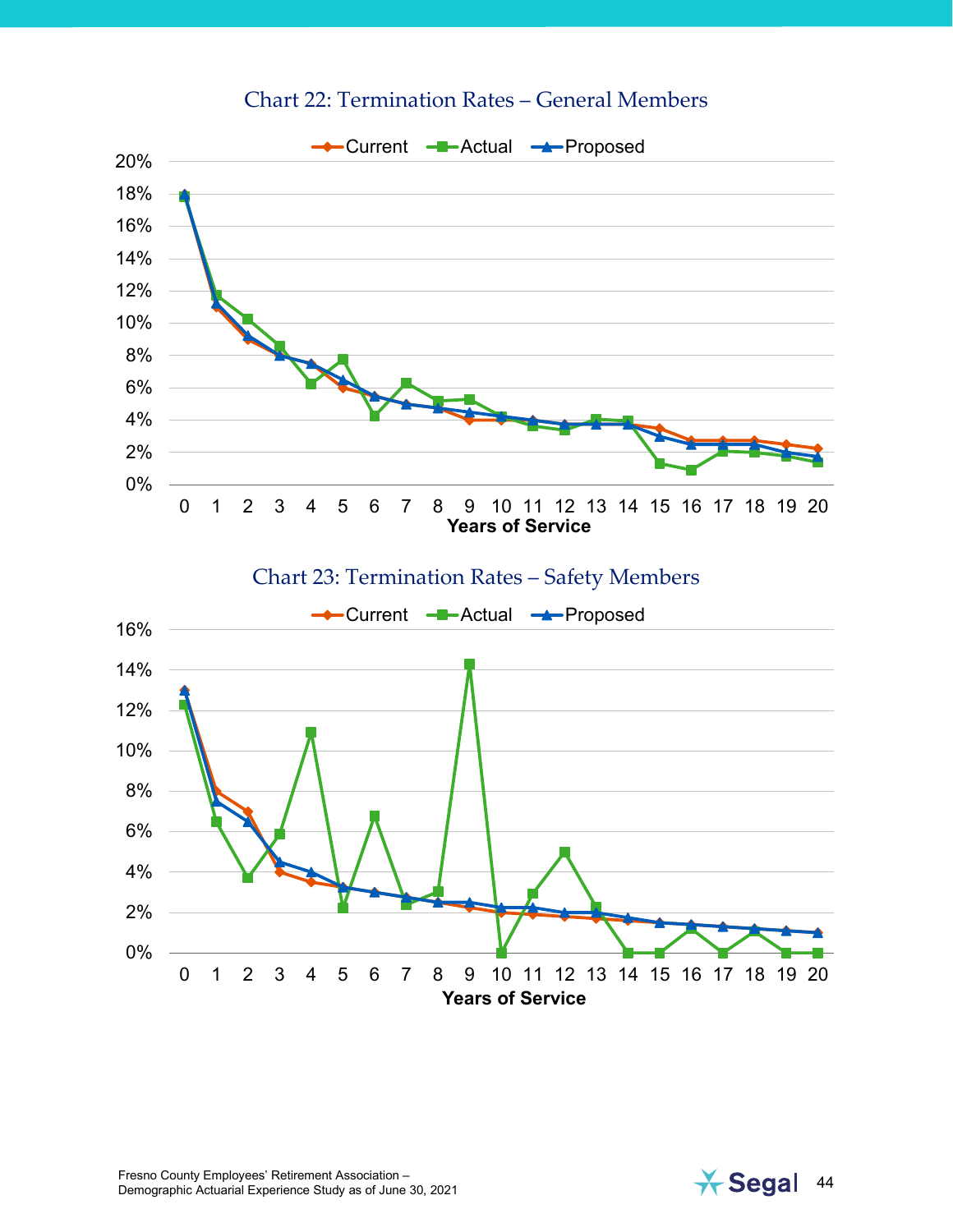## <span id="page-44-0"></span>**F. Disability Incidence Rates**

When a member becomes disabled, he or she may be entitled to at least a 50% of pay pension (service connected disability), or a pension that depends upon the member's years of service (non-service connected disability).

The following table summarizes the actual incidence of combined service connected (duty) and non-service connected (non-duty) disabilities over the past three years compared to the current and proposed assumptions for both service connected and non-service connected disability incidence.

## Disability Incidence<sup>[1](#page-44-1)</sup>

#### *Rates (%)*

|                 | General               |                         |                        | <b>Safety</b>  |                         |
|-----------------|-----------------------|-------------------------|------------------------|----------------|-------------------------|
| Current<br>Rate | <b>Actual</b><br>Rate | <b>Proposed</b><br>Rate | <b>Current</b><br>Rate | Actual<br>Rate | <b>Proposed</b><br>Rate |
| 0.01            | 0.00                  | 0.01                    | 0.05                   | 0.00           | 0.05                    |
| 0.01            | 0.00                  | 0.01                    | 0.15                   | 0.00           | 0.15                    |
| 0.03            | 0.00                  | 0.02                    | 0.30                   | 0.63           | 0.45                    |
| 0.05            | 0.03                  | 0.04                    | 0.50                   | 0.70           | 0.60                    |
| 0.15            | 0.07                  | 0.12                    | 0.75                   | 0.69           | 0.75                    |
| 0.25            | 0.23                  | 0.24                    | 1.00                   | 1.13           | 1.10                    |
| 0.30            | 0.26                  | 0.28                    | 1.50                   | 1.42           | 1.50                    |
| 0.35            | 0.29                  | 0.32                    | 2.00                   | 4.85           | 2.50                    |
| 0.50            | 0.25                  | 0.40                    | 3.00                   | 3.03           | 3.00                    |
| 0.75            | 0.00                  | 0.65                    | 3.00                   | 0.00           | 3.00                    |
| 0.75            | 0.00                  | 0.65                    | 3.00                   | 0.00           | 3.00                    |
|                 |                       |                         |                        |                |                         |

#### **Based on this experience, we recommend decreasing the disability incidence rate assumption at certain ages for General members and increasing the disability incidence rate assumption at certain ages for Safety members.**

The following table shows the observed percentage of members that received a service connected (duty) versus non-service connected (non-duty) disability based on the actual experience over the past three years. Also shown are the current assumed percentages and the percentages we propose.

<span id="page-44-1"></span> $1$  Total rate for service connected (duty) and non-service connected (non-duty) disabilities.

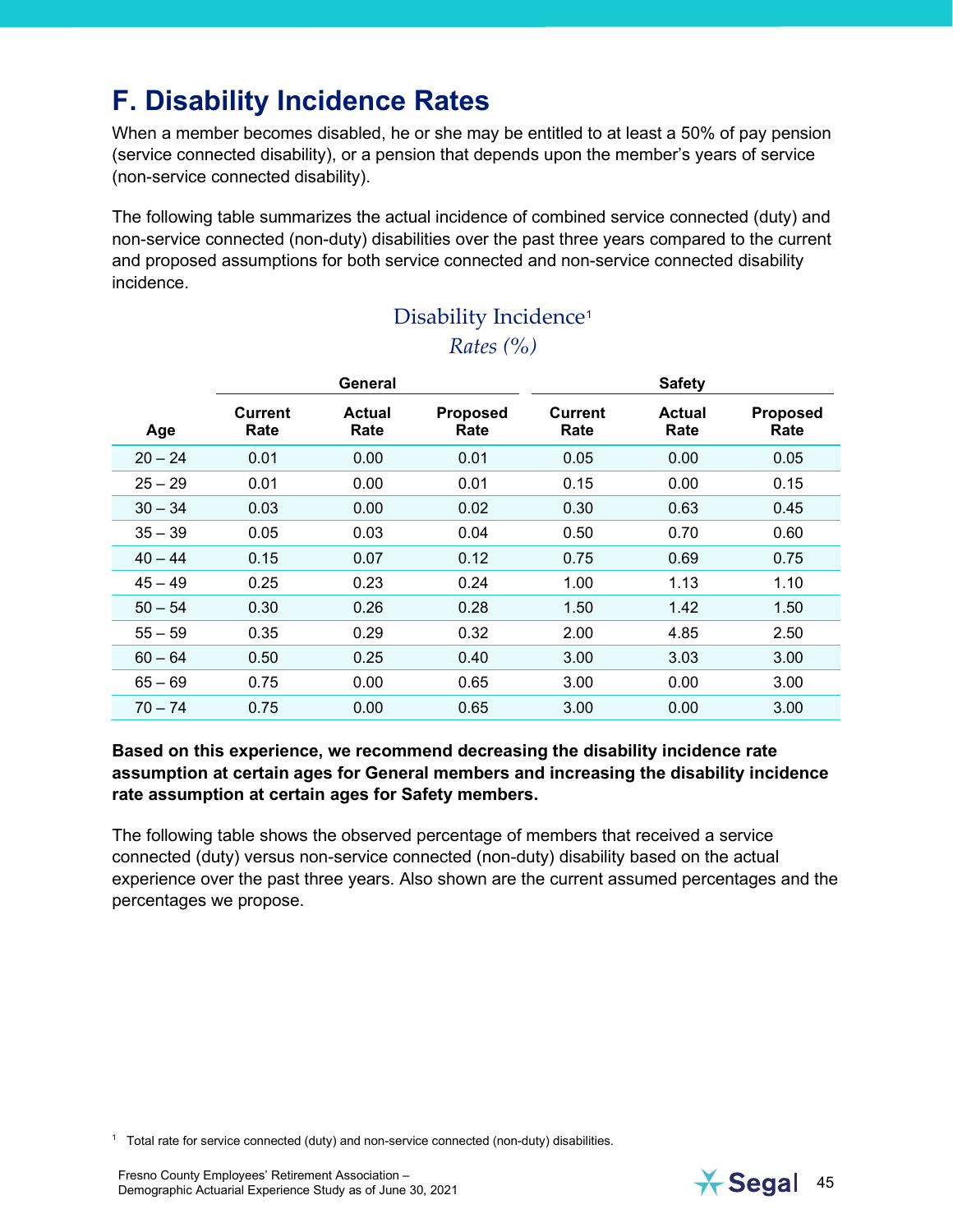|               |                                     | <b>Disablements Receiving Service</b><br><b>Connected Disability</b> |                                      | <b>Disablements Receiving Non-Service</b><br><b>Connected Disability</b> |
|---------------|-------------------------------------|----------------------------------------------------------------------|--------------------------------------|--------------------------------------------------------------------------|
|               | <b>Current</b><br><b>Assumption</b> | <b>Actual</b><br>Percentage                                          | <b>Proposed</b><br><b>Assumption</b> | <b>Proposed</b><br><b>Assumption</b>                                     |
| General       | 50%                                 | 71%                                                                  | 65%                                  | 35%                                                                      |
| <b>Safety</b> | 100%                                | $100\%$                                                              | 100%                                 | 0%                                                                       |

#### Service Connected vs. Non-Service Connected Disability

**Based on this experience, we recommend increasing the assumed percentage for service connected disability for General members and maintaining the assumed percentage for Safety members.** 

Chart 24 compares the number of actual to expected disabilities for General members over the past three years for the current and proposed assumptions.

Chart 25 compares the number of actual to expected disabilities for Safety members over the past three years for the current and proposed assumptions.

Chart 26 compares the actual disability incidence experience with the current and proposed assumptions for General members.

Chart 27 compares the actual disability incidence experience with the current and proposed assumptions for Safety members.

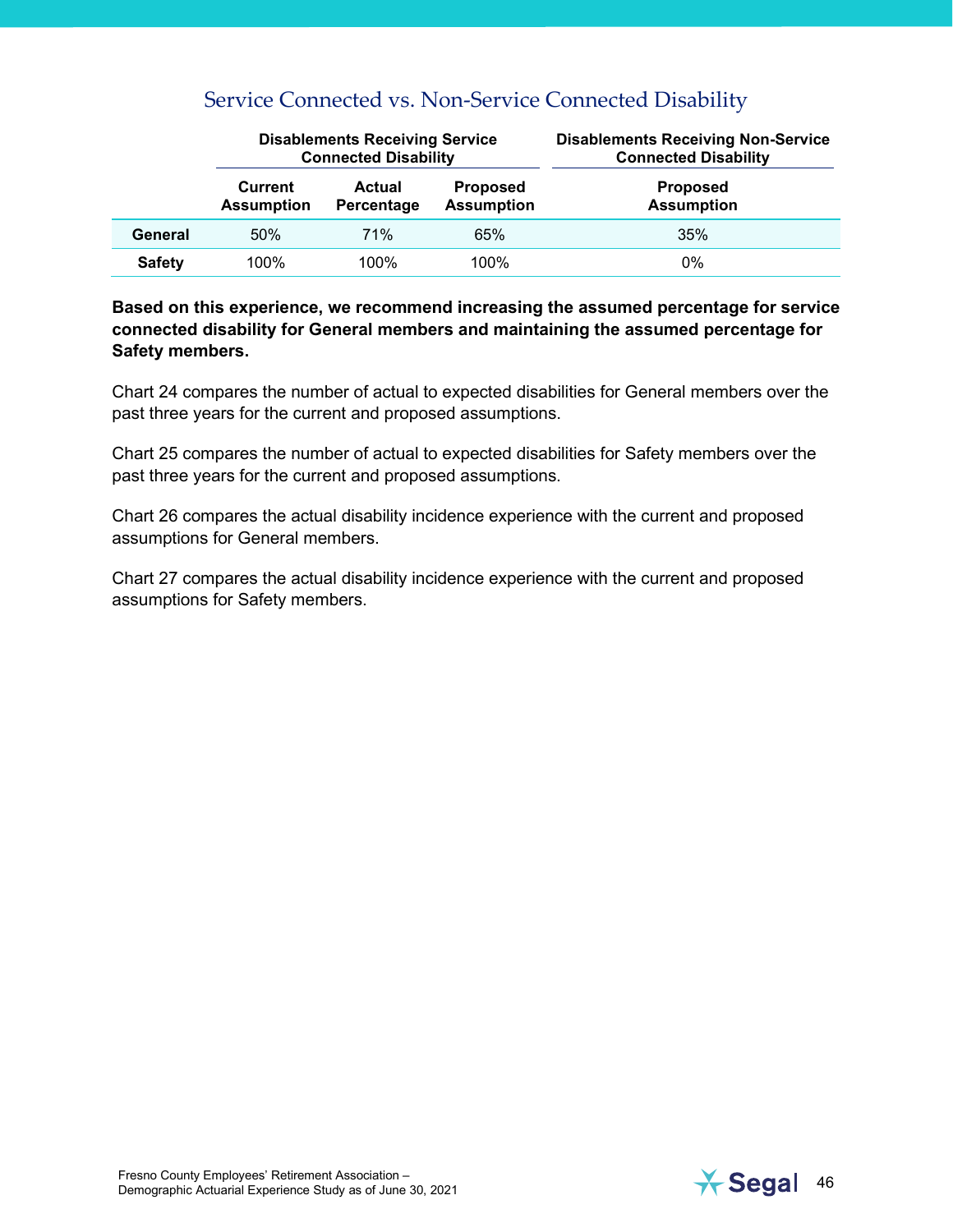### Chart 24: Actual Number of Service and Non-Service Disability Retirements Compared to Expected General Members



Chart 25: Actual Number of Service and Non-Service Disability Retirements Compared to Expected Safety Members



Fresno County Employees' Retirement Association – Fresno County Employees' Retirement Association –<br>Demographic Actuarial Experience Study as of June 30, 2021 47

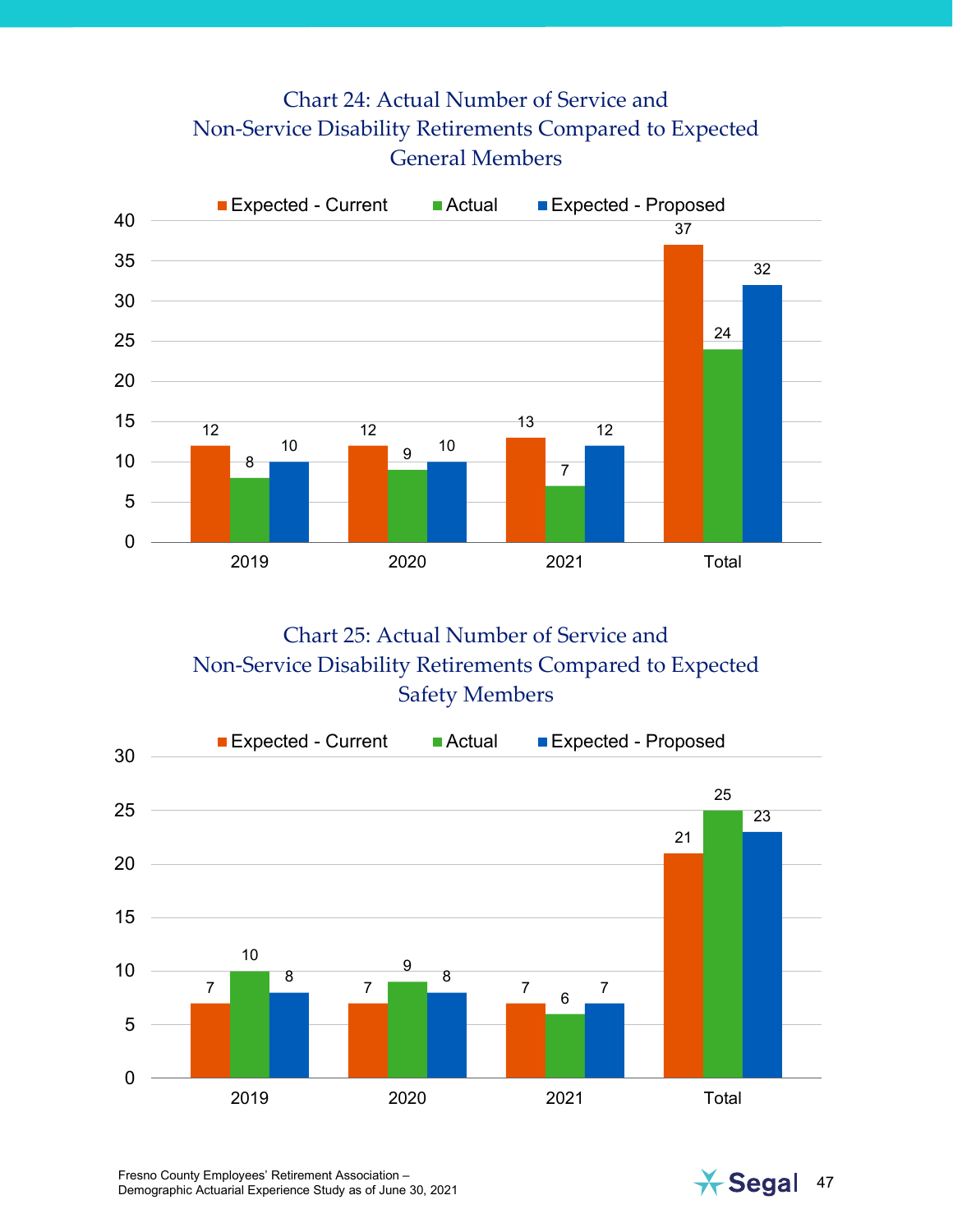#### Chart 26: Disability Incidence Rates General Members



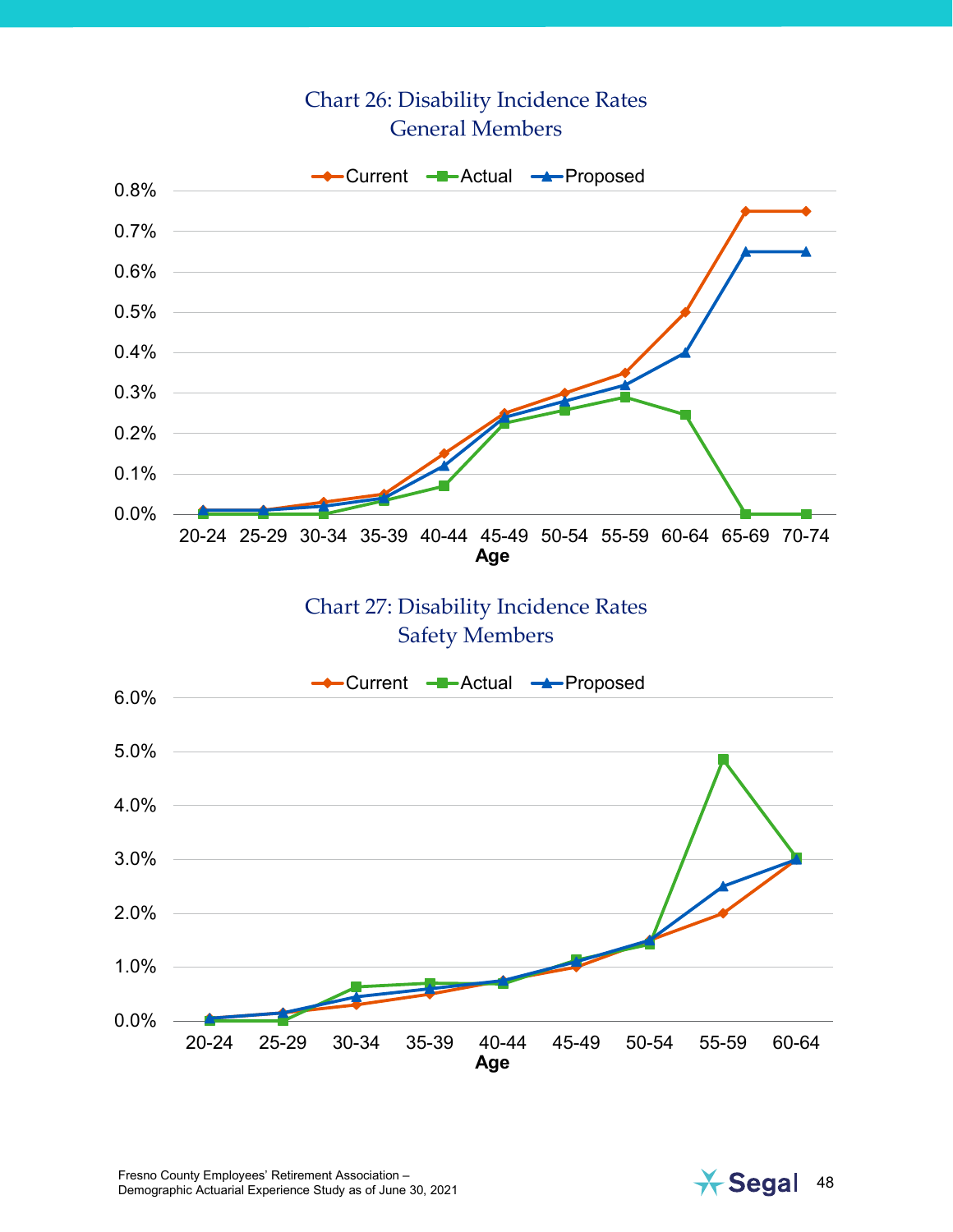## <span id="page-48-0"></span>**G. Annual Leave Conversion**

At retirement, members can convert their unused annual leave to increase the service credit used in the calculation of their retirement benefit. The actuarial valuation anticipates this additional benefit using an assumption to estimate the number of hours of annual leave that will be converted at retirement.

We collected information on the actual amount of annual leave balance for actives as of June 30, 2021. Consistent with the structure of the current assumption, the actual annual leave balance was expressed as a number of hours per year of service.

The tables below show the actual hours of accumulated annual leave available at retirement and the number of active members currently eligible for each plan.

|                                                      | Number of<br><b>Members</b><br><b>Reported</b> | <b>Current</b><br><b>Assumption</b> | <b>Actual</b> | <b>Proposed</b><br><b>Assumption</b> |
|------------------------------------------------------|------------------------------------------------|-------------------------------------|---------------|--------------------------------------|
| New Annual Leave Plan (5Y)                           | 4                                              | 40.00                               | 46.38         | 45.001                               |
| Annual Leave Plan II (5Y)                            | 185                                            | 25.00                               | 15.33         | 20.00                                |
| Vacation/Sick Leave Plan<br>(General: 5Q, 5S and 5W) | 75                                             | 35.00                               | 28.51         | 30.00                                |
| Vacation/Sick Leave Plan<br>(Safety: 5Q, 5S and 5W)  | 340                                            | 45.00                               | 47.54         | 45.00                                |

#### Annual Leave Conversion

#### Ordinary Annual Leave Programs

We understand that members in the Annual Leave Plan IV (5P) and Annual Leave Plan V (5N) are allowed to transfer hours to their Time Off Bank (5O). Since the hours in the Time Off Bank are frozen, with the exception of some one-time adjustments, we will continue to assume no future addition to the Time Off Bank hours and a member will only convert his/her frozen Time Off hours to service credit.

**Based on this experience, we recommend increasing the New Annual Leave Plan (5Y) assumption, decreasing the Annual Leave Plan II (5Y) assumption and Vacation/Sick Leave Plan assumption for General Members, and maintaining the Vacation/Sick Leave Plan assumption for Safety Members.** 

<span id="page-48-1"></span><sup>1</sup> Note the proposed hours of New Annual Leave Plan  $(5Y)$  only applies to 4 members.

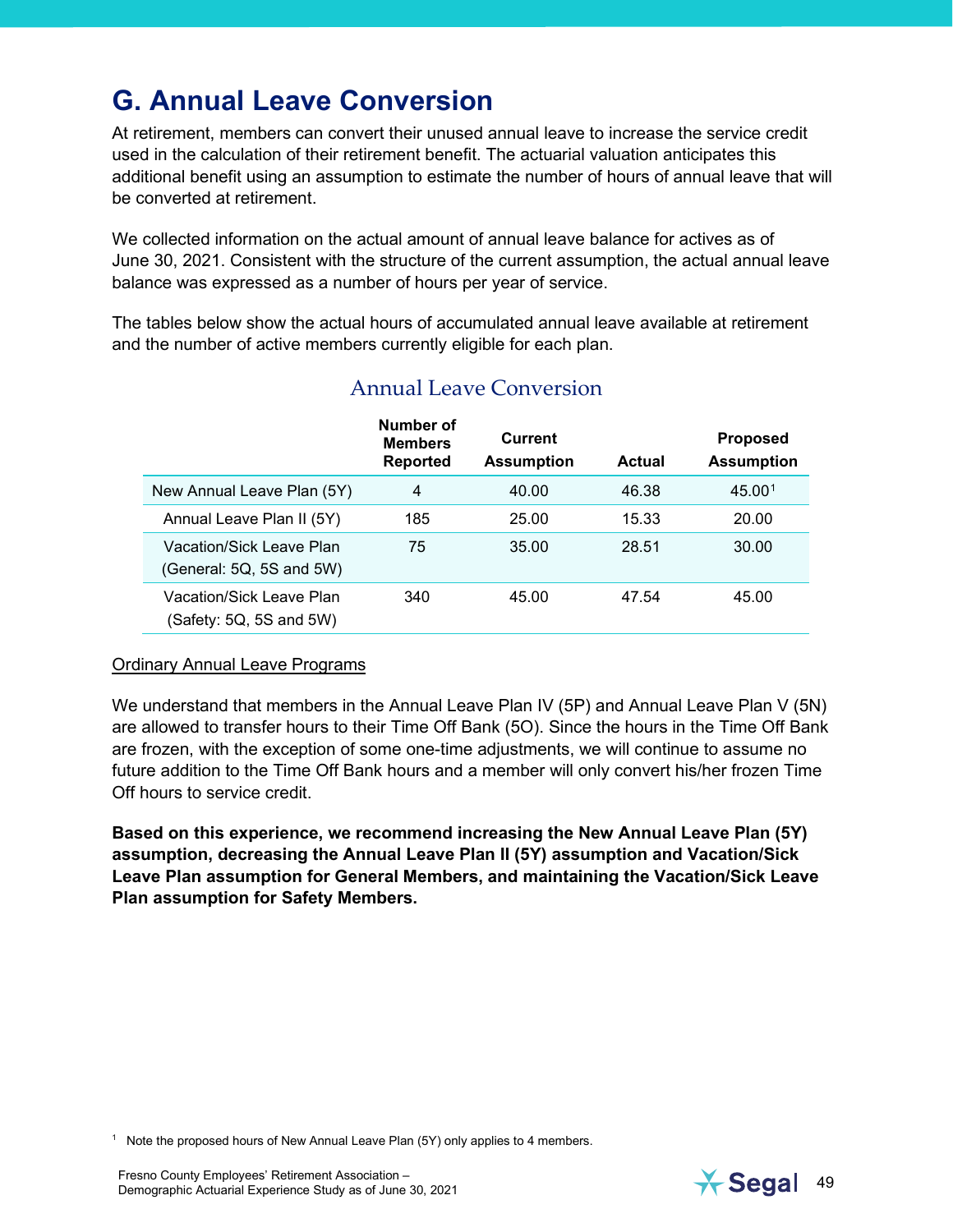# <span id="page-49-0"></span>4. Cost Impact

We have estimated the impact of all the recommended demographic and economic assumptions as if they were applied to the June 30, 2021 actuarial valuation. The table below shows the changes in the employer and member contribution rates as well as the change in the UAAL due to the proposed assumption changes for the recommended demographic assumption changes (as recommended in Section 3 of this report).

#### Cost Impact of the Recommended Assumptions Based on June 30, 2021 Actuarial Valuation

|                                                                  | Impact on<br><b>Average Employer</b><br><b>Contribution Rates</b> |
|------------------------------------------------------------------|-------------------------------------------------------------------|
| Increase in Normal Cost rate                                     | 0.16%                                                             |
| Decrease in UAAL rate                                            | $(0.65\%)$                                                        |
| Total Decrease in average employer rate                          | $(0.49\%)$                                                        |
| Estimated decrease in annual dollar amount (\$000s) <sup>1</sup> | \$(2,188)                                                         |

|                                                                  | Impact on Weighted<br><b>Average Member</b><br><b>Contribution Rates</b> |
|------------------------------------------------------------------|--------------------------------------------------------------------------|
| Increase in average member rate                                  | 0.05%                                                                    |
| Estimated increase in annual dollar amount (\$000s) <sup>1</sup> | \$288                                                                    |
|                                                                  | Impact on UAAL and<br><b>Funded Percentage</b>                           |
| Decrease in UAAL (\$000s)                                        | \$(33,612)                                                               |
| Change in Funded Percentage                                      | 85.9% to 86.3%                                                           |

Of the various assumption changes, the primary reason for the employer rate decrease is due to the changes mortality assumptions.

<span id="page-49-1"></span><sup>1</sup> Based on June 30, 2021 projected annual payroll as determined under each set of assumptions.

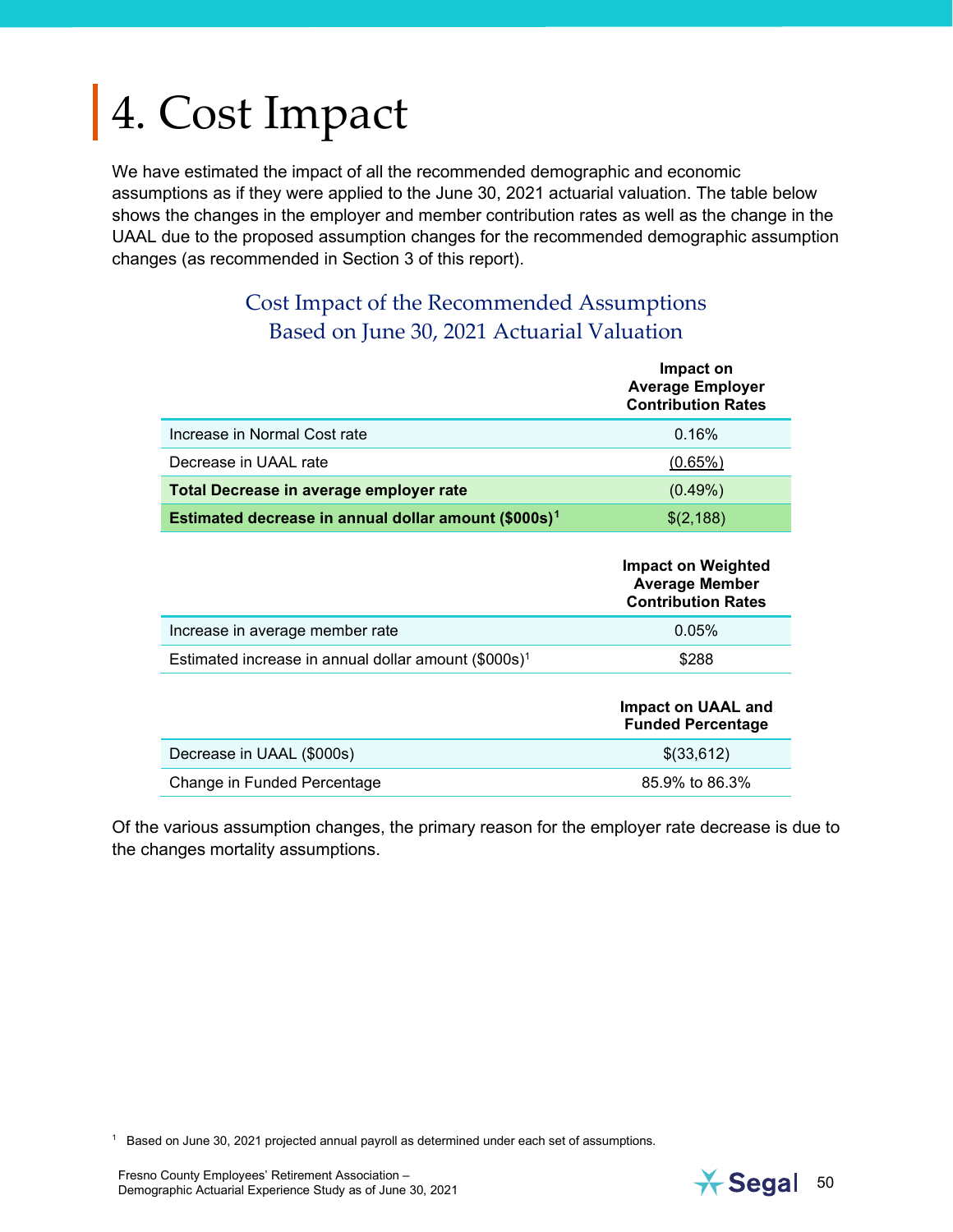| <b>Assumption Change</b>                                   | Impact on<br>Average<br><b>Employer</b><br><b>Contribution</b><br>Rates | Impact on<br>Weighted<br>Average<br><b>Member</b><br><b>Contribution</b><br>Rates | Impact on<br><b>UAAL</b><br>(\$000s) |
|------------------------------------------------------------|-------------------------------------------------------------------------|-----------------------------------------------------------------------------------|--------------------------------------|
| Decrease due to change in mortality                        | $(0.84\%)$                                                              | $(0.03\%)$                                                                        | \$(43,940)                           |
| Change due to changes in all other demographic assumptions | 0.35%                                                                   | 0.08%                                                                             | 10,328                               |
| Total increase/(decrease) due to all assumption changes    | $(0.49\%)$                                                              | 0.05%                                                                             | $$$ (33,612)                         |

We have also analyzed in the tables below the average employer and member contribution rate impacts for each tier due to the recommended demographic assumption changes as if they were applied to the June 30, 2021 actuarial valuation.

#### Employer Contribution Rate Increases/(Decreases) (% of Payroll)

|                                | <b>Normal Cost</b> | UAAL    | Total      | Annual<br>Amount <sup>1</sup><br>(\$000s) |
|--------------------------------|--------------------|---------|------------|-------------------------------------------|
| <b>General</b>                 |                    |         |            |                                           |
| Tier 1                         | 0.35%              | (0.35%) | 0.00%      | \$2                                       |
| Tier 2                         | 0.22%              | (0.35%) | (0.13%)    | (10)                                      |
| Tier 3                         | 0.26%              | (0.35%) | $(0.09\%)$ | (28)                                      |
| Tier 4                         | 0.05%              | (0.35%) | $(0.30\%)$ | (39)                                      |
| Tier 5                         | 0.05%              | (0.35%) | $(0.30\%)$ | (385)                                     |
| <b>Safety</b>                  |                    |         |            |                                           |
| Tier 1                         | $(0.10\%)$         | (2.19%) | (2.29%)    | (806)                                     |
| Tier 2                         | $(0.02\%)$         | (2.19%) | $(2.21\%)$ | (93)                                      |
| Tier 4                         | 0.21%              | (2.19%) | (1.98%)    | (99)                                      |
| Tier 5                         | 0.08%              | (2.19%) | $(2.11\%)$ | (730)                                     |
| <b>All Categories combined</b> | 0.16%              | (0.65%) | $(0.49\%)$ | \$(2,188)                                 |

<span id="page-50-1"></span><span id="page-50-0"></span> $1$  Based on June 30, 2021 projected annual payroll as determined under each set of assumptions.

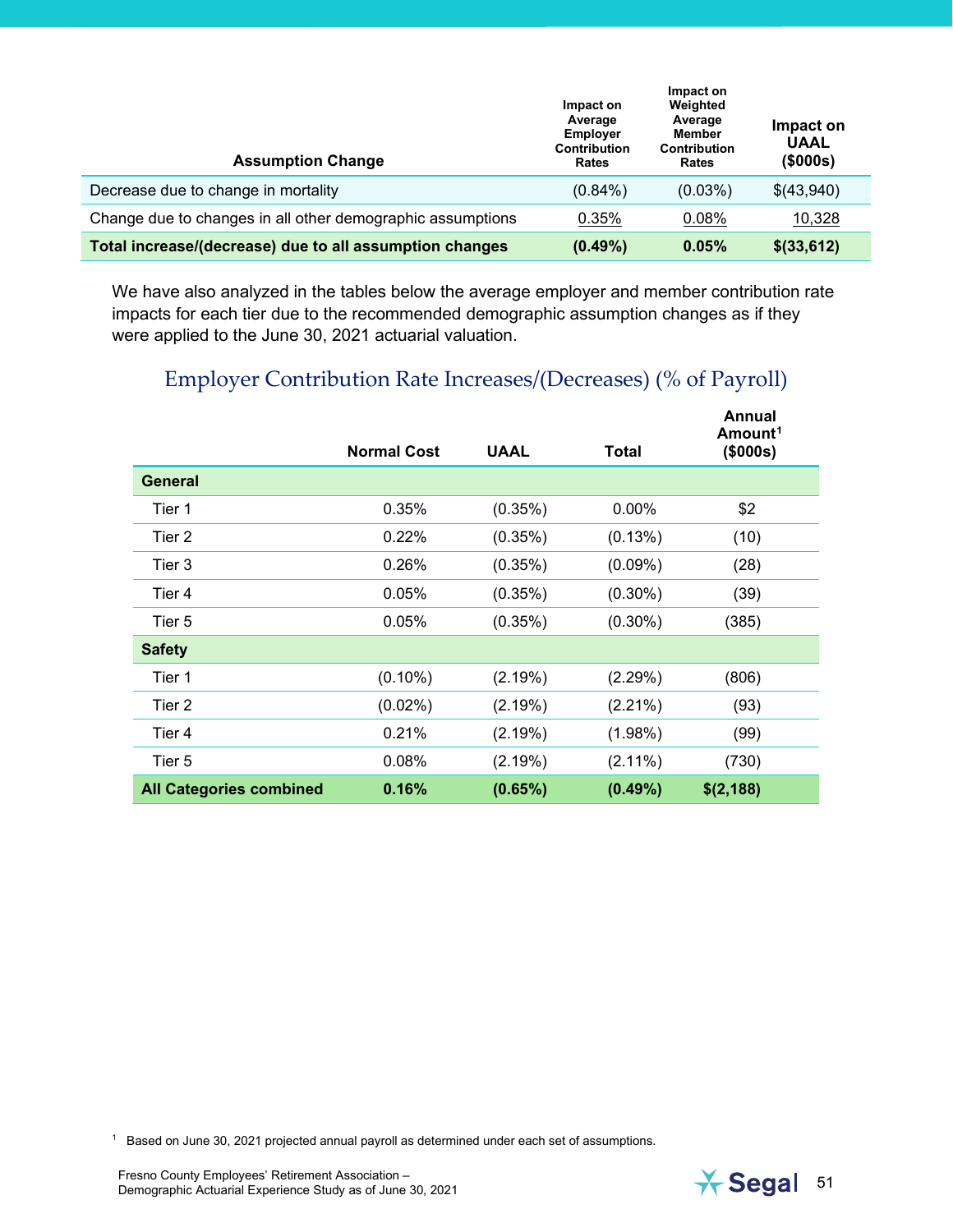#### Average Member Contribution Rate Increases/(Decreases) (% of Payroll)

|                                | Rate       | Annual Amount <sup>1</sup><br>(\$000s) |
|--------------------------------|------------|----------------------------------------|
| <b>General</b>                 |            |                                        |
| Tier 1                         | 0.09%      | \$146                                  |
| Tier 2                         | 0.05%      | 4                                      |
| Tier 3                         | 0.05%      | 16                                     |
| Tier 4                         | 0.05%      | 9                                      |
| Tier 5                         | 0.05%      | 127                                    |
| <b>Safety</b>                  |            |                                        |
| Tier 1                         | $(0.11\%)$ | (39)                                   |
| Tier 2                         | $(0.11\%)$ | (4)                                    |
| Tier 4                         | $(0.02\%)$ | 0                                      |
| Tier 5                         | 0.08%      | 29                                     |
| <b>All Categories combined</b> | 0.05%      | \$288                                  |

<span id="page-51-0"></span> $1$  Based on June 30, 2021 projected annual payroll as determined under each set of assumptions.

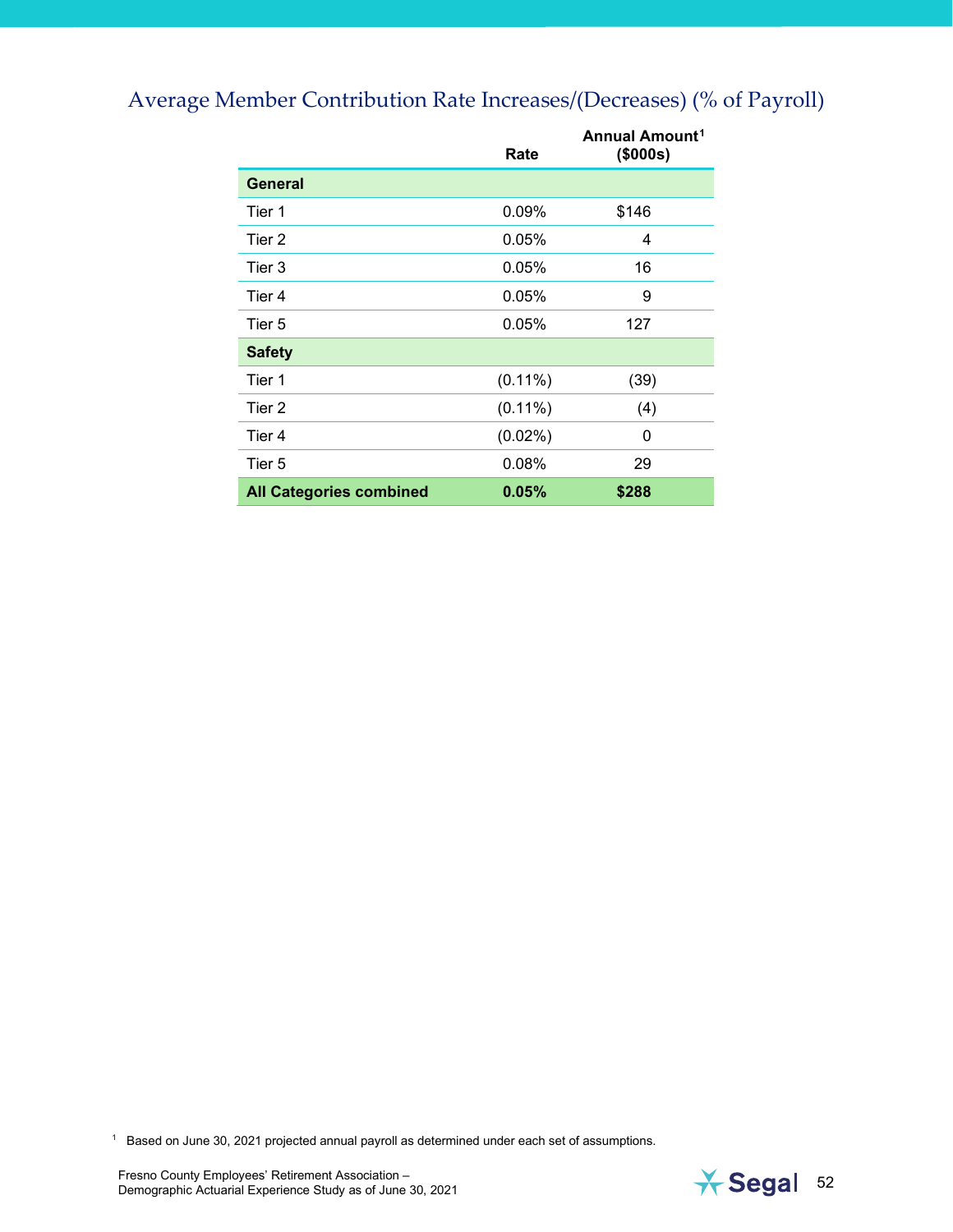## <span id="page-52-0"></span>Appendix A: Current Actuarial Assumptions

## **Demographic Assumptions**

**Salary Increases:** The annual rate of compensation increase includes:

- Inflation at 2.50%, plus
- "Across the board" salary increases of 0.50% per year, plus
- The following merit and promotion increases:

|                         |                                                                                                                                                                                                                                                                                                                                                                                                                                                                                                                                                                                                                                                                                                                                                                                                                                                                                                                                                                                                                                                                                                                                                                                                         | <b>Years of</b> |         | Rate (%)      |  |  |
|-------------------------|---------------------------------------------------------------------------------------------------------------------------------------------------------------------------------------------------------------------------------------------------------------------------------------------------------------------------------------------------------------------------------------------------------------------------------------------------------------------------------------------------------------------------------------------------------------------------------------------------------------------------------------------------------------------------------------------------------------------------------------------------------------------------------------------------------------------------------------------------------------------------------------------------------------------------------------------------------------------------------------------------------------------------------------------------------------------------------------------------------------------------------------------------------------------------------------------------------|-----------------|---------|---------------|--|--|
|                         |                                                                                                                                                                                                                                                                                                                                                                                                                                                                                                                                                                                                                                                                                                                                                                                                                                                                                                                                                                                                                                                                                                                                                                                                         | <b>Service</b>  | General | <b>Safety</b> |  |  |
|                         |                                                                                                                                                                                                                                                                                                                                                                                                                                                                                                                                                                                                                                                                                                                                                                                                                                                                                                                                                                                                                                                                                                                                                                                                         | Less than 1     | 8.50    | 8.50          |  |  |
|                         |                                                                                                                                                                                                                                                                                                                                                                                                                                                                                                                                                                                                                                                                                                                                                                                                                                                                                                                                                                                                                                                                                                                                                                                                         | $1 - 2$         | 7.50    | 7.75          |  |  |
|                         |                                                                                                                                                                                                                                                                                                                                                                                                                                                                                                                                                                                                                                                                                                                                                                                                                                                                                                                                                                                                                                                                                                                                                                                                         | $2 - 3$         | 6.50    | 6.50          |  |  |
|                         |                                                                                                                                                                                                                                                                                                                                                                                                                                                                                                                                                                                                                                                                                                                                                                                                                                                                                                                                                                                                                                                                                                                                                                                                         | $3 - 4$         | 5.25    | 5.50          |  |  |
|                         |                                                                                                                                                                                                                                                                                                                                                                                                                                                                                                                                                                                                                                                                                                                                                                                                                                                                                                                                                                                                                                                                                                                                                                                                         | $4 - 5$         | 4.75    | 4.75          |  |  |
|                         |                                                                                                                                                                                                                                                                                                                                                                                                                                                                                                                                                                                                                                                                                                                                                                                                                                                                                                                                                                                                                                                                                                                                                                                                         | $5 - 6$         | 3.75    | 3.75          |  |  |
|                         |                                                                                                                                                                                                                                                                                                                                                                                                                                                                                                                                                                                                                                                                                                                                                                                                                                                                                                                                                                                                                                                                                                                                                                                                         | $6 - 7$         | 3.00    | 3.50          |  |  |
|                         |                                                                                                                                                                                                                                                                                                                                                                                                                                                                                                                                                                                                                                                                                                                                                                                                                                                                                                                                                                                                                                                                                                                                                                                                         | $7 - 8$         | 2.00    | 2.50          |  |  |
|                         |                                                                                                                                                                                                                                                                                                                                                                                                                                                                                                                                                                                                                                                                                                                                                                                                                                                                                                                                                                                                                                                                                                                                                                                                         | $8 - 9$         | 1.50    | 1.70          |  |  |
|                         |                                                                                                                                                                                                                                                                                                                                                                                                                                                                                                                                                                                                                                                                                                                                                                                                                                                                                                                                                                                                                                                                                                                                                                                                         | $9 - 10$        | 1.25    | 1.60          |  |  |
|                         |                                                                                                                                                                                                                                                                                                                                                                                                                                                                                                                                                                                                                                                                                                                                                                                                                                                                                                                                                                                                                                                                                                                                                                                                         | 10 & Over       | 1.10    | 1.50          |  |  |
| <b>Mortality Rates:</b> | Healthy<br>• General Members and All Beneficiaries: Pub-2010 General Healthy Retiree<br>Amount-Weighted Above-Median Mortality Table (separate tables for males and<br>females) with rates increased by 10%, projected generationally with the two-<br>dimensional mortality improvement scale MP-2018.<br>• Safety Members: Pub-2010 Safety Healthy Retiree Amount-Weighted Above-<br>Median Mortality Table (separate tables for males and females), projected<br>generationally with the two-dimensional mortality improvement scale MP-2018.<br><b>Disabled</b><br>• General Members: Pub-2010 Non-Safety Disabled Retiree Amount-Weighted<br>Mortality Table (separate tables for males and females), projected generationally<br>with the two-dimensional mortality improvement scale MP-2018.<br>• Safety Members: Pub-2010 Safety Disabled Retiree Amount-Weighted Mortality<br>Table (separate tables for males and females), projected generationally with the<br>two-dimensional mortality improvement scale MP-2018.<br>The Pub-2010 mortality tables and adjustments as shown above reasonably reflect<br>the mortality experience as of the measurement date. These mortality tables were |                 |         |               |  |  |

improvement between the measurement date and those years.

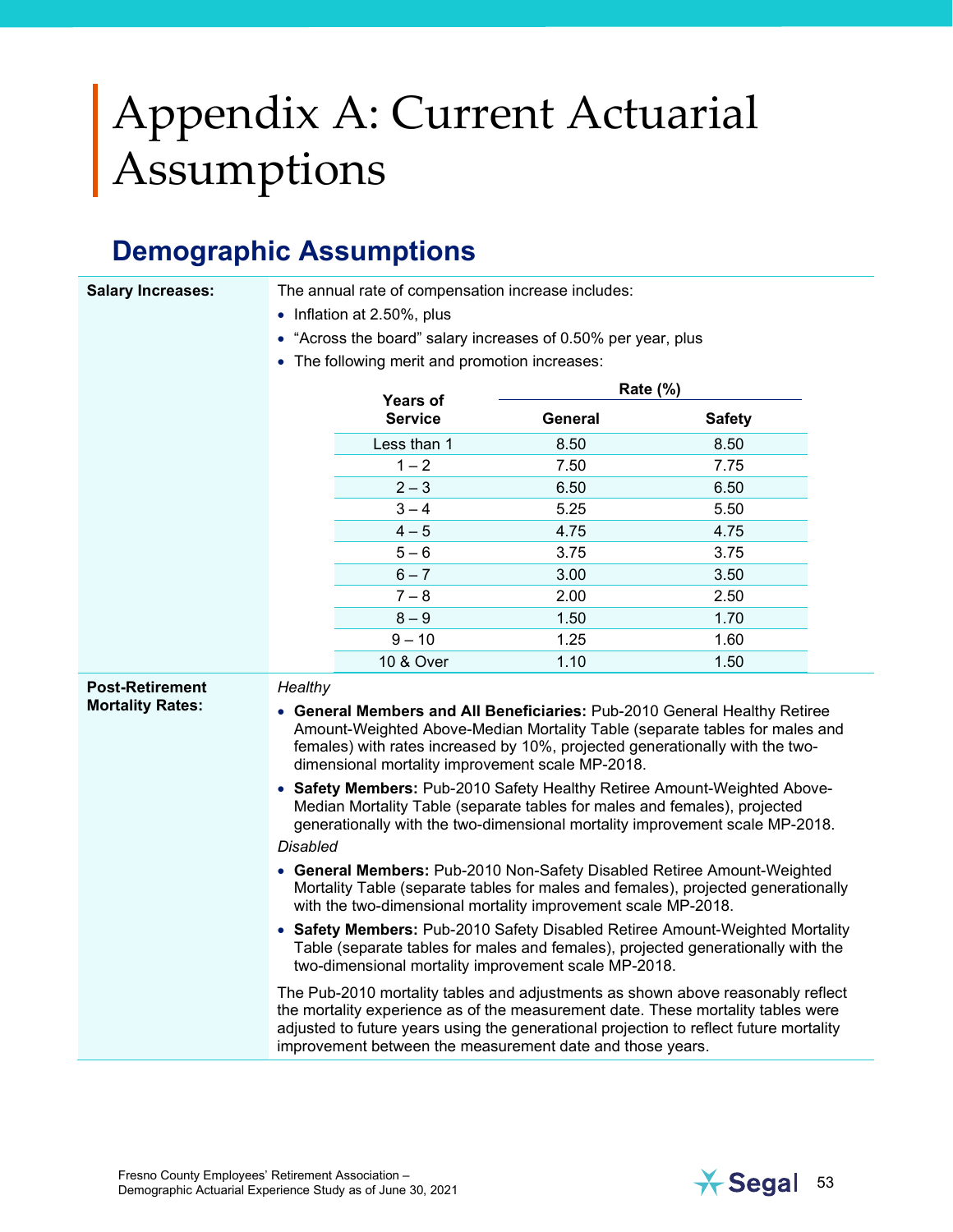#### **Pre-Retirement Mortality Rates:**

- **General Members:** Pub-2010 General Employee Amount-Weighted Above-Median Mortality Table (separate tables for males and females), projected generationally with the two-dimensional mortality improvement scale MP-2018.
- **Safety Members:** Pub-2010 Safety Employee Amount-Weighted Above-Median Mortality Table (separate tables for males and females), projected generationally with the two-dimensional mortality improvement scale MP-2018.

|                              |                            | <b>Rate (%)</b>          |                                                                            |                 |                                                                                                                                                                                                                                          |  |
|------------------------------|----------------------------|--------------------------|----------------------------------------------------------------------------|-----------------|------------------------------------------------------------------------------------------------------------------------------------------------------------------------------------------------------------------------------------------|--|
|                              |                            |                          | <b>General</b>                                                             |                 | <b>Safety</b>                                                                                                                                                                                                                            |  |
|                              | Age                        | <b>Male</b>              | <b>Female</b>                                                              | <b>Male</b>     | <b>Female</b>                                                                                                                                                                                                                            |  |
|                              | 20                         | 0.04                     | 0.01                                                                       | 0.04            | 0.02                                                                                                                                                                                                                                     |  |
|                              | 25                         | 0.02                     | 0.01                                                                       | 0.03            | 0.02                                                                                                                                                                                                                                     |  |
|                              | 30                         | 0.03                     | 0.01                                                                       | 0.04            | 0.02                                                                                                                                                                                                                                     |  |
|                              | 35                         | 0.04                     | 0.02                                                                       | 0.04            | 0.03                                                                                                                                                                                                                                     |  |
|                              | 40                         | 0.06                     | 0.03                                                                       | 0.05            | 0.04                                                                                                                                                                                                                                     |  |
|                              | 45                         | 0.09                     | 0.05                                                                       | 0.07            | 0.06                                                                                                                                                                                                                                     |  |
|                              | 50                         | 0.13                     | 0.08                                                                       | 0.10            | 0.08                                                                                                                                                                                                                                     |  |
|                              | 55                         | 0.19                     | 0.11                                                                       | 0.15            | 0.11                                                                                                                                                                                                                                     |  |
|                              | 60                         | 0.28                     | 0.17                                                                       | 0.23            | 0.14                                                                                                                                                                                                                                     |  |
|                              | 65                         | 0.41                     | 0.27                                                                       | 0.35            | 0.20                                                                                                                                                                                                                                     |  |
|                              | 70                         | 0.61                     | 0.44                                                                       | 0.66            | 0.39                                                                                                                                                                                                                                     |  |
|                              | the above mortality rates. |                          | All pre-retirement deaths are assumed to be non-service connected related. |                 |                                                                                                                                                                                                                                          |  |
|                              |                            | 80% male and 20% female. | improvement scale MP-2018, weighted 35% male and 65% female.               |                 | • Safety Members: Pub-2010 Safety Healthy Retiree Amount-Weighted Above-<br>Median Mortality Table (separate tables for males and females), projected 30<br>years with the two-dimensional mortality improvement scale MP-2018, weighted |  |
| <b>Disability Incidence:</b> |                            |                          |                                                                            | <b>Rate (%)</b> |                                                                                                                                                                                                                                          |  |
|                              |                            | Age                      | General                                                                    | <b>Safety</b>   |                                                                                                                                                                                                                                          |  |
|                              |                            | 20                       | 0.01                                                                       | 0.05            |                                                                                                                                                                                                                                          |  |
|                              |                            | 25                       | 0.01                                                                       | 0.11            |                                                                                                                                                                                                                                          |  |
|                              |                            | 30                       | 0.02                                                                       | 0.24            |                                                                                                                                                                                                                                          |  |
|                              |                            | 35                       | 0.04                                                                       | 0.42            |                                                                                                                                                                                                                                          |  |
|                              |                            | 40                       | 0.11                                                                       | 0.65            |                                                                                                                                                                                                                                          |  |
|                              |                            | 45                       | 0.21                                                                       | 0.90            |                                                                                                                                                                                                                                          |  |
|                              |                            | 50                       | 0.28                                                                       | 1.30            |                                                                                                                                                                                                                                          |  |
|                              |                            | 55                       | 0.33                                                                       | 1.80            |                                                                                                                                                                                                                                          |  |
|                              |                            | 60                       | 0.44                                                                       | 2.60            |                                                                                                                                                                                                                                          |  |
|                              |                            | 65                       | 0.65                                                                       | 3.00            |                                                                                                                                                                                                                                          |  |
|                              |                            | 70                       | 0.75                                                                       | 3.00            |                                                                                                                                                                                                                                          |  |
|                              |                            |                          |                                                                            |                 | 50% of General disabilities are assumed to be service connected (duty) disabilities.<br>The other 50% are assumed to be non-service connected (non-duty) disabilities.                                                                   |  |
|                              |                            |                          |                                                                            |                 | 100% of Safety disabilities are assumed to be service connected (duty) disabilities.                                                                                                                                                     |  |

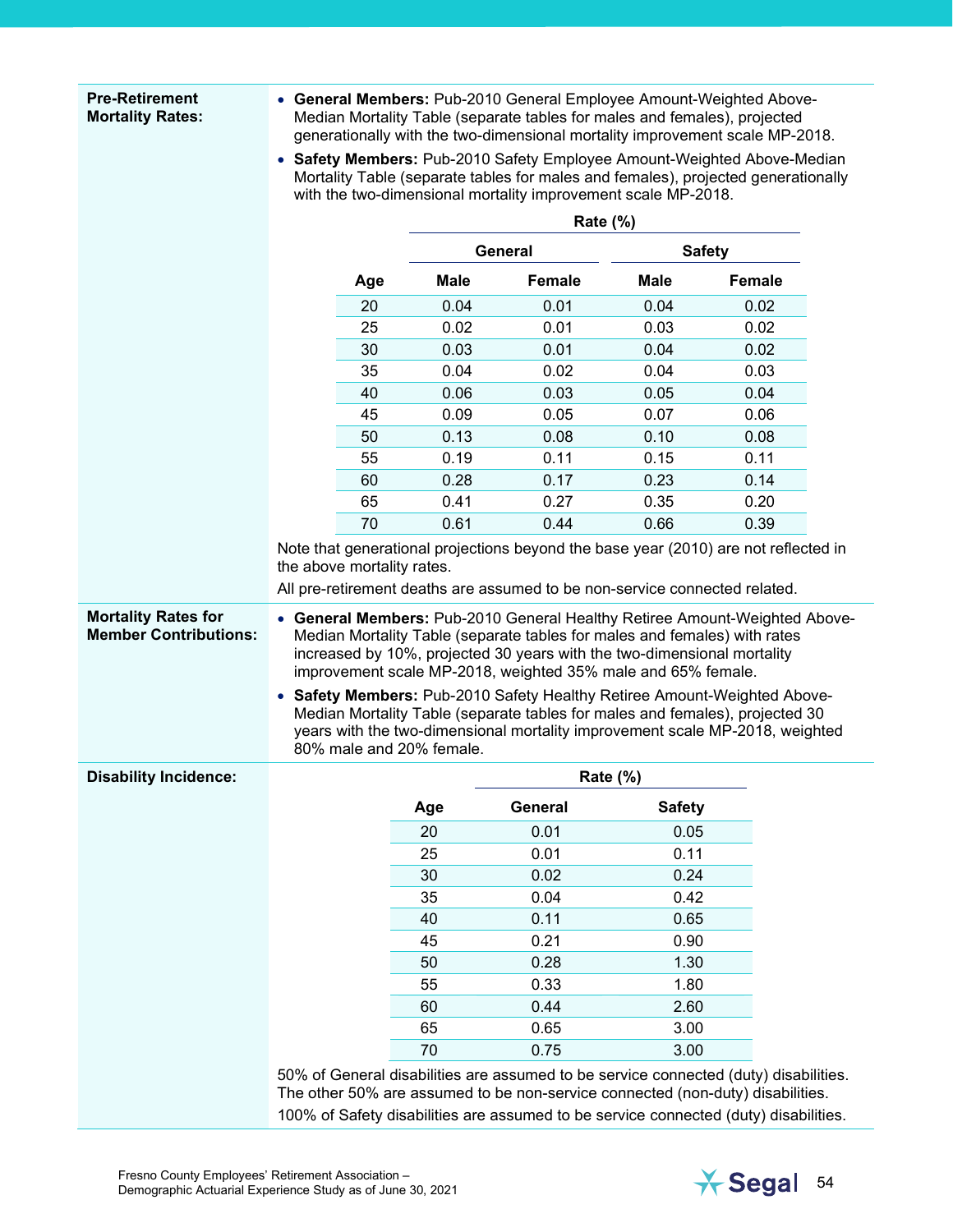#### **Termination:**

| <b>Years of</b> | <b>Rate (%)</b> |               |  |  |  |
|-----------------|-----------------|---------------|--|--|--|
| <b>Service</b>  | <b>General</b>  | <b>Safety</b> |  |  |  |
| Less than 1     | 18.00           | 13.00         |  |  |  |
| $1 - 2$         | 11.00           | 8.00          |  |  |  |
| $2 - 3$         | 9.00            | 7.00          |  |  |  |
| $3 - 4$         | 8.00            | 4.00          |  |  |  |
| $4 - 5$         | 7.50            | 3.50          |  |  |  |
| $5 - 6$         | 6.00            | 3.25          |  |  |  |
| $6 - 7$         | 5.50            | 3.00          |  |  |  |
| $7 - 8$         | 5.00            | 2.75          |  |  |  |
| $8 - 9$         | 4.75            | 2.50          |  |  |  |
| $9 - 10$        | 4.00            | 2.25          |  |  |  |
| $10 - 11$       | 4.00            | 2.00          |  |  |  |
| $11 - 12$       | 4.00            | 1.90          |  |  |  |
| $12 - 13$       | 3.75            | 1.80          |  |  |  |
| $13 - 14$       | 3.75            | 1.70          |  |  |  |
| $14 - 15$       | 3.75            | 1.60          |  |  |  |
| $15 - 16$       | 3.50            | 1.50          |  |  |  |
| $16 - 17$       | 2.75            | 1.40          |  |  |  |
| $17 - 18$       | 2.75            | 1.30          |  |  |  |
| $18 - 19$       | 2.75            | 1.20          |  |  |  |
| $19 - 20$       | 2.50            | 1.10          |  |  |  |
| 20 & Over       | 2.25            | 1.00          |  |  |  |

#### **Proportion of Total Termination Assumed to Receive Refunds and Deferred Vested Benefits**

|                         | <b>Rate (%)</b> |               |  |
|-------------------------|-----------------|---------------|--|
| <b>Years of Service</b> | General         | <b>Safety</b> |  |
| $0 - 4$                 | 50.00           | 50.00         |  |
| $5 - 9$                 | 30.00           | 70.00         |  |
| $10 - 14$               | 25.00           | 75.00         |  |
| $15 - 19$               | 15.00           | 85.00         |  |
| 20 & Over               | 10.00           | 90.00         |  |

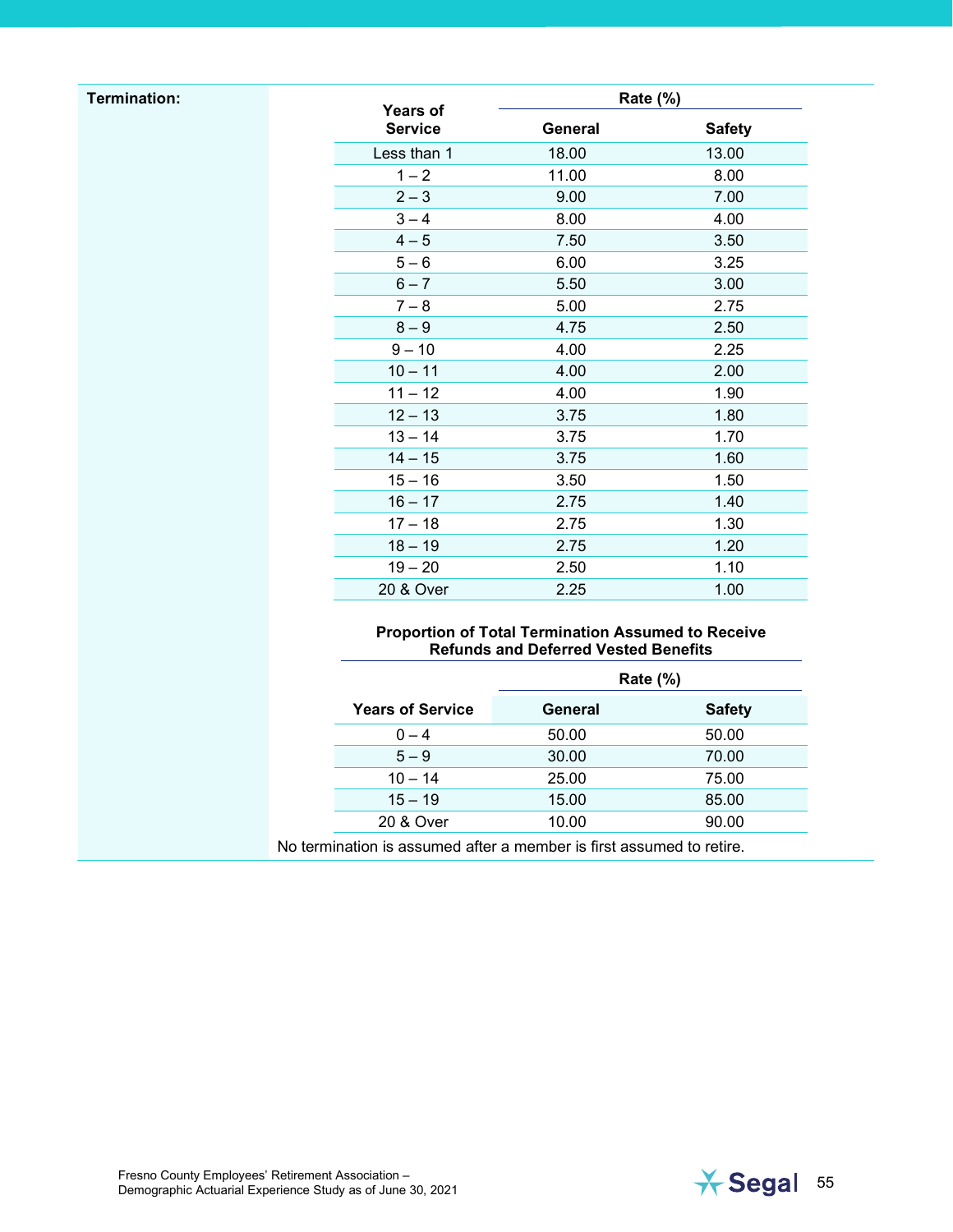#### **Retirement Rates – General:**

|     | <b>Rate (%)</b>                                   |                                              |                   |                   |        |        |
|-----|---------------------------------------------------|----------------------------------------------|-------------------|-------------------|--------|--------|
|     | Tier 1                                            |                                              |                   |                   |        |        |
| Age | <b>Less Than</b><br>30 Years of<br><b>Service</b> | Over 30<br><b>Years of</b><br><b>Service</b> | Tier <sub>2</sub> | Tier <sub>3</sub> | Tier 4 | Tier 5 |
| 50  | 5.00                                              | 15.00                                        | 3.00              | 3.60              | 2.00   | 0.00   |
| 51  | 3.75                                              | 11.25                                        | 3.00              | 3.60              | 2.00   | 0.00   |
| 52  | 3.50                                              | 10.50                                        | 3.60              | 4.20              | 2.50   | 4.50   |
| 53  | 3.50                                              | 10.50                                        | 3.60              | 4.20              | 2.50   | 2.00   |
| 54  | 5.00                                              | 15.00                                        | 4.20              | 5.00              | 3.00   | 2.50   |
| 55  | 8.00                                              | 16.00                                        | 8.40              | 10.00             | 4.00   | 3.50   |
| 56  | 10.00                                             | 20.00                                        | 10.00             | 12.00             | 5.00   | 4.50   |
| 57  | 13.00                                             | 26.00                                        | 10.00             | 12.00             | 6.00   | 5.50   |
| 58  | 14.00                                             | 28.00                                        | 10.00             | 12.00             | 7.00   | 6.50   |
| 59  | 15.00                                             | 30.00                                        | 10.00             | 14.00             | 8.00   | 7.50   |
| 60  | 16.00                                             | 24.00                                        | 15.00             | 16.00             | 9.00   | 8.50   |
| 61  | 18.00                                             | 27.00                                        | 15.00             | 16.00             | 10.00  | 9.50   |
| 62  | 26.50                                             | 31.50                                        | 25.00             | 30.00             | 16.00  | 15.00  |
| 63  | 21.00                                             | 31.50                                        | 24.00             | 22.00             | 16.00  | 15.00  |
| 64  | 25.00                                             | 37.50                                        | 24.00             | 22.00             | 19.00  | 18.00  |
| 65  | 40.00                                             | 60.00                                        | 35.00             | 35.00             | 23.00  | 22.00  |
| 66  | 40.00                                             | 60.00                                        | 34.00             | 30.00             | 20.00  | 20.00  |
| 67  | 40.00                                             | 60.00                                        | 34.00             | 30.00             | 20.00  | 20.00  |
| 68  | 35.00                                             | 52.50                                        | 35.00             | 35.00             | 25.00  | 25.00  |
| 69  | 35.00                                             | 52.50                                        | 35.00             | 40.00             | 30.00  | 30.00  |
| 70  | 35.00                                             | 52.50                                        | 70.00             | 60.00             | 60.00  | 60.00  |
| 71  | 50.00                                             | 75.00                                        | 70.00             | 60.00             | 60.00  | 60.00  |
| 72  | 50.00                                             | 75.00                                        | 70.00             | 60.00             | 60.00  | 60.00  |
| 73  | 50.00                                             | 75.00                                        | 70.00             | 60.00             | 60.00  | 60.00  |
| 74  | 50.00                                             | 75.00                                        | 70.00             | 60.00             | 60.00  | 60.00  |
| 75  | 100.00                                            | 100.00                                       | 100.00            | 100.00            | 100.00 | 100.00 |

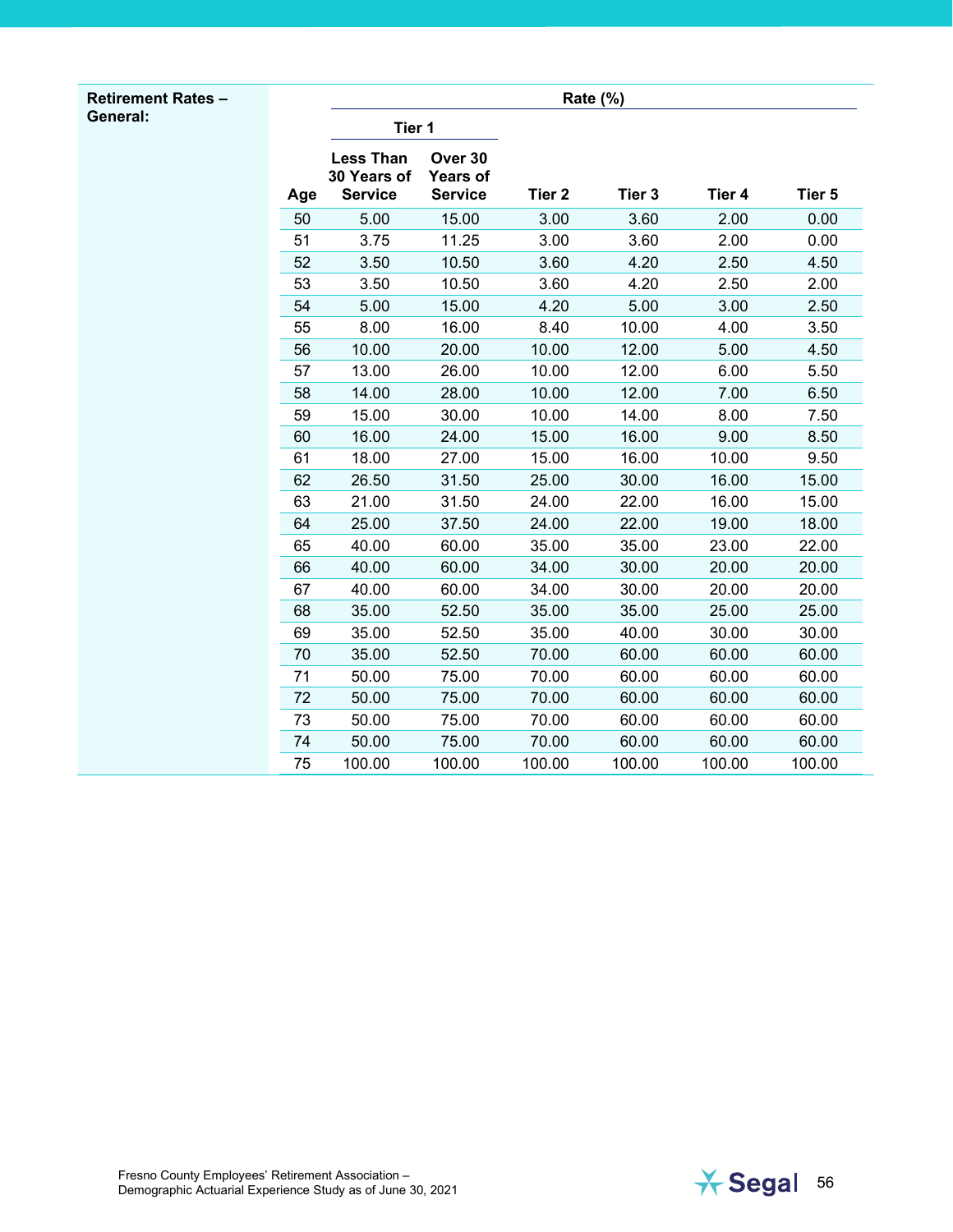| <b>Retirement Rates -</b>                                |             |                                               |             |                                                                                                                                                                                                                                                                                                                                                            |  |
|----------------------------------------------------------|-------------|-----------------------------------------------|-------------|------------------------------------------------------------------------------------------------------------------------------------------------------------------------------------------------------------------------------------------------------------------------------------------------------------------------------------------------------------|--|
| Safety:                                                  |             |                                               | Rate $(\%)$ |                                                                                                                                                                                                                                                                                                                                                            |  |
|                                                          |             | <b>Tiers 1 &amp; 2</b><br>Less Than 30        |             |                                                                                                                                                                                                                                                                                                                                                            |  |
|                                                          | Age         | <b>Years of Service</b>                       | Tier 4      | Tier 5                                                                                                                                                                                                                                                                                                                                                     |  |
|                                                          | 45          | 10.00                                         | 1.00        | 0.00                                                                                                                                                                                                                                                                                                                                                       |  |
|                                                          | 46          | 2.00                                          | 1.00        | 0.00                                                                                                                                                                                                                                                                                                                                                       |  |
|                                                          | 47          | 2.00                                          | 1.00        | 0.00                                                                                                                                                                                                                                                                                                                                                       |  |
|                                                          | 48          | 2.00                                          | 1.00        | 0.00                                                                                                                                                                                                                                                                                                                                                       |  |
|                                                          | 49          | 3.00                                          | 2.00        | 0.00                                                                                                                                                                                                                                                                                                                                                       |  |
|                                                          | 50          | 5.00                                          | 4.00        | 4.00                                                                                                                                                                                                                                                                                                                                                       |  |
|                                                          | 51          | 6.00                                          | 4.00        | 4.00                                                                                                                                                                                                                                                                                                                                                       |  |
|                                                          | 52          | 10.00                                         | 5.00        | 5.00                                                                                                                                                                                                                                                                                                                                                       |  |
|                                                          | 53          | 12.00                                         | 6.00        | 6.00                                                                                                                                                                                                                                                                                                                                                       |  |
|                                                          | 54          | 30.00                                         | 11.00       | 11.00                                                                                                                                                                                                                                                                                                                                                      |  |
|                                                          | 55          | 40.00                                         | 18.00       | 18.00                                                                                                                                                                                                                                                                                                                                                      |  |
|                                                          | 56          | 25.00                                         | 18.00       | 18.00                                                                                                                                                                                                                                                                                                                                                      |  |
|                                                          | 57          | 25.00                                         | 20.00       | 22.00                                                                                                                                                                                                                                                                                                                                                      |  |
|                                                          | 58          | 20.00                                         | 20.00       | 20.00                                                                                                                                                                                                                                                                                                                                                      |  |
|                                                          | 59          | 20.00                                         | 23.00       | 23.00                                                                                                                                                                                                                                                                                                                                                      |  |
|                                                          | 60          | 30.00                                         | 40.00       | 40.00                                                                                                                                                                                                                                                                                                                                                      |  |
|                                                          | 61          | 30.00                                         | 40.00       | 40.00                                                                                                                                                                                                                                                                                                                                                      |  |
|                                                          | 62          | 35.00                                         | 40.00       | 40.00                                                                                                                                                                                                                                                                                                                                                      |  |
|                                                          | 63          | 35.00                                         | 40.00       | 40.00                                                                                                                                                                                                                                                                                                                                                      |  |
|                                                          | 64          | 35.00                                         | 40.00       | 40.00                                                                                                                                                                                                                                                                                                                                                      |  |
|                                                          | 65          | 100.00                                        | 100.00      | 100.00                                                                                                                                                                                                                                                                                                                                                     |  |
|                                                          |             | benefit of 100% of final average earnings.    |             | Retirement rate for Safety Tier 1 and Safety Tier 2 is 100% after a member accrues a                                                                                                                                                                                                                                                                       |  |
| <b>Retirement Age and</b><br><b>Benefit for Deferred</b> | follows:    |                                               |             | For current and future deferred vested members, retirement age assumptions are as                                                                                                                                                                                                                                                                          |  |
| <b>Vested Members:</b>                                   |             | General Retirement Age:                       | 59          |                                                                                                                                                                                                                                                                                                                                                            |  |
|                                                          |             | Safety Retirement Age:                        | 54          |                                                                                                                                                                                                                                                                                                                                                            |  |
|                                                          |             |                                               |             | 20% of future General and 30% of future Safety deferred vested members terminated<br>with less than five years of service will continue to work for a reciprocal employer. For<br>those future deferred vested members terminated with five or more years of service,<br>30% of General and 50% of Safety will continue to work for a reciprocal employer. |  |
|                                                          |             | for General and Safety, respectively.         |             | For reciprocals, 4.10% and 4.50% compensation increases are assumed per annum                                                                                                                                                                                                                                                                              |  |
| <b>Future Benefit</b><br><b>Accruals:</b>                |             | 1.0 year of service per year of employment.   |             |                                                                                                                                                                                                                                                                                                                                                            |  |
| Unknown Data for<br><b>Members:</b>                      |             | specified, members are assumed to be male.    |             | Same as those exhibited by members with similar known characteristics. If not                                                                                                                                                                                                                                                                              |  |
| <b>Definition of Active</b><br>Member:                   |             | First day of pay period following employment. |             |                                                                                                                                                                                                                                                                                                                                                            |  |
| <b>Form of Payment:</b>                                  | retirement. |                                               |             | All active and inactive members are assumed to elect the unmodified option at                                                                                                                                                                                                                                                                              |  |

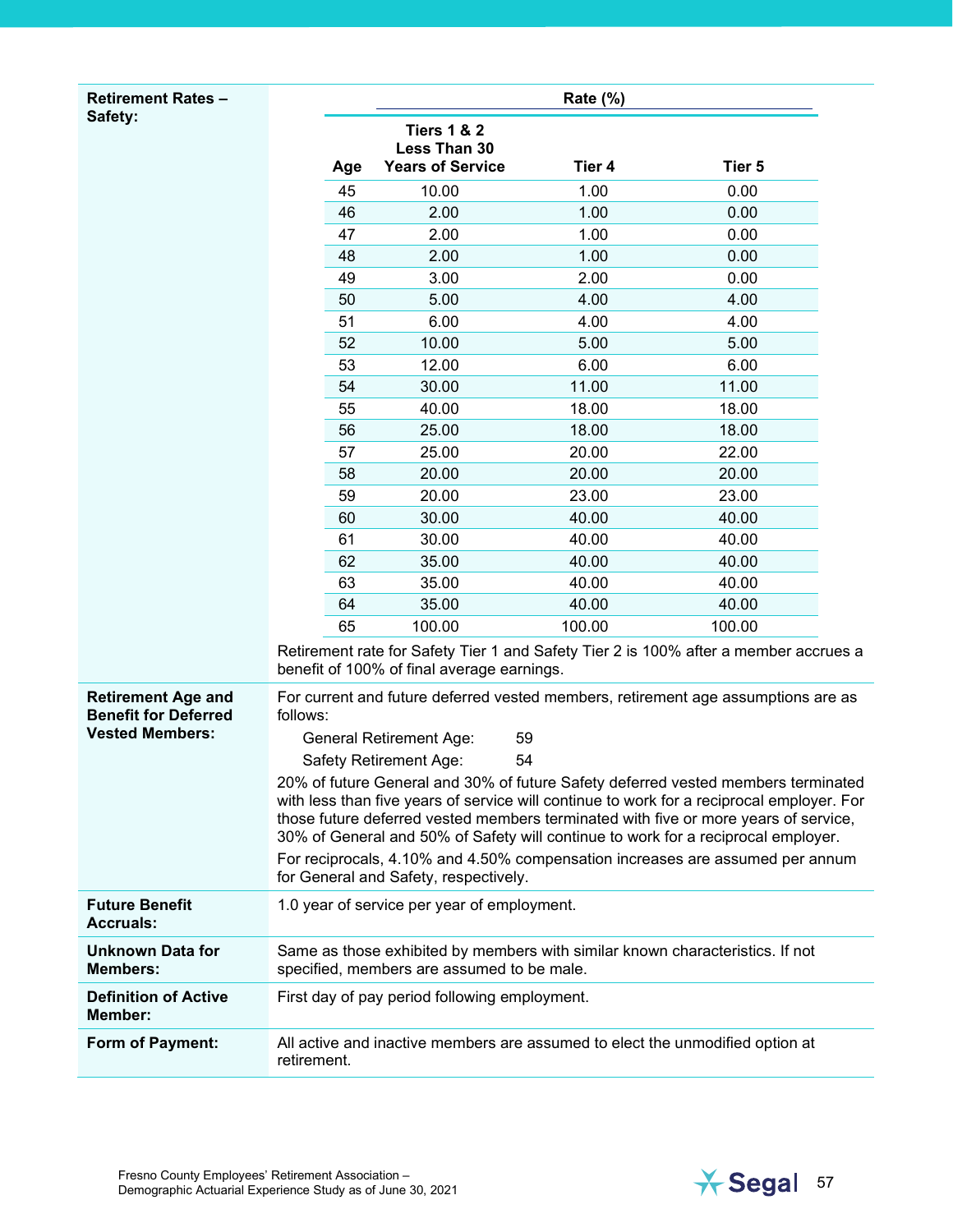| <b>Percent Married:</b>                   | For all active and inactive members, 70% of male members and 50% of female<br>members are assumed to be married at pre-retirement death or retirement.                                                                                                                                                                                                                                                                                                                                                                                                                              |
|-------------------------------------------|-------------------------------------------------------------------------------------------------------------------------------------------------------------------------------------------------------------------------------------------------------------------------------------------------------------------------------------------------------------------------------------------------------------------------------------------------------------------------------------------------------------------------------------------------------------------------------------|
| Age and Gender of<br>Spouse:              | For all active and inactive members, male members are assumed to have a female<br>spouse who is 3 years younger than the member and female members are assumed<br>to have a male spouse who is 2 years older than the member.                                                                                                                                                                                                                                                                                                                                                       |
| <b>Annual Leave</b><br><b>Conversion:</b> | Eligibility for annual leave plans is determined based on hire date along with other<br>factors. The following assumptions for the amount of service converted from unused<br>annual leave at retirement are used:<br>New Annual Leave Plan:<br>40 hours per year of service.<br>Annual Leave Plan II:<br>25 hours per year of service.<br>Vacation/Sick Leave Plans:<br>35 hours per year of service for General and 45 hours per year of service for<br>Safety.<br>Annual Leave IV Plan or the Old Annual Leave Plan:<br>Based on actual hours in a member's frozen time off bank |

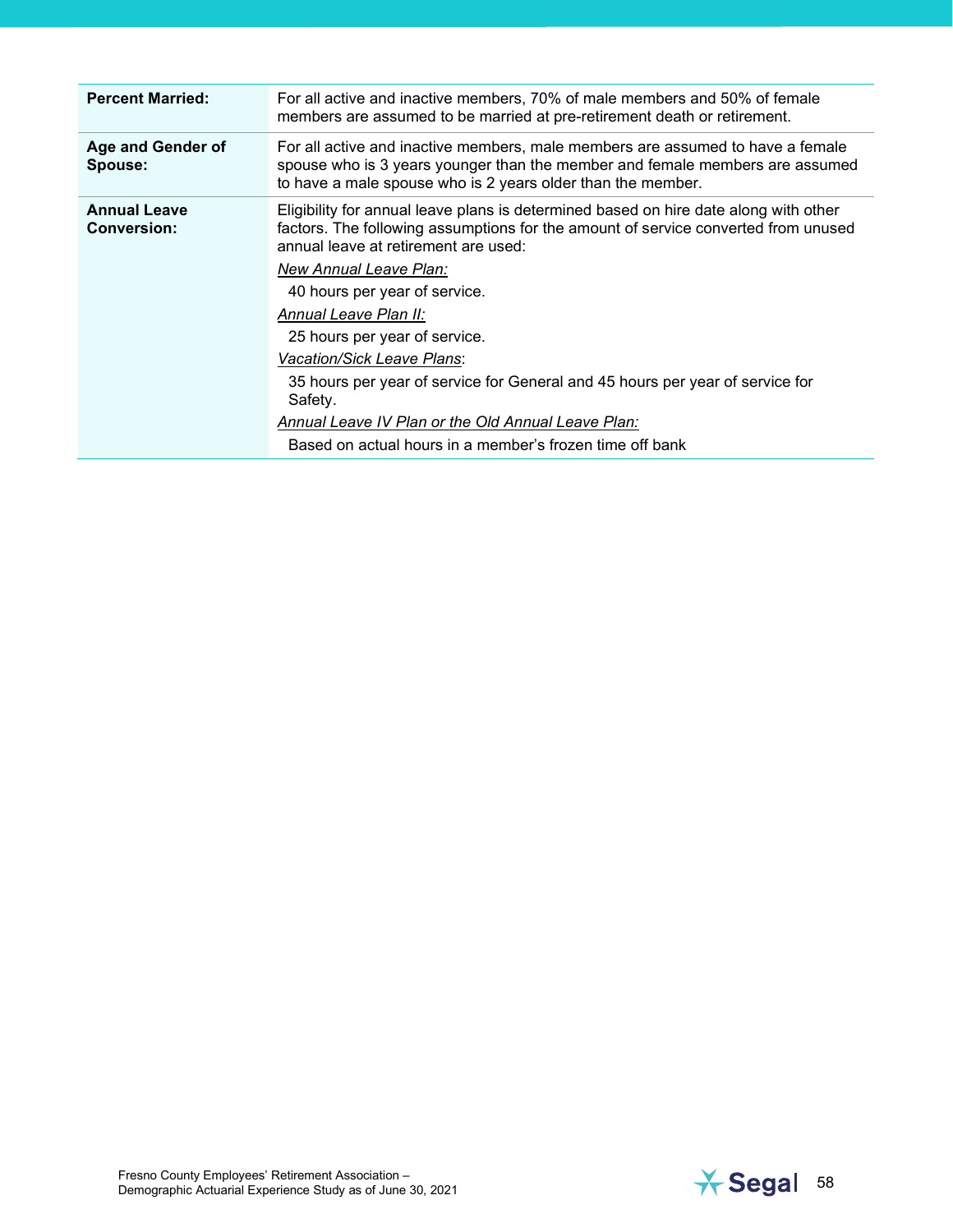## <span id="page-58-0"></span>Appendix B: Proposed Actuarial Assumptions

## **Demographic Assumptions**

**Salary Increases:** The annual rate of compensation increase includes:

- Inflation at 2.50%, plus
- "Across the board" salary increases of 0.50% per year, plus
- The following merit and promotion increases:

| <b>Years of</b> |         | Rate (%)      |
|-----------------|---------|---------------|
| <b>Service</b>  | General | <b>Safety</b> |
| Less than 1     | 9.00    | 8.50          |
| $1 - 2$         | 8.00    | 8.00          |
| $2 - 3$         | 7.00    | 6.75          |
| $3 - 4$         | 5.25    | 5.00          |
| $4 - 5$         | 4.75    | 4.50          |
| $5 - 6$         | 3.75    | 3.75          |
| $6 - 7$         | 3.25    | 3.50          |
| $7 - 8$         | 2.25    | 2.75          |
| $8 - 9$         | 1.50    | 2.00          |
| $9 - 10$        | 1.25    | 1.60          |
| 10 & Over       | 1.10    | 1.50          |

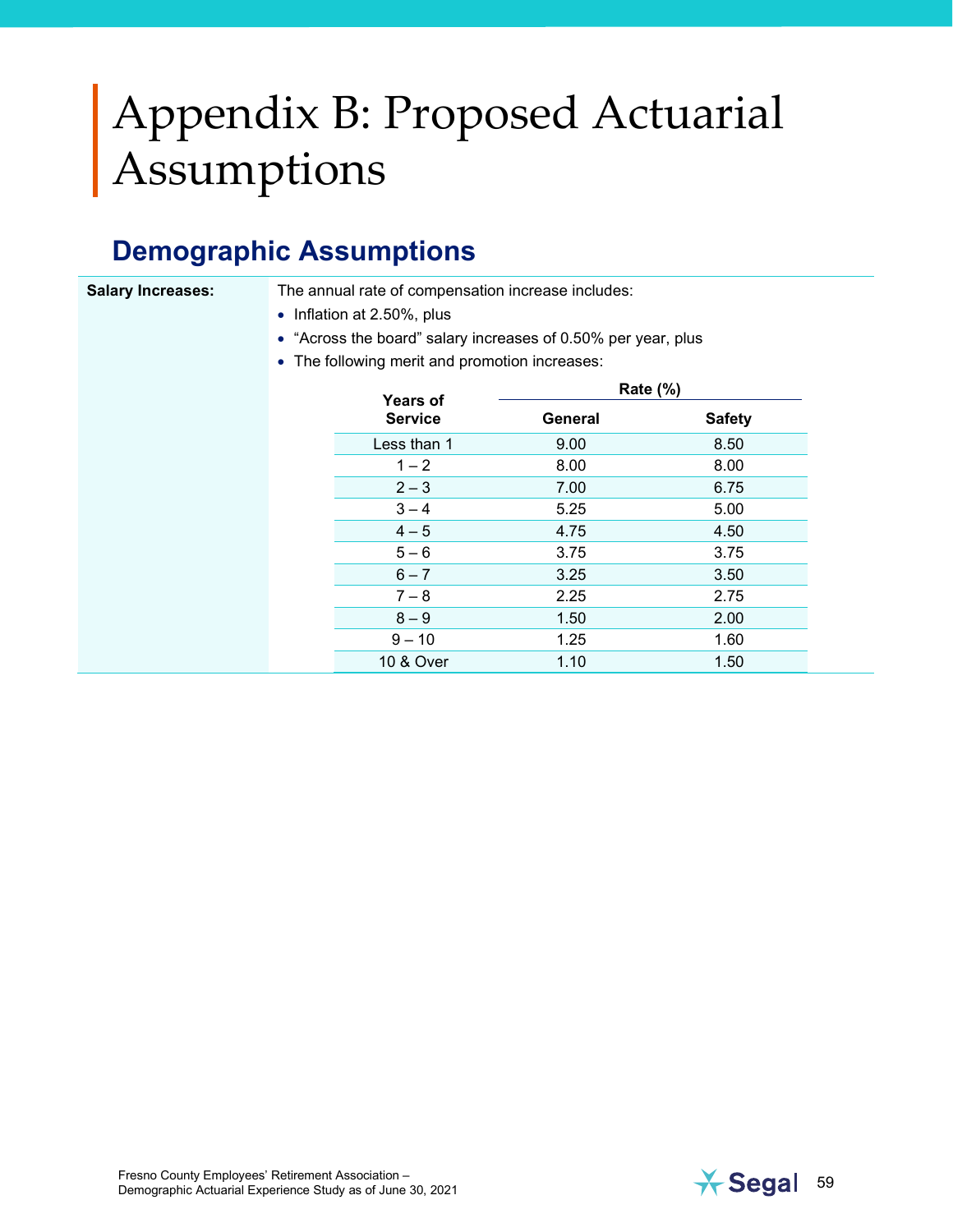| <b>Post-Retirement</b>  | Healthy                                                                                                                                                                                                                                                                                                                                       |
|-------------------------|-----------------------------------------------------------------------------------------------------------------------------------------------------------------------------------------------------------------------------------------------------------------------------------------------------------------------------------------------|
| <b>Mortality Rates:</b> | • General Members: Pub-2010 General Healthy Retiree Amount-Weighted Above-<br>Median Mortality Table (separate tables for males and females) with rates<br>increased by 5% for males and increased by 10% for females, projected<br>generationally with the two-dimensional mortality improvement scale MP-2021.                              |
|                         | • Safety Members: Pub-2010 Safety Healthy Retiree Amount-Weighted Above-<br>Median Mortality Table (separate tables for males and females) with rates<br>increased by 5% for males, projected generationally with the two-dimensional<br>mortality improvement scale MP-2021.                                                                 |
|                         | <b>Disabled</b>                                                                                                                                                                                                                                                                                                                               |
|                         | • General Members: Pub-2010 Non-Safety Disabled Retiree Amount-Weighted<br>Mortality Table (separate tables for males and females) with rates increased by 5%<br>for males and decreased by 5% for females, projected generationally with the two-<br>dimensional mortality improvement scale MP-2021.                                        |
|                         | • Safety Members: Pub-2010 Safety Disabled Retiree Amount-Weighted Mortality<br>Table (separate tables for males and females) with rates increased by 5% for<br>females, projected generationally with the two-dimensional mortality improvement<br>scale MP-2021.                                                                            |
|                         | Beneficiary                                                                                                                                                                                                                                                                                                                                   |
|                         | • Beneficiaries not currently in Pay Status: Pub-2010 General Healthy Retiree<br>Amount-Weighted Above-Median Mortality Table (separate tables for males and<br>females) with rates increased by 5% for males and increased by 10% for females,<br>projected generationally with the two-dimensional mortality improvement scale MP-<br>2021. |
|                         | • Beneficiaries in Pay Status: Pub-2010 Contingent Survivor Amount-Weighted<br>Above-Median Mortality Table (separate tables for males and females) with rates<br>increased by 10%, projected generationally with the two-dimensional mortality<br>improvement scale MP-2021.                                                                 |
|                         | The Pub-2010 mortality tables and adjustments as shown above reasonably reflect<br>the mortality experience as of the measurement date. These mortality tables were<br>adjusted to future years using the generational projection to reflect future mortality<br>improvement between the measurement date and those years.                    |

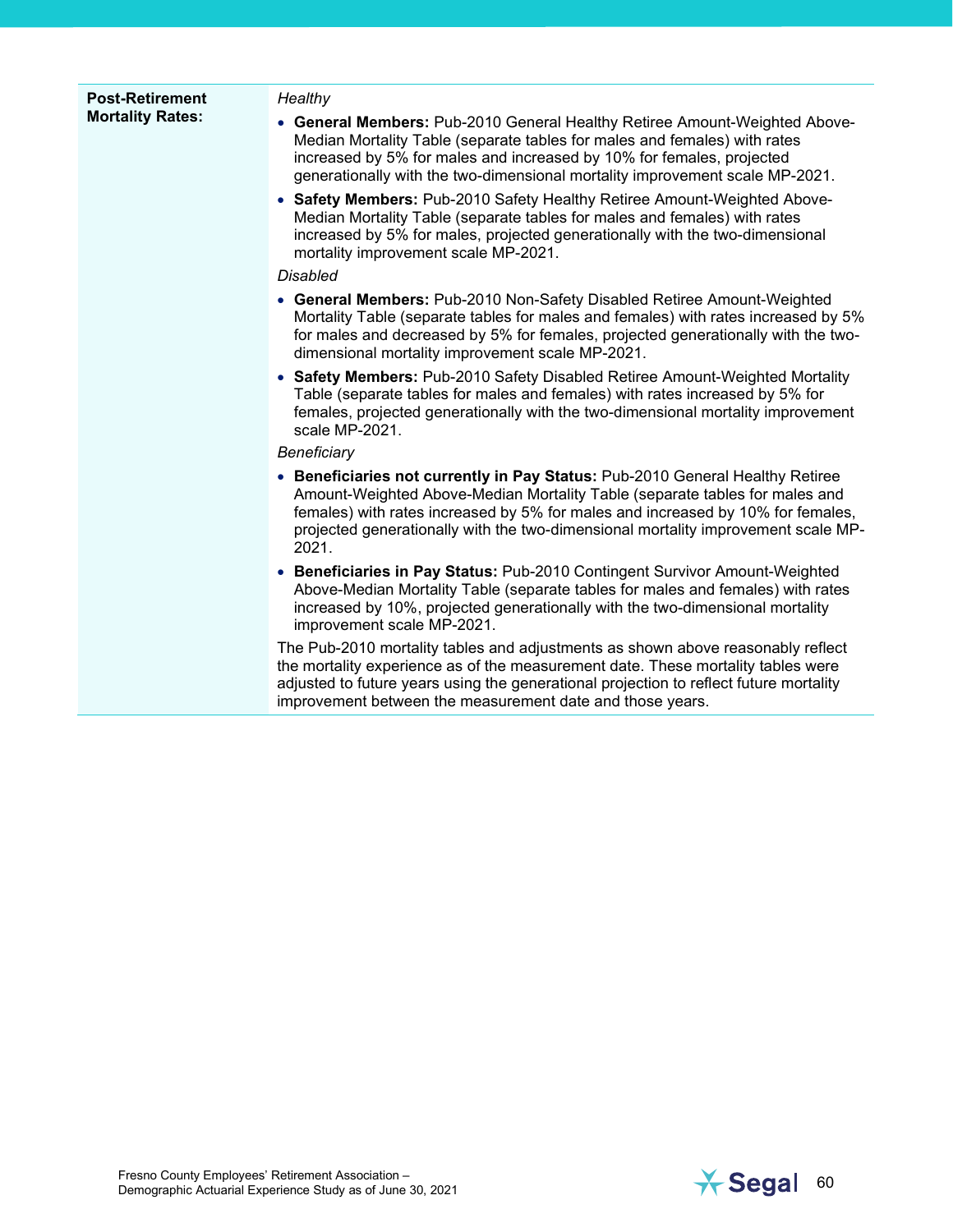#### **Pre-Retirement Mortality Rates:**

- **General Members:** Pub-2010 General Employee Amount-Weighted Above-Median Mortality Table (separate tables for males and females), projected generationally with the two-dimensional mortality improvement scale MP-2021.
- **Safety Members:** Pub-2010 Safety Employee Amount-Weighted Above-Median Mortality Table (separate tables for males and females), projected generationally with the two-dimensional mortality improvement scale MP-2021.

|                              |                            |             | <b>Rate (%)</b>                                                                                                                                                                                                                                                                                                                                                                       |                 |               |  |
|------------------------------|----------------------------|-------------|---------------------------------------------------------------------------------------------------------------------------------------------------------------------------------------------------------------------------------------------------------------------------------------------------------------------------------------------------------------------------------------|-----------------|---------------|--|
|                              |                            |             | <b>General</b>                                                                                                                                                                                                                                                                                                                                                                        |                 | <b>Safety</b> |  |
|                              | Age                        | <b>Male</b> | <b>Female</b>                                                                                                                                                                                                                                                                                                                                                                         | <b>Male</b>     | <b>Female</b> |  |
|                              | 20                         | 0.04        | 0.01                                                                                                                                                                                                                                                                                                                                                                                  | 0.04            | 0.02          |  |
|                              | 25                         | 0.02        | 0.01                                                                                                                                                                                                                                                                                                                                                                                  | 0.03            | 0.02          |  |
|                              | 30                         | 0.03        | 0.01                                                                                                                                                                                                                                                                                                                                                                                  | 0.04            | 0.02          |  |
|                              | 35                         | 0.04        | 0.02                                                                                                                                                                                                                                                                                                                                                                                  | 0.04            | 0.03          |  |
|                              | 40                         | 0.06        | 0.03                                                                                                                                                                                                                                                                                                                                                                                  | 0.05            | 0.04          |  |
|                              | 45                         | 0.09        | 0.05                                                                                                                                                                                                                                                                                                                                                                                  | 0.07            | 0.06          |  |
|                              | 50                         | 0.13        | 0.08                                                                                                                                                                                                                                                                                                                                                                                  | 0.10            | 0.08          |  |
|                              | 55                         | 0.19        | 0.11                                                                                                                                                                                                                                                                                                                                                                                  | 0.15            | 0.11          |  |
|                              | 60                         | 0.28        | 0.17                                                                                                                                                                                                                                                                                                                                                                                  | 0.23            | 0.14          |  |
|                              | 65                         | 0.41        | 0.27                                                                                                                                                                                                                                                                                                                                                                                  | 0.35            | 0.20          |  |
|                              | 70                         | 0.61        | 0.44                                                                                                                                                                                                                                                                                                                                                                                  | 0.66            | 0.39          |  |
|                              | the above mortality rates. |             | Note that generational projections beyond the base year (2010) are not reflected in<br>All pre-retirement deaths are assumed to be non-service connected related.                                                                                                                                                                                                                     |                 |               |  |
| <b>Disability Incidence:</b> | male and 65% female.       |             | with the two-dimensional mortality improvement scale MP-2021, weighted 35%<br>Safety Members: Pub-2010 Safety Healthy Retiree Amount-Weighted Above-<br>Median Mortality Table (separate tables for males and females) with rates<br>increased by 5% for males, projected 30 years with the two-dimensional mortality<br>improvement scale MP-2021, weighted 80% male and 20% female. | <b>Rate (%)</b> |               |  |
|                              |                            |             | <b>General</b>                                                                                                                                                                                                                                                                                                                                                                        | <b>Safety</b>   |               |  |
|                              |                            | Age         |                                                                                                                                                                                                                                                                                                                                                                                       |                 |               |  |
|                              |                            | 20<br>25    | 0.01                                                                                                                                                                                                                                                                                                                                                                                  | 0.05            |               |  |
|                              |                            | 30          | 0.01<br>0.02                                                                                                                                                                                                                                                                                                                                                                          | 0.11<br>0.33    |               |  |
|                              |                            | 35          | 0.03                                                                                                                                                                                                                                                                                                                                                                                  | 0.54            |               |  |
|                              |                            | 40          | 0.09                                                                                                                                                                                                                                                                                                                                                                                  | 0.69            |               |  |
|                              |                            | 45          | 0.19                                                                                                                                                                                                                                                                                                                                                                                  | 0.96            |               |  |
|                              |                            | 50          | 0.26                                                                                                                                                                                                                                                                                                                                                                                  | 1.34            |               |  |
|                              |                            |             |                                                                                                                                                                                                                                                                                                                                                                                       |                 |               |  |
|                              |                            | 55<br>60    | 0.30<br>0.37                                                                                                                                                                                                                                                                                                                                                                          | 2.10<br>2.80    |               |  |
|                              |                            | 65          | 0.55                                                                                                                                                                                                                                                                                                                                                                                  | 3.00            |               |  |
|                              |                            | 70          |                                                                                                                                                                                                                                                                                                                                                                                       |                 |               |  |
|                              |                            |             | 0.65                                                                                                                                                                                                                                                                                                                                                                                  | 3.00            |               |  |
|                              |                            |             | 65% of General disabilities are assumed to be service connected (duty) disabilities.<br>The other 35% are assumed to be non-service connected (non-duty) disabilities.                                                                                                                                                                                                                |                 |               |  |
|                              |                            |             | 100% of Safety disabilities are assumed to be service connected (duty) disabilities.                                                                                                                                                                                                                                                                                                  |                 |               |  |

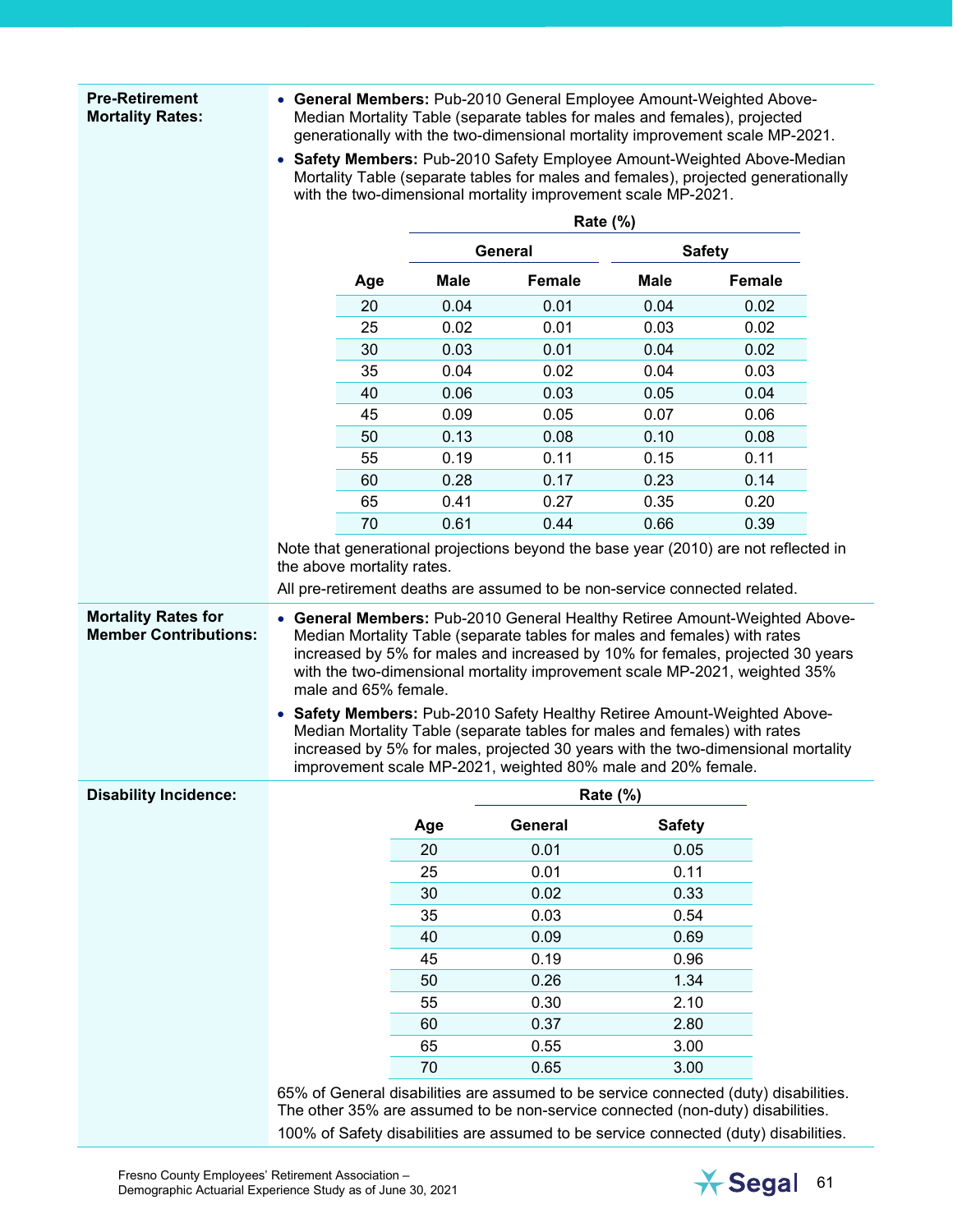#### **Termination:**

| <b>Years of</b> | <b>Rate (%)</b> |               |
|-----------------|-----------------|---------------|
| <b>Service</b>  | <b>General</b>  | <b>Safety</b> |
| Less than 1     | 18.00           | 13.00         |
| $1 - 2$         | 11.25           | 7.50          |
| $2 - 3$         | 9.25            | 6.50          |
| $3 - 4$         | 8.00            | 4.50          |
| $4 - 5$         | 7.50            | 4.00          |
| $5 - 6$         | 6.50            | 3.25          |
| $6 - 7$         | 5.50            | 3.00          |
| $7 - 8$         | 5.00            | 2.75          |
| $8 - 9$         | 4.75            | 2.50          |
| $9 - 10$        | 4.50            | 2.50          |
| $10 - 11$       | 4.25            | 2.25          |
| $11 - 12$       | 4.00            | 2.25          |
| $12 - 13$       | 3.75            | 2.00          |
| $13 - 14$       | 3.75            | 2.00          |
| $14 - 15$       | 3.75            | 1.75          |
| $15 - 16$       | 3.00            | 1.50          |
| $16 - 17$       | 2.50            | 1.40          |
| $17 - 18$       | 2.50            | 1.30          |
| $18 - 19$       | 2.50            | 1.20          |
| $19 - 20$       | 2.00            | 1.10          |
| 20 & Over       | 1.75            | 1.00          |

#### **Proportion of Total Termination Assumed to Receive Refunds and Deferred Vested Benefits**

|                         | <b>Rate (%)</b> |               |  |
|-------------------------|-----------------|---------------|--|
| <b>Years of Service</b> | General         | <b>Safety</b> |  |
| $0 - 4$                 | 40.00           | 60.00         |  |
| $5 - 9$                 | 30.00           | 70.00         |  |
| $10 - 14$               | 20.00           | 80.00         |  |
| $15 - 19$               | 15.00           | 85.00         |  |
| 20 & Over               | 10.00           | 90.00         |  |

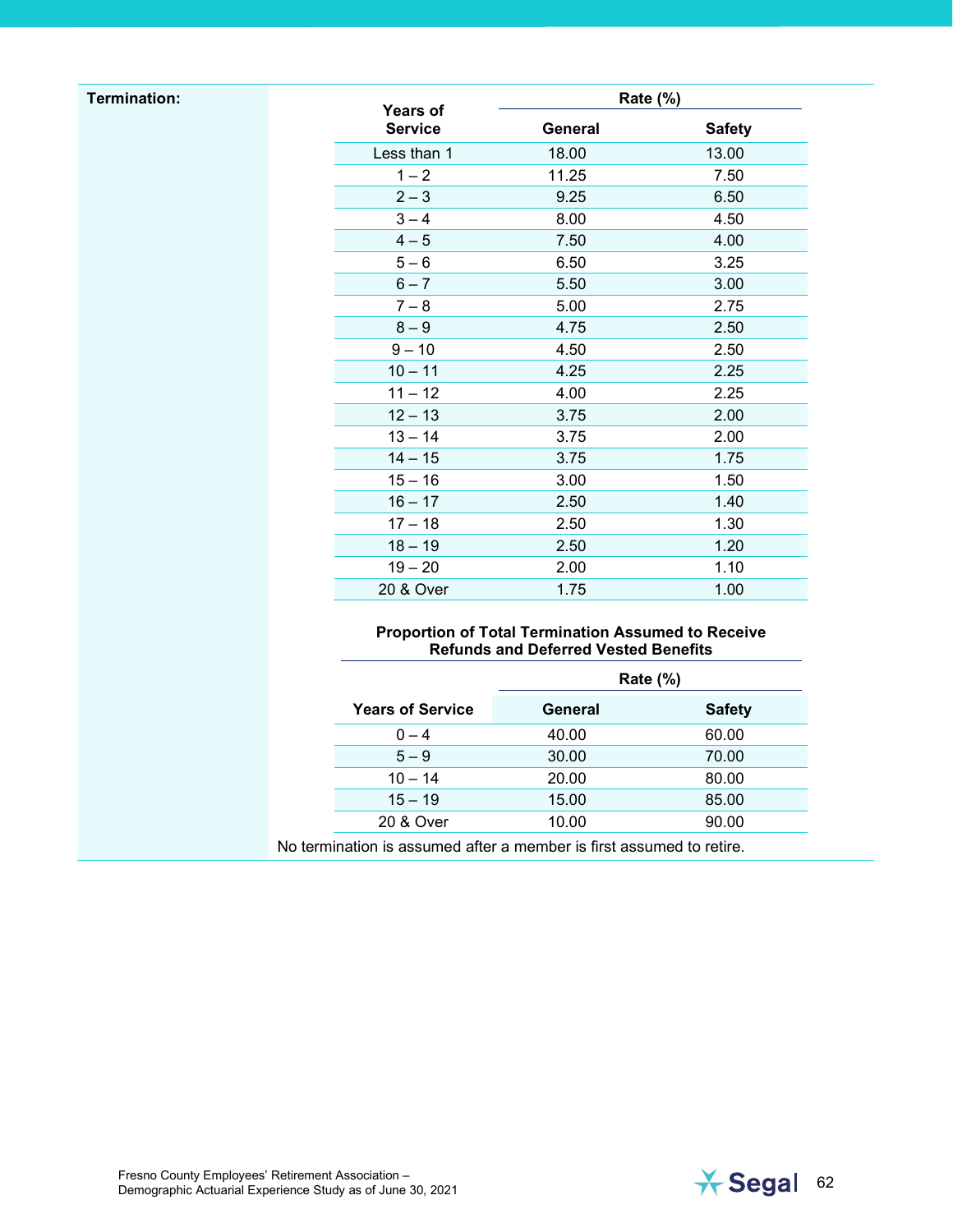#### **Retirement Rates – General:**

|     |                                                   |                                              |                   | <b>Rate (%)</b>   |        |        |
|-----|---------------------------------------------------|----------------------------------------------|-------------------|-------------------|--------|--------|
|     | Tier 1                                            |                                              |                   |                   |        |        |
| Age | <b>Less Than</b><br>30 Years of<br><b>Service</b> | Over 30<br><b>Years of</b><br><b>Service</b> | Tier <sub>2</sub> | Tier <sub>3</sub> | Tier 4 | Tier 5 |
| 50  | 5.00                                              | 12.00                                        | 3.00              | 3.60              | 3.00   | 0.00   |
| 51  | 3.75                                              | 12.00                                        | 3.00              | 3.60              | 3.00   | 0.00   |
| 52  | 3.50                                              | 12.00                                        | 3.60              | 4.20              | 3.50   | 4.50   |
| 53  | 3.50                                              | 15.00                                        | 3.60              | 4.20              | 3.50   | 2.00   |
| 54  | 5.00                                              | 15.00                                        | 4.20              | 5.00              | 4.00   | 2.50   |
| 55  | 8.00                                              | 16.00                                        | 8.40              | 10.00             | 5.00   | 3.50   |
| 56  | 9.00                                              | 16.00                                        | 10.00             | 12.00             | 6.00   | 4.50   |
| 57  | 11.00                                             | 30.00                                        | 10.00             | 12.00             | 7.00   | 5.50   |
| 58  | 12.00                                             | 30.00                                        | 10.00             | 12.00             | 8.00   | 6.50   |
| 59  | 16.00                                             | 30.00                                        | 10.00             | 14.00             | 9.00   | 7.50   |
| 60  | 17.00                                             | 30.00                                        | 15.00             | 16.00             | 10.00  | 8.50   |
| 61  | 18.00                                             | 30.00                                        | 15.00             | 16.00             | 11.00  | 9.50   |
| 62  | 25.00                                             | 35.00                                        | 25.00             | 30.00             | 16.00  | 15.00  |
| 63  | 20.00                                             | 35.00                                        | 24.00             | 22.00             | 16.00  | 15.00  |
| 64  | 25.00                                             | 35.00                                        | 24.00             | 22.00             | 19.00  | 18.00  |
| 65  | 40.00                                             | 50.00                                        | 35.00             | 35.00             | 23.00  | 22.00  |
| 66  | 40.00                                             | 50.00                                        | 34.00             | 30.00             | 20.00  | 20.00  |
| 67  | 40.00                                             | 50.00                                        | 34.00             | 30.00             | 20.00  | 20.00  |
| 68  | 35.00                                             | 50.00                                        | 35.00             | 35.00             | 25.00  | 25.00  |
| 69  | 35.00                                             | 50.00                                        | 35.00             | 35.00             | 30.00  | 30.00  |
| 70  | 35.00                                             | 50.00                                        | 35.00             | 35.00             | 35.00  | 35.00  |
| 71  | 50.00                                             | 50.00                                        | 50.00             | 50.00             | 50.00  | 50.00  |
| 72  | 50.00                                             | 50.00                                        | 50.00             | 50.00             | 50.00  | 50.00  |
| 73  | 50.00                                             | 50.00                                        | 50.00             | 50.00             | 50.00  | 50.00  |
| 74  | 50.00                                             | 50.00                                        | 50.00             | 50.00             | 50.00  | 50.00  |
| 75  | 100.00                                            | 100.00                                       | 100.00            | 100.00            | 100.00 | 100.00 |

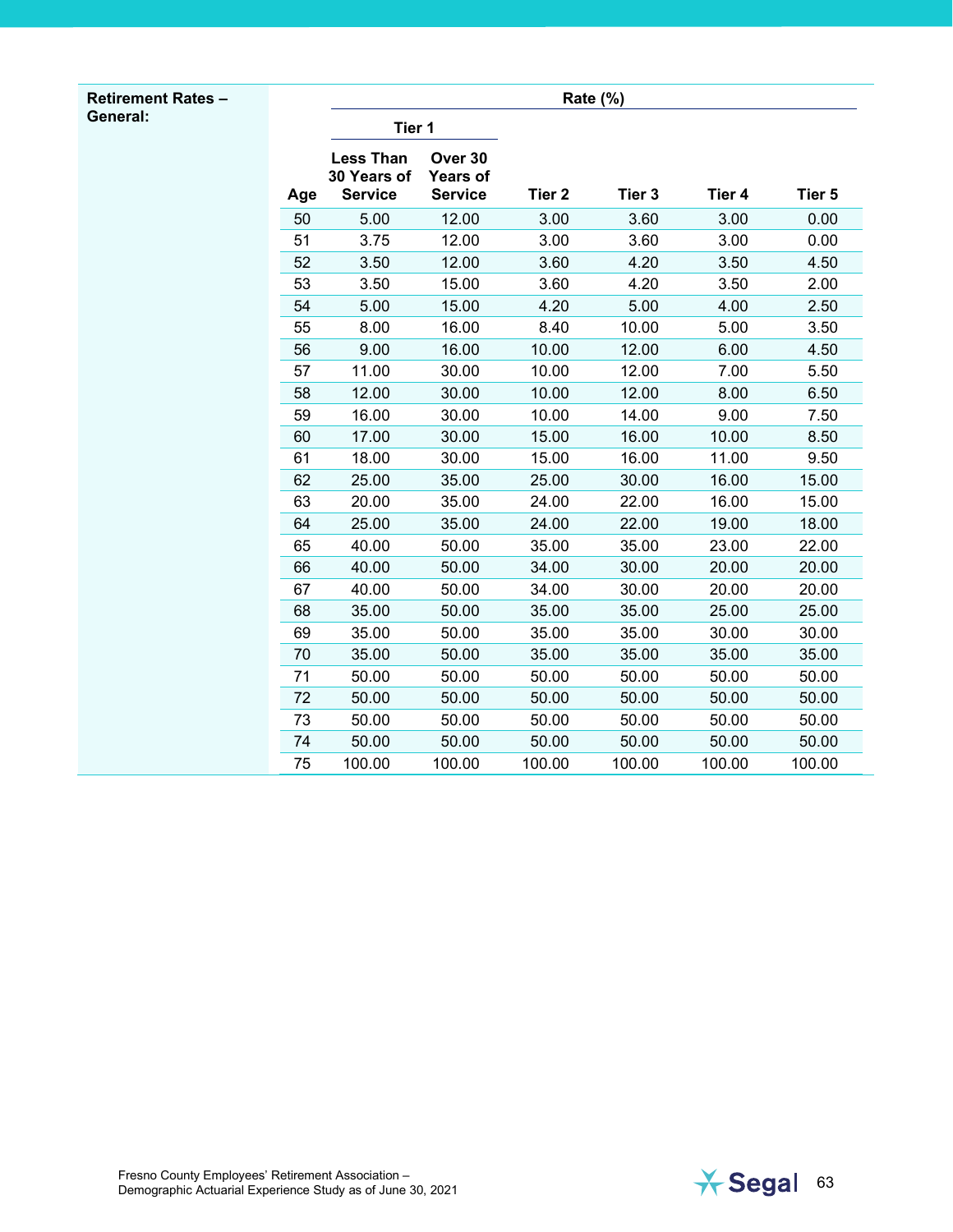| <b>Retirement Rates -</b>                                |          |                                               | Rate $(\%)$ |                                                                                                                                                                                                                                                                                                                                                            |  |
|----------------------------------------------------------|----------|-----------------------------------------------|-------------|------------------------------------------------------------------------------------------------------------------------------------------------------------------------------------------------------------------------------------------------------------------------------------------------------------------------------------------------------------|--|
| Safety:                                                  |          | <b>Tiers 1 &amp; 2</b>                        |             |                                                                                                                                                                                                                                                                                                                                                            |  |
|                                                          | Age      | Less Than 30<br><b>Years of Service</b>       | Tier 4      | Tier 5                                                                                                                                                                                                                                                                                                                                                     |  |
|                                                          | 45       | 8.00                                          | 1.00        | 0.00                                                                                                                                                                                                                                                                                                                                                       |  |
|                                                          | 46       | 3.00                                          | 1.00        | 0.00                                                                                                                                                                                                                                                                                                                                                       |  |
|                                                          | 47       | 3.00                                          | 1.00        | 0.00                                                                                                                                                                                                                                                                                                                                                       |  |
|                                                          | 48       | 3.00                                          | 1.00        | 0.00                                                                                                                                                                                                                                                                                                                                                       |  |
|                                                          | 49       | 4.00                                          | 2.00        | 0.00                                                                                                                                                                                                                                                                                                                                                       |  |
|                                                          | 50       | 8.00                                          | 4.00        | 4.00                                                                                                                                                                                                                                                                                                                                                       |  |
|                                                          | 51       | 6.00                                          | 4.00        | 4.00                                                                                                                                                                                                                                                                                                                                                       |  |
|                                                          | 52       | 10.00                                         | 5.00        | 5.00                                                                                                                                                                                                                                                                                                                                                       |  |
|                                                          | 53       | 12.00                                         | 6.00        | 6.00                                                                                                                                                                                                                                                                                                                                                       |  |
|                                                          | 54       | 30.00                                         | 11.00       | 11.00                                                                                                                                                                                                                                                                                                                                                      |  |
|                                                          | 55       | 40.00                                         | 18.00       | 18.00                                                                                                                                                                                                                                                                                                                                                      |  |
|                                                          | 56       | 25.00                                         | 18.00       | 18.00                                                                                                                                                                                                                                                                                                                                                      |  |
|                                                          | 57       | 25.00                                         | 20.00       | 22.00                                                                                                                                                                                                                                                                                                                                                      |  |
|                                                          | 58       | 25.00                                         | 20.00       | 20.00                                                                                                                                                                                                                                                                                                                                                      |  |
|                                                          | 59       | 25.00                                         | 23.00       | 23.00                                                                                                                                                                                                                                                                                                                                                      |  |
|                                                          | 60       | 35.00                                         | 40.00       | 40.00                                                                                                                                                                                                                                                                                                                                                      |  |
|                                                          | 61       | 35.00                                         | 40.00       | 40.00                                                                                                                                                                                                                                                                                                                                                      |  |
|                                                          | 62       | 40.00                                         | 40.00       | 40.00                                                                                                                                                                                                                                                                                                                                                      |  |
|                                                          | 63       | 40.00                                         | 40.00       | 40.00                                                                                                                                                                                                                                                                                                                                                      |  |
|                                                          | 64       | 40.00                                         | 40.00       | 40.00                                                                                                                                                                                                                                                                                                                                                      |  |
|                                                          | 65       | 100.00                                        | 100.00      | 100.00                                                                                                                                                                                                                                                                                                                                                     |  |
|                                                          |          | benefit of 100% of final average earnings.    |             | Retirement rate for Safety Tier 1 and Safety Tier 2 is 100% after a member accrues a                                                                                                                                                                                                                                                                       |  |
| <b>Retirement Age and</b><br><b>Benefit for Deferred</b> | follows: |                                               |             | For current and future deferred vested members, retirement age assumptions are as                                                                                                                                                                                                                                                                          |  |
| <b>Vested Members:</b>                                   |          | General with Reciprocity:                     | 60          |                                                                                                                                                                                                                                                                                                                                                            |  |
|                                                          |          | General without Reciprocity:                  | 56          |                                                                                                                                                                                                                                                                                                                                                            |  |
|                                                          |          | Safety with Reciprocity:                      | 56          |                                                                                                                                                                                                                                                                                                                                                            |  |
|                                                          |          | Safety without Reciprocity:                   | 52          |                                                                                                                                                                                                                                                                                                                                                            |  |
|                                                          |          |                                               |             | 20% of future General and 25% of future Safety deferred vested members terminated<br>with less than five years of service will continue to work for a reciprocal employer. For<br>those future deferred vested members terminated with five or more years of service,<br>30% of General and 45% of Safety will continue to work for a reciprocal employer. |  |
|                                                          |          | for General and Safety, respectively.         |             | For reciprocals, 4.10% and 4.50% compensation increases are assumed per annum                                                                                                                                                                                                                                                                              |  |
| <b>Future Benefit</b><br>Accruals:                       |          | 1.0 year of service per year of employment.   |             |                                                                                                                                                                                                                                                                                                                                                            |  |
| <b>Unknown Data for</b><br><b>Members:</b>               |          | specified, members are assumed to be male.    |             | Same as those exhibited by members with similar known characteristics. If not                                                                                                                                                                                                                                                                              |  |
| <b>Definition of Active</b><br><b>Member:</b>            |          | First day of pay period following employment. |             |                                                                                                                                                                                                                                                                                                                                                            |  |

**Form of Payment:** All active and inactive members are assumed to elect the unmodified option at retirement.